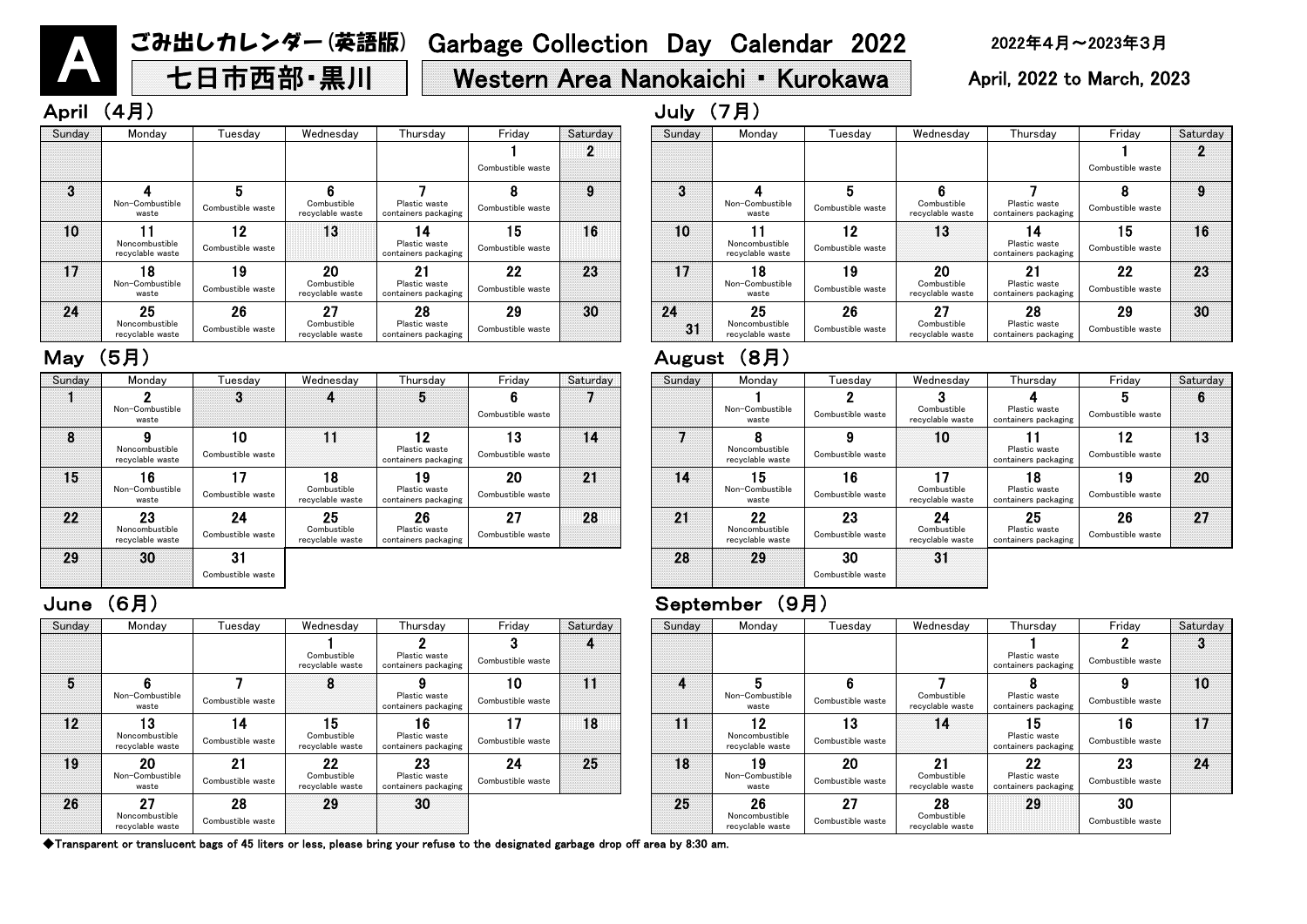# ごみ出しカレンダー (英語版) Garbage Collection Day Calendar 2022 2022年4月~2023年3月 2023年3月 April, 2023年3月 April, 2023 to March, 2023

### October (10月) January (1月)

### November (11月) February (2月)

| Sunday | Mondav                                   | Tuesdav                 | Wednesday                             | Thursday                                    | Friday                  | Saturday |
|--------|------------------------------------------|-------------------------|---------------------------------------|---------------------------------------------|-------------------------|----------|
|        |                                          |                         | Combustible<br>recyclable waste       | ŋ<br>Plastic waste<br>containers packaging  | 3<br>Combustible waste  | 4        |
| 5      | 6<br>Non-Combustible<br>waste            | Combustible waste       | 8                                     | 9<br>Plastic waste<br>containers packaging  | 10<br>Combustible waste | 11       |
| 12     | 3<br>Noncombustible<br>recyclable waste  | 4<br>Combustible waste  | 15<br>Combustible<br>recyclable waste | 6<br>Plastic waste<br>containers packaging  | Combustible waste       | 18       |
| 19     | 20<br>Non-Combustible<br>waste           | 21<br>Combustible waste | 22<br>Combustible<br>recyclable waste | 23<br>Plastic waste<br>containers packaging | 24<br>Combustible waste | 25       |
| 26     | 27<br>Noncombustible<br>recyclable waste | 28<br>Combustible waste |                                       |                                             |                         |          |

| rsday                                     | Friday                  | Saturday | Sunday | Monday                                   | Tuesdav                 | Wednesday                             | Thursday                                    | Friday                  | Saturday |
|-------------------------------------------|-------------------------|----------|--------|------------------------------------------|-------------------------|---------------------------------------|---------------------------------------------|-------------------------|----------|
| c waste<br>s packaging                    | Combustible waste       | 3        |        |                                          |                         | Combustible<br>recyclable waste       | Plastic waste<br>containers packaging       | Combustible waste       |          |
| 8<br>c waste<br>s packaging               | Combustible waste       | 10       | 5      | Non-Combustible<br>waste                 | Combustible waste       |                                       | Plastic waste<br>containers packaging       | 10<br>Combustible waste |          |
| $5\phantom{.0}$<br>c waste<br>s packaging | 16<br>Combustible waste | 17       | 12     | 0<br>Noncombustible<br>recyclable waste  | 14<br>Combustible waste | 15<br>Combustible<br>recyclable waste | 16<br>Plastic waste<br>containers packaging | Combustible waste       | 18       |
| 22<br>c waste<br>s packaging              | 23<br>Combustible waste | 24       | 19     | 20<br>Non-Combustible<br>waste           | 21<br>Combustible waste | 22<br>Combustible<br>recyclable waste | 23<br>Plastic waste<br>containers packaging | 24<br>Combustible waste | 25       |
| 29<br>tible waste                         | 30                      | 31       | 26     | 27<br>Noncombustible<br>recyclable waste | 28<br>Combustible waste | 29                                    | 30                                          | 31<br>Combustible waste |          |

◆Transparent or translucent bags of 45 liters or less, please bring your refuse to the designated garbage drop off area by 8:30 am.

| Sunday | Monday                                   | Tuesday                 | Wednesday                             | Thursday                                    | Friday                    | Saturday | Sunday | Monday                                   | Tuesdav                 | Wednesday                             | Thursday                                    | Friday                  | Saturday |
|--------|------------------------------------------|-------------------------|---------------------------------------|---------------------------------------------|---------------------------|----------|--------|------------------------------------------|-------------------------|---------------------------------------|---------------------------------------------|-------------------------|----------|
| ŋ.     | Non-Combustible<br>waste                 | Combustible waste       | Combustible<br>recyclable waste       | Plastic waste<br>containers packaging       | Combustible waste         | 8        |        | റ                                        | o<br>$\bullet$          | Combustible<br>recyclable waste       | Plastic waste<br>containers packaging       | Combustible waste       |          |
| 9      | 10<br>Noncombustible<br>recyclable waste | Combustible waste       | 12                                    | 13<br>Plastic waste<br>containers packaging | 14<br>Combustible waste   | 15       | 8      | O<br>Noncombustible<br>recyclable waste  | 10<br>Combustible waste | 11                                    | 19<br>Plastic waste<br>containers packaging | 13<br>Combustible waste | 14       |
| 16     | 17<br>Non-Combustible<br>waste           | 18<br>Combustible waste | 19<br>Combustible<br>recyclable waste | 20<br>Plastic waste<br>containers packaging | - 21<br>Combustible waste | 22       | 15     | 16<br>Non-Combustible<br>waste           | 17<br>Combustible waste | 18<br>Combustible<br>recyclable waste | 19<br>Plastic waste<br>containers packaging | 20<br>Combustible waste | 21       |
| 23     | 24<br>Noncombustible<br>recyclable waste | 25<br>Combustible waste | 26<br>Combustible<br>recyclable waste | 27<br>Plastic waste<br>containers packaging | 28<br>Combustible waste   | 29       | 22     | 23<br>Noncombustible<br>recyclable waste | 24<br>Combustible waste | 25<br>Combustible<br>recyclable waste | 26<br>Plastic waste<br>containers packaging | 27<br>Combustible waste | 28       |
| 30     | 31                                       |                         |                                       |                                             |                           |          | 29     | 30                                       | 31<br>Combustible waste |                                       |                                             |                         |          |

| Sunday | Monday                                   | Tuesdav                 | Wednesday                             | Thursday                                    | Friday                  | Saturday | Sunday | Monday                                   | Tueso            |
|--------|------------------------------------------|-------------------------|---------------------------------------|---------------------------------------------|-------------------------|----------|--------|------------------------------------------|------------------|
|        | Non-Combustible<br>waste                 | Combustible waste       | Combustible<br>recyclable waste       | Plastic waste<br>containers packaging       | Combustible waste       | 8        |        |                                          | 3                |
| 9      | 0<br>Noncombustible<br>recyclable waste  | Combustible waste       | 12                                    | 13<br>Plastic waste<br>containers packaging | 14<br>Combustible waste | 15       | 8      | Noncombustible<br>recyclable waste       | 10<br>Combustibl |
| 16     | Non-Combustible<br>waste                 | 18<br>Combustible waste | 19<br>Combustible<br>recyclable waste | 20<br>Plastic waste<br>containers packaging | 21<br>Combustible waste | 22       | 15     | 16<br>Non-Combustible<br>waste           | Combustibl       |
| 23     | 24<br>Noncombustible<br>recyclable waste | 25<br>Combustible waste | 26<br>Combustible<br>recyclable waste | 27<br>Plastic waste<br>containers packaging | 28<br>Combustible waste | 29       | 22     | 23<br>Noncombustible<br>recyclable waste | 24<br>Combustibl |
| 30     | 31                                       |                         |                                       |                                             |                         |          | 29     | 30                                       | 31<br>Comhuchb   |

### December (12月) March (3月)

| Sunday | Monday                                   | Tuesday                 | Wednesday                             | Thursday                                    | Friday                  | Saturday | Sunday | Monday                                   | Tuesday              |
|--------|------------------------------------------|-------------------------|---------------------------------------|---------------------------------------------|-------------------------|----------|--------|------------------------------------------|----------------------|
|        |                                          | Combustible waste       | Combustible<br>recyclable waste       | Plastic waste<br>containers packaging       | Combustible waste       | 5        |        |                                          |                      |
| 6      | Non-Combustible<br>waste                 | Combustible waste       | 9                                     | 10<br>Plastic waste<br>containers packaging | Combustible waste       | 12       | 5      | Non-Combustible<br>waste                 | Combustible w        |
| 13     | 14<br>Noncombustible<br>recyclable waste | 15<br>Combustible waste | 16<br>Combustible<br>recyclable waste | Plastic waste<br>containers packaging       | 18<br>Combustible waste | 19       | 12     | 13<br>Noncombustible<br>recyclable waste | 14<br>Combustible w  |
| 20     | 21<br>Non-Combustible<br>waste           | 22<br>Combustible waste | 23<br>Combustible<br>recyclable waste | 24<br>Plastic waste<br>containers packaging | 25<br>Combustible waste | 26       | 19     | 20<br>Non-Combustible<br>waste           | 21<br>Combustible w  |
| 27     | 28<br>Noncombustible<br>recyclable waste | 29<br>Combustible waste | 30                                    |                                             |                         |          | 26     | 27<br>Noncombustible<br>recyclable waste | 28<br>Combustible wa |

| Sunday | Mondav                                   | ⊺uesdav                 | Wednesday                             | Thursday                                    | Friday                  | Saturday | Sunday | Monday                                   | Tuesdav                 | Wednesday                             | Thursday                                    | Friday                  | Satur |
|--------|------------------------------------------|-------------------------|---------------------------------------|---------------------------------------------|-------------------------|----------|--------|------------------------------------------|-------------------------|---------------------------------------|---------------------------------------------|-------------------------|-------|
|        |                                          |                         |                                       | Plastic waste<br>containers packaging       | Combustible waste       | ച<br>o   |        |                                          |                         | Combustible<br>recyclable waste       | Plastic waste<br>containers packaging       | Combustible waste       |       |
|        | Non-Combustible<br>waste                 | 6<br>Combustible waste  | Combustible<br>recyclable waste       | Plastic waste<br>containers packaging       | Combustible waste       | 10       | 5      | Non-Combustible<br>waste                 | Combustible waste       | 8                                     | Plastic waste<br>containers packaging       | 10<br>Combustible waste | 11    |
|        | 12<br>Noncombustible<br>recyclable waste | 13<br>Combustible waste | 14                                    | 15<br>Plastic waste<br>containers packaging | 16<br>Combustible waste | 17       | 12     | 13<br>Noncombustible<br>recyclable waste | 14<br>Combustible waste | 15<br>Combustible<br>recyclable waste | 16<br>Plastic waste<br>containers packaging | Combustible waste       | 18    |
| 18     | 19<br>Non-Combustible<br>waste           | 20<br>Combustible waste | 21<br>Combustible<br>recyclable waste | 22<br>Plastic waste<br>containers packaging | 23<br>Combustible waste | 24       | 19     | 20<br>Non-Combustible<br>waste           | 21<br>Combustible waste | 22<br>Combustible<br>recyclable waste | 23<br>Plastic waste<br>containers packaging | 24<br>Combustible waste | 25    |
| 25     | 26<br>Noncombustible<br>recyclable waste | 27<br>Combustible waste | 28<br>Combustible<br>recyclable waste | 29<br>Combustible waste                     | 30                      | 31       | 26     | רמ<br>Noncombustible<br>recyclable waste | 28<br>Combustible waste | 29                                    | 30                                          | 31<br>Combustible waste |       |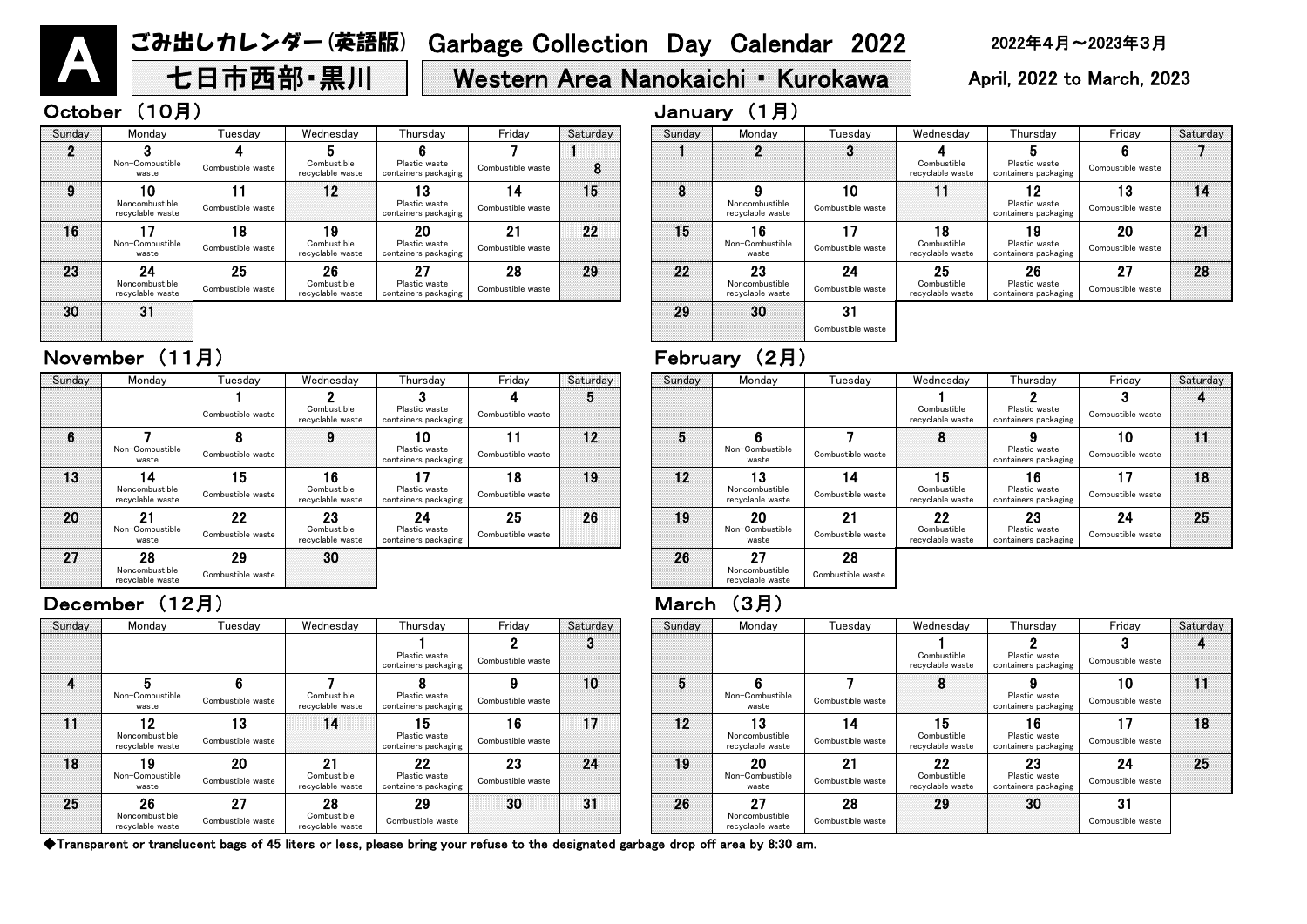| Sunday | Monday                                      | Tuesdav                 | Wednesday                                          | Thursday                                 | Friday                  | Saturday | Sunday | Monday                                      | Tuesday                 | Wednesday                             | <b>Thurs</b>                 |
|--------|---------------------------------------------|-------------------------|----------------------------------------------------|------------------------------------------|-------------------------|----------|--------|---------------------------------------------|-------------------------|---------------------------------------|------------------------------|
|        |                                             |                         | Combustible recyclable<br>waste                    | Non-Combustible<br>waste                 | Combustible waste       |          |        |                                             |                         |                                       | Non-Comb<br>wast             |
| 5      | Plastic waste<br>containers packaging       | Combustible waste       | 8                                                  | Noncombustible<br>recvclable waste       | 10<br>Combustible waste | 11       | 4      | Plastic waste<br>containers packaging       | Combustible waste       | Combustible recyclable<br>waste       | 8<br>Noncombi<br>recyclable  |
| 12     | 13<br>Plastic waste<br>containers packaging | 14<br>Combustible waste | 15 <sub>1</sub><br>Combustible recyclable<br>waste | 16<br>Non-Combustible<br>waste           | 17<br>Combustible waste | 18       | 11     | 12<br>Plastic waste<br>containers packaging | 13<br>Combustible waste | 14                                    | 15<br>Non-Comb<br>wast       |
| 19     | 20<br>Plastic waste<br>containers packaging | 21<br>Combustible waste | 22<br>Combustible recyclable<br>waste              | 23<br>Noncombustible<br>recyclable waste | 24<br>Combustible waste | 25       | 18     | 19<br>Plastic waste<br>containers packaging | 20<br>Combustible waste | 21<br>Combustible recyclable<br>waste | 22<br>Noncombi<br>recyclable |
| 26     | 27<br>Plastic waste<br>containers packaging | 28<br>Combustible waste | 29                                                 | 30                                       |                         |          | 25     | 26<br>Plastic waste<br>containers packaging | 27<br>Combustible waste | 28<br>Combustible recyclable<br>waste | 29                           |

# June (6月) September (9月)

| esday                       | Thursday                                 | Friday                  | Saturday | Sunday       | Monday                                      | Tuesday                 | Wednesday                             | Thursday                                 | Friday                  | Saturday |
|-----------------------------|------------------------------------------|-------------------------|----------|--------------|---------------------------------------------|-------------------------|---------------------------------------|------------------------------------------|-------------------------|----------|
| le recyclable<br>aste       | Non-Combustible<br>waste                 | Combustible waste       | 4        |              |                                             |                         |                                       | Non-Combustible<br>waste                 | Combustible waste       |          |
| 8                           | Noncombustible<br>recyclable waste       | 10<br>Combustible waste | 11       | $\mathbf{a}$ | Plastic waste<br>containers packaging       | Combustible waste       | Combustible recyclable<br>waste       | Noncombustible<br>recyclable waste       | Combustible waste       | 10       |
| 5 <br>le recyclable<br>aste | 16<br>Non-Combustible<br>waste           | 17<br>Combustible waste | 18       | 11           | 12<br>Plastic waste<br>containers packaging | 13<br>Combustible waste | 14                                    | 15<br>Non-Combustible<br>waste           | 16<br>Combustible waste | 17       |
| 0י<br>le recyclable<br>aste | 23<br>Noncombustible<br>recvclable waste | 24<br>Combustible waste | 25       | 18           | 19<br>Plastic waste<br>containers packaging | 20<br>Combustible waste | 21<br>Combustible recyclable<br>waste | 22<br>Noncombustible<br>recyclable waste | 23<br>Combustible waste | 24       |
| 29                          | 30                                       |                         |          | 25           | 26<br>Plastic waste<br>containers packaging | 27<br>Combustible waste | 28<br>Combustible recyclable<br>waste | 29                                       | 30<br>Combustible waste |          |

|          | AURUSL | \O J J                                      |                         |                                       |                                          |                         |          |
|----------|--------|---------------------------------------------|-------------------------|---------------------------------------|------------------------------------------|-------------------------|----------|
| Saturday | Sunday | Monday                                      | Tuesday                 | Wednesday                             | Thursday                                 | Friday                  | Saturday |
|          |        | Plastic waste<br>containers packaging       | Combustible waste       | Combustible recyclable<br>waste       | Non-Combustible<br>waste                 | 5<br>Combustible waste  | 6        |
| 14       |        | Plastic waste<br>containers packaging       | 9<br>Combustible waste  | 10                                    | Noncombustible<br>recyclable waste       | 12<br>Combustible waste | 13       |
| 21       | 14     | 15<br>Plastic waste<br>containers packaging | 16<br>Combustible waste | Combustible recyclable<br>waste       | 18<br>Non-Combustible<br>waste           | 19<br>Combustible waste | 20       |
| 28       | 21     | 22<br>Plastic waste<br>containers packaging | 23<br>Combustible waste | 24<br>Combustible recyclable<br>waste | 25<br>Noncombustible<br>recyclable waste | 26<br>Combustible waste | 27       |
|          | 28     | 29                                          | 30<br>Combustible waste | 31                                    |                                          |                         |          |

| Sunday   | Monday                                      | Tuesdav                 | Wednesday                             | Thursday                                 | Friday                  | Saturday | Sunday   | Monday                                      | Tuesdav                 | Wednesday                             | Thurs                                  |
|----------|---------------------------------------------|-------------------------|---------------------------------------|------------------------------------------|-------------------------|----------|----------|---------------------------------------------|-------------------------|---------------------------------------|----------------------------------------|
|          |                                             |                         |                                       |                                          | Combustible waste       | O.       |          |                                             |                         |                                       |                                        |
| $\bf{3}$ | Plastic waste<br>containers packaging       | Combustible waste       | Combustible recyclable<br>waste       | Non-Combustible<br>waste                 | Combustible waste       | 9        | 3        | Plastic waste<br>containers packaging       | Combustible waste       | Combustible recyclable<br>waste       | Non-Com<br>was                         |
| 10       | Plastic waste<br>containers packaging       | 12<br>Combustible waste | 13                                    | 14<br>Noncombustible<br>recyclable waste | 15<br>Combustible waste | 16       | 10       | Plastic waste<br>containers packaging       | 12<br>Combustible waste | 13                                    | Noncom<br>recyclabl                    |
| 17       | 18<br>Plastic waste<br>containers packaging | 19<br>Combustible waste | 20<br>Combustible recyclable<br>waste | 21<br>Non-Combustible<br>waste           | 22<br>Combustible waste | 23       | 17       | 18<br>Plastic waste<br>containers packaging | 19<br>Combustible waste | 20<br>Combustible recyclable<br>waste | $2^{\circ}$<br>Non-Com<br>was          |
| 24       | 25<br>Plastic waste<br>containers packaging | 26<br>Combustible waste | 27<br>Combustible recyclable<br>waste | 28<br>Noncombustible<br>recyclable waste | 29<br>Combustible waste | 30       | 24<br>31 | 25<br>Plastic waste<br>containers packaging | 26<br>Combustible waste | 27<br>Combustible recyclable<br>waste | 2 <sub>0</sub><br>Noncomb<br>recyclabl |

### May (5月) August (8月)

| וו וער           | ヽㅜ 冖 ノ                                      |                              |                                       |                                          |                         |          | $UUUY \cup TU$ |                                             |                         |                                       |                                          |                                |          |
|------------------|---------------------------------------------|------------------------------|---------------------------------------|------------------------------------------|-------------------------|----------|----------------|---------------------------------------------|-------------------------|---------------------------------------|------------------------------------------|--------------------------------|----------|
| Sunday           | Monday                                      | Tuesday                      | Wednesday                             | Thursday                                 | Friday                  | Saturday | Sunday         | Monday                                      | Tuesday                 | Wednesday                             | Thursday                                 | Friday                         | Saturday |
|                  |                                             |                              |                                       |                                          | Combustible waste       |          |                |                                             |                         |                                       |                                          | Combustible waste              |          |
| $\boldsymbol{3}$ | Plastic waste<br>containers packaging       | 5<br>Combustible waste       | Combustible recyclable<br>waste       | Non-Combustible<br>waste                 | Combustible waste       | 9        |                | Plastic waste<br>containers packaging       | 5<br>Combustible waste  | Combustible recyclable<br>waste       | Non-Combustible<br>waste                 | Combustible waste              |          |
| 10               | Plastic waste<br>containers packaging       | $12 \,$<br>Combustible waste | 13                                    | 14<br>Noncombustible<br>recyclable waste | 15<br>Combustible waste | 16       | 10             | Plastic waste<br>containers packaging       | 12<br>Combustible waste | 13                                    | 14<br>Noncombustible<br>recyclable waste | 15<br>Combustible waste        | 16       |
| 17               | 18<br>Plastic waste<br>containers packaging | 19<br>Combustible waste      | 20<br>Combustible recyclable<br>waste | 21<br>Non-Combustible<br>waste           | 22<br>Combustible waste | 23       |                | 18<br>Plastic waste<br>containers packaging | 19<br>Combustible waste | 20<br>Combustible recyclable<br>waste | 21<br>Non-Combustible<br>waste           | <b>22</b><br>Combustible waste | 23       |
| 24               | 25<br>Plastic waste<br>containers packaging | 26<br>Combustible waste      | 27<br>Combustible recyclable<br>waste | 28<br>Noncombustible<br>recyclable waste | 29<br>Combustible waste | 30       | 24<br>31       | 25<br>Plastic waste<br>containers packaging | 26<br>Combustible waste | 27<br>Combustible recyclable<br>waste | 28<br>Noncombustible<br>recyclable waste | 29<br>Combustible waste        | 30       |

| Sunday | Monday                                      | Tuesdav                 | Wednesday                             | Thursday                                 | Friday                  | Saturday | Sunday | Monday                                      | Tuesday                 | Wednesday                             | Thursday                                 | Frida                     |
|--------|---------------------------------------------|-------------------------|---------------------------------------|------------------------------------------|-------------------------|----------|--------|---------------------------------------------|-------------------------|---------------------------------------|------------------------------------------|---------------------------|
|        | Plastic waste<br>containers packaging       |                         |                                       | 5                                        | Combustible waste       |          |        | Plastic waste<br>containers packaging       | Combustible waste       | Combustible recyclable<br>waste       | Non-Combustible<br>waste                 | $5^{\circ}$<br>Combustibl |
| 8      | Plastic waste<br>containers packaging       | 10<br>Combustible waste | 11                                    | 12<br>Noncombustible<br>recyclable waste | 13<br>Combustible waste | 14       |        | Plastic waste<br>containers packaging       | Combustible waste       | 10                                    | Noncombustible<br>recyclable waste       | 12<br>Combustibl          |
| 15     | 16<br>Plastic waste<br>containers packaging | 17<br>Combustible waste | 18<br>Combustible recyclable<br>waste | 19<br>Non-Combustible<br>waste           | 20<br>Combustible waste | 21       | 14     | 15<br>Plastic waste<br>containers packaging | 16<br>Combustible waste | Combustible recyclable<br>waste       | 18<br>Non-Combustible<br>waste           | 19<br>Combustibl          |
| 22     | 23<br>Plastic waste<br>containers packaging | 24<br>Combustible waste | 25<br>Combustible recyclable<br>waste | 26<br>Noncombustible<br>recyclable waste | 27<br>Combustible waste | 28       | 21     | 22<br>Plastic waste<br>containers packaging | 23<br>Combustible waste | 24<br>Combustible recyclable<br>waste | 25<br>Noncombustible<br>recyclable waste | 26<br>Combustibl          |
| 29     | 30                                          | 31<br>Combustible waste |                                       |                                          |                         |          | 28     | 29                                          | 30<br>Combustible waste | 31                                    |                                          |                           |

B

# ごみ出しカレンダー(英語版) Garbage Collection Day Calendar 2022 2022年4月~2023年3月

七日市東部 · 富岡西部 | Eastern area Nanokaichi • Western area Tomioka | April, 2022 to March, 2023

# April (4月) July (7月)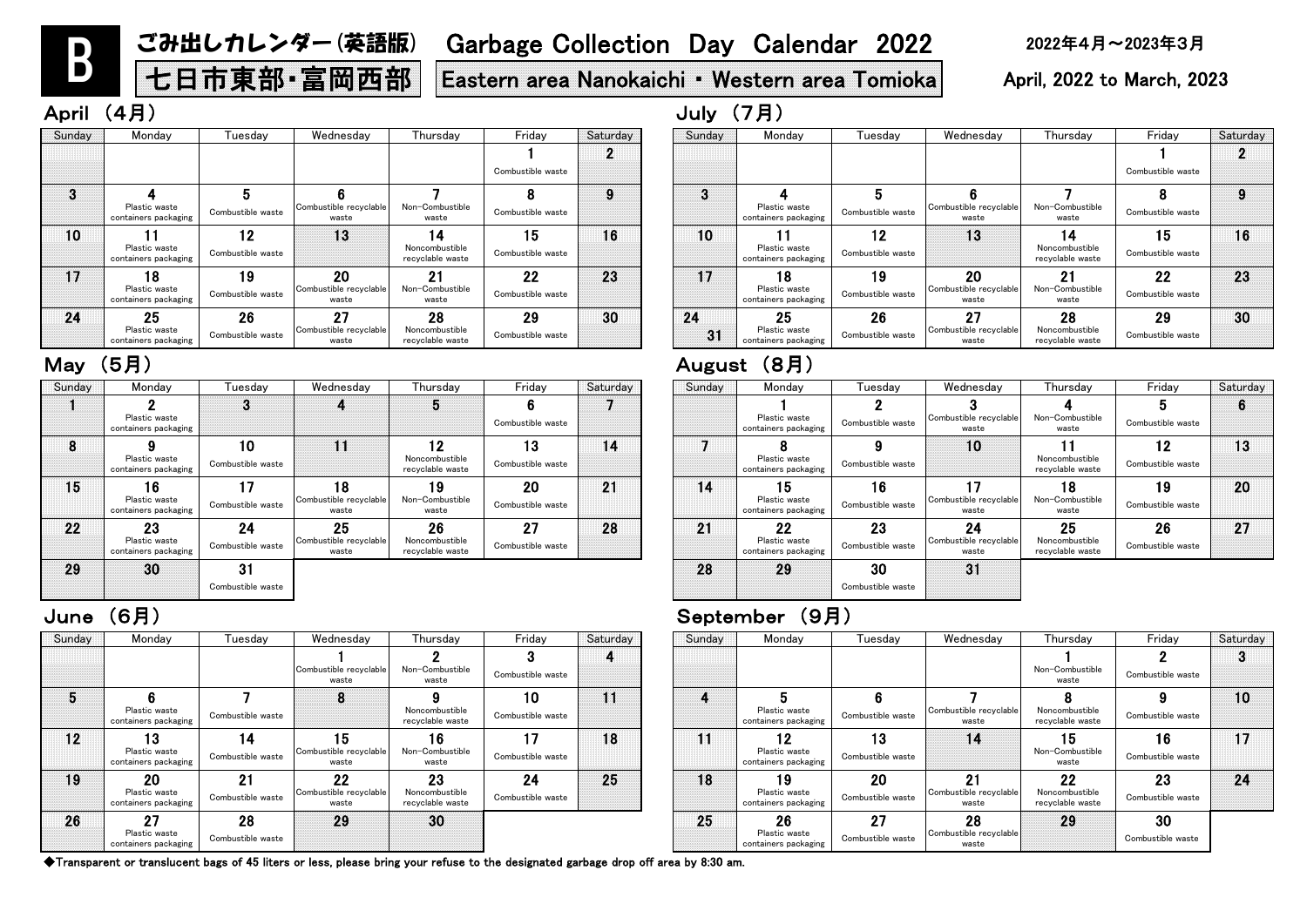# 七日市東部 • 富岡西部 | Eastern area Nanokaichi • Western area Tomioka | April, 2022 to March, 2023

### October (10月)

| Thursday                                 | Friday                  | Saturday | Sunday | Monday                                      | Tuesdav                 | Wednesday                             | Thursday                                 | Friday                  | Saturday |
|------------------------------------------|-------------------------|----------|--------|---------------------------------------------|-------------------------|---------------------------------------|------------------------------------------|-------------------------|----------|
| Non-Combustible<br>waste                 | Combustible waste       | o        |        |                                             |                         | Combustible recyclable<br>waste       | Non-Combustible<br>waste                 | Combustible waste       |          |
| Noncombustible<br>recyclable waste       | Combustible waste       | 10       | 5      | Plastic waste<br>containers packaging       | Combustible waste       |                                       | Noncombustible<br>recyclable waste       | 10<br>Combustible waste |          |
| 15<br>Non-Combustible<br>waste           | 16<br>Combustible waste | 17       | 12     | 13<br>Plastic waste<br>containers packaging | 14<br>Combustible waste | 15<br>Combustible recyclable<br>waste | 16<br>Non-Combustible<br>waste           | 17<br>Combustible waste | 18       |
| 22<br>Noncombustible<br>recyclable waste | 23<br>Combustible waste | 24       | 19     | 20<br>Plastic waste<br>containers packaging | 21<br>Combustible waste | 22<br>Combustible recyclable<br>waste | 23<br>Noncombustible<br>recyclable waste | 24<br>Combustible waste | 25       |
| 29<br>Combustible waste                  | 30                      | 31       | 26     | 27<br>Plastic waste<br>containers packaging | 28<br>Combustible waste | 29                                    | 30                                       | 31<br>Combustible waste |          |

◆Transparent or translucent bags of 45 liters or less, please bring your refuse to the designated garbage drop off area by 8:30 am.

| Sunday | Monday                                      | Tuesdav                        | Wednesday                             | Thursday                                 | Friday                  | Saturday  | Sunday | Monday                                      | Tuesdav                 | Wednesday                                    | Thursday                                 | Friday                  | Satur |
|--------|---------------------------------------------|--------------------------------|---------------------------------------|------------------------------------------|-------------------------|-----------|--------|---------------------------------------------|-------------------------|----------------------------------------------|------------------------------------------|-------------------------|-------|
|        |                                             |                                |                                       | Non-Combustible<br>waste                 | Combustible waste       | $\bullet$ |        |                                             |                         | Combustible recyclable<br>waste              | Non-Combustible<br>waste                 | Combustible waste       |       |
|        | Plastic waste<br>containers packaging       | Combustible waste              | Combustible recyclable<br>waste       | Noncombustible<br>recyclable waste       | Combustible waste       | 10        |        | Plastic waste<br>containers packaging       | Combustible waste       | Ō                                            | Noncombustible<br>recyclable waste       | 10<br>Combustible waste | 11    |
| 11     | 12<br>Plastic waste<br>containers packaging | 13<br>Combustible waste        | 14                                    | 15<br>Non-Combustible<br>waste           | 16<br>Combustible waste | 17        | 12     | 13<br>Plastic waste<br>containers packaging | 14<br>Combustible waste | 15<br>Combustible recyclable<br>waste        | 16<br>Non-Combustible<br>waste           | 17<br>Combustible waste | 18    |
| 18     | 19<br>Plastic waste<br>containers packaging | <b>20</b><br>Combustible waste | 21<br>Combustible recyclable<br>waste | 22<br>Noncombustible<br>recyclable waste | 23<br>Combustible waste | 24        | 19     | 20<br>Plastic waste<br>containers packaging | 21<br>Combustible waste | <b>22</b><br>Combustible recyclable<br>waste | 23<br>Noncombustible<br>recyclable waste | 24<br>Combustible waste | 25    |
| 25     | 26<br>Plastic waste<br>containers packaging | 27<br>Combustible waste        | 28<br>Combustible recyclable<br>waste | 29<br>Combustible waste                  | 30                      | 31        | 26     | クフ<br>Plastic waste<br>containers packaging | 28<br>Combustible waste | 29                                           | 30                                       | 31<br>Combustible waste |       |

| January | (1 <sup>5</sup> ) |  |
|---------|-------------------|--|
|         |                   |  |

| riday              | Saturday | Sunday | Monday                                      | Tuesday                 | Wednesday                             | Thursday                                 | Friday                  | Saturday |
|--------------------|----------|--------|---------------------------------------------|-------------------------|---------------------------------------|------------------------------------------|-------------------------|----------|
| 4<br>stible waste  | 5        |        |                                             |                         | Combustible recyclable<br>waste       | Non-Combustible<br>waste                 | Combustible waste       |          |
| 11<br>stible waste | 12       | 5      | Plastic waste<br>containers packaging       | Combustible waste       | 8                                     | Noncombustible<br>recyclable waste       | 10<br>Combustible waste |          |
| 18<br>stible waste | 19       | 12     | 3<br>Plastic waste<br>containers packaging  | 14<br>Combustible waste | 15<br>Combustible recyclable<br>waste | 16<br>Non-Combustible<br>waste           | 17<br>Combustible waste | 18       |
| 25<br>stible waste | 26       | 19     | 20<br>Plastic waste<br>containers packaging | 21<br>Combustible waste | 22<br>Combustible recyclable<br>waste | 23<br>Noncombustible<br>recyclable waste | 24<br>Combustible waste | 25       |
|                    |          | 26     | 27<br>Plastic waste<br>containers packaging | 28<br>Combustible waste |                                       |                                          |                         |          |

| Sunday | Monday                                      | luesday                 | Wednesday                             | Thursday                                 | Friday                  | Saturday        | Sunday | Monday                                      | Tuesday                 | Wednesday                             | Thursday                                 | Friday                  | Satur |
|--------|---------------------------------------------|-------------------------|---------------------------------------|------------------------------------------|-------------------------|-----------------|--------|---------------------------------------------|-------------------------|---------------------------------------|------------------------------------------|-------------------------|-------|
|        |                                             | Combustible waste       | Combustible recyclable<br>waste       | Non-Combustible<br>waste                 | Combustible waste       |                 |        |                                             |                         | Combustible recyclable<br>waste       | Non-Combustible<br>waste                 | Combustible waste       |       |
| 6      | Plastic waste<br>containers packaging       | Combustible waste       | 9                                     | 10<br>Noncombustible<br>recyclable waste | Combustible waste       | 12 <sup>1</sup> |        | Plastic waste<br>containers packaging       | Combustible waste       | 8                                     | Noncombustible<br>recyclable waste       | 10<br>Combustible waste | 11    |
| 13     | 14<br>Plastic waste<br>containers packaging | 15<br>Combustible waste | 16<br>Combustible recyclable<br>waste | 17<br>Non-Combustible<br>waste           | 18<br>Combustible waste | 19              | 12     | 13<br>Plastic waste<br>containers packaging | 14<br>Combustible waste | 15<br>Combustible recyclable<br>waste | 16<br>Non-Combustible<br>waste           | 17<br>Combustible waste | 18    |
| 20     | 21<br>Plastic waste<br>containers packaging | 22<br>Combustible waste | 23<br>Combustible recyclable<br>waste | 24<br>Noncombustible<br>recyclable waste | 25<br>Combustible waste | 26              | 19     | 20<br>Plastic waste<br>containers packaging | 21<br>Combustible waste | 22<br>Combustible recyclable<br>waste | 23<br>Noncombustible<br>recyclable waste | 24<br>Combustible waste | 25    |
| 27     | 28<br>Plastic waste<br>containers packaging | 29<br>Combustible waste | 30                                    |                                          |                         |                 | 26     | 27<br>Plastic waste<br>containers packaging | 28<br>Combustible waste |                                       |                                          |                         |       |

### December (12月) March(3月)

# November (11月) February (2月)

| Sunday | Monday                                      | Tuesday                 | Wednesday                             | Thursday                                 | Friday                  | Saturday | Sunday | Monday                                      | Tueso            |
|--------|---------------------------------------------|-------------------------|---------------------------------------|------------------------------------------|-------------------------|----------|--------|---------------------------------------------|------------------|
|        | Plastic waste<br>containers packaging       | Combustible waste       | Combustible recyclable<br>waste       | Non-Combustible<br>waste                 | Combustible waste       | 8        |        | 2                                           | 3                |
|        | 10<br>Plastic waste<br>containers packaging | Combustible waste       | 12                                    | Ι3<br>Noncombustible<br>recyclable waste | 14<br>Combustible waste | 15       | 8      | Plastic waste<br>containers packaging       | 10<br>Combustibl |
| 16     | Plastic waste<br>containers packaging       | 18<br>Combustible waste | 19<br>Combustible recyclable<br>waste | 20<br>Non-Combustible<br>waste           | 21<br>Combustible waste | 22       | 15     | 16<br>Plastic waste<br>containers packaging | 17<br>Combustibl |
| 23     | 24<br>Plastic waste<br>containers packaging | 25<br>Combustible waste | 26<br>Combustible recyclable<br>waste | 27<br>Noncombustible<br>recyclable waste | 28<br>Combustible waste | 29       | 22     | 23<br>Plastic waste<br>containers packaging | 24<br>Combustibl |
| 30     | 31                                          |                         |                                       |                                          |                         |          | 29     | 30                                          | 31<br>Combustibl |

| Sunday | Monday                                | Tuesday           | Wednesday                       | Thursday                           | Friday            | Saturday |
|--------|---------------------------------------|-------------------|---------------------------------|------------------------------------|-------------------|----------|
|        | 2                                     | 3                 |                                 | 5                                  |                   |          |
|        |                                       |                   | Combustible recyclable<br>waste | Non-Combustible<br>waste           | Combustible waste |          |
| 8      | 9                                     | 10                | 11                              | 12                                 | 13                | 14       |
|        | Plastic waste<br>containers packaging | Combustible waste |                                 | Noncombustible<br>recyclable waste | Combustible waste |          |
| 15     | l 6                                   | 17                | 18                              | 19                                 | 20                | 21       |
|        | Plastic waste<br>containers packaging | Combustible waste | Combustible recyclable<br>waste | Non-Combustible<br>waste           | Combustible waste |          |
| 22     | 23                                    | 24                | 25                              | 26                                 | 27                | 28       |
|        | Plastic waste<br>containers packaging | Combustible waste | Combustible recyclable<br>waste | Noncombustible<br>recyclable waste | Combustible waste |          |
| 29     | 30                                    | 31                |                                 |                                    |                   |          |
|        |                                       | Combustible waste |                                 |                                    |                   |          |

B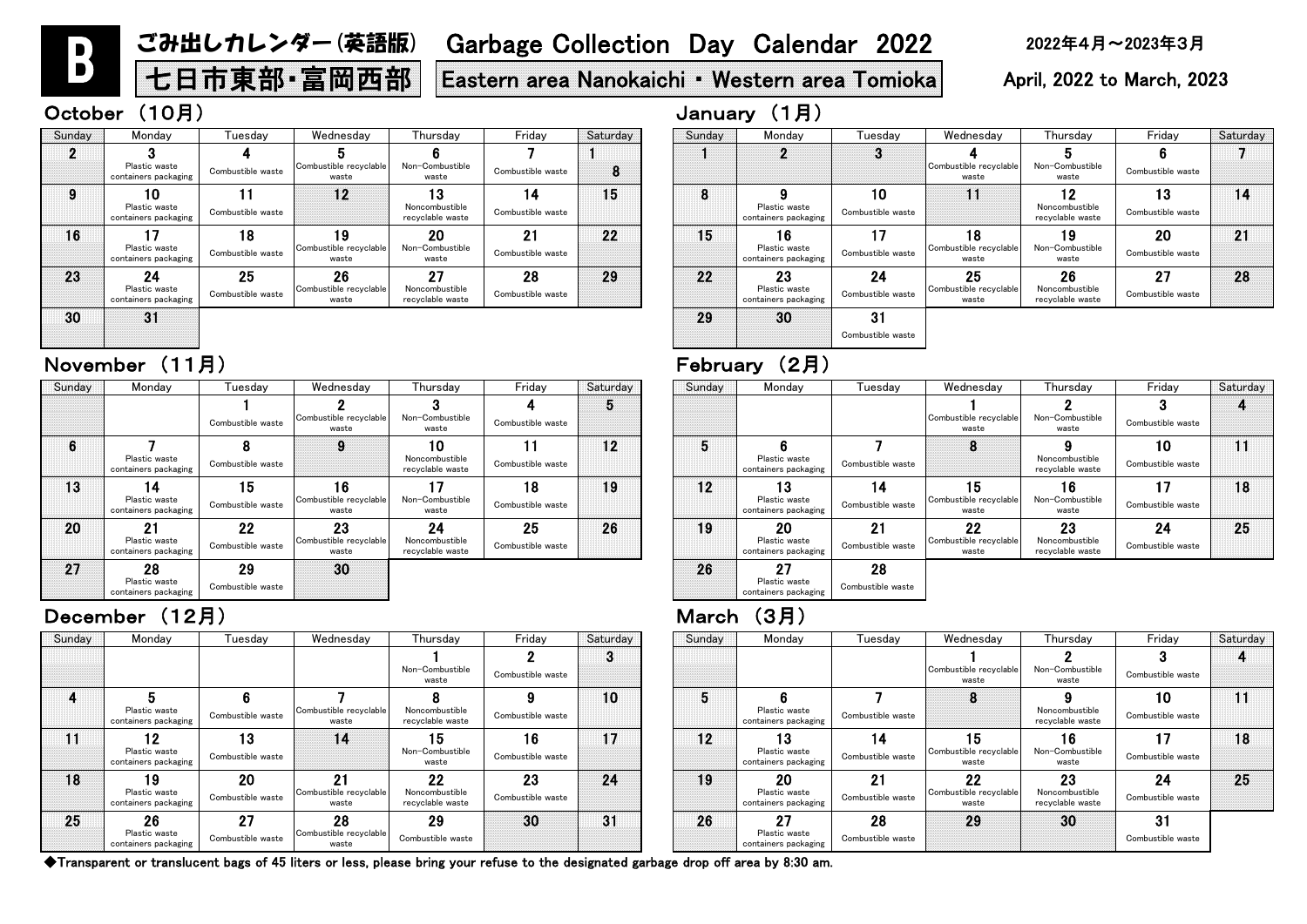# 高 瀬 | Takase area | April, 2022 to March, 2023

| Sunday | Monday                                   | l uesdav                | Wednesday                             | Thursday                                    | Friday                  | Saturday | Sunday | Monday                                   | Tuesday                 | Wednesday                             | Thurs                           |
|--------|------------------------------------------|-------------------------|---------------------------------------|---------------------------------------------|-------------------------|----------|--------|------------------------------------------|-------------------------|---------------------------------------|---------------------------------|
|        |                                          |                         | Combustible recyclable<br>waste       | Plastic waste<br>containers packaging       | Combustible waste       |          |        |                                          |                         |                                       | Plastic v<br>containers p       |
| 5      | Noncombustible<br>recyclable waste       | Combustible waste       | 8                                     | Plastic waste<br>containers packaging       | 10<br>Combustible waste | 11       | 4      | Noncombustible<br>recyclable waste       | Combustible waste       | Combustible recyclable<br>waste       | ō<br>Plastic v<br>containers p  |
| 12     | 13<br>Non-Combustible<br>waste           | 14<br>Combustible waste | 15<br>Combustible recyclable<br>waste | 16<br>Plastic waste<br>containers packaging | 17<br>Combustible waste | 18       | 11     | 12<br>Non-Combustible<br>waste           | 13<br>Combustible waste | 14                                    | 15<br>Plastic v<br>containers p |
| 19     | 20<br>Noncombustible<br>recyclable waste | 21<br>Combustible waste | 22<br>Combustible recyclable<br>waste | 23<br>Plastic waste<br>containers packaging | 24<br>Combustible waste | 25       | 18     | 19<br>Noncombustible<br>recyclable waste | 20<br>Combustible waste | 21<br>Combustible recyclable<br>waste | 22<br>Plastic v<br>containers p |
| 26     | 27<br>Non-Combustible<br>waste           | 28<br>Combustible waste | 29                                    | 30                                          |                         |          | 25     | 26<br>Non-Combustible<br>waste           | 27<br>Combustible waste | 28<br>Combustible recyclable<br>waste | 29                              |

|    | (7月)   | July   |
|----|--------|--------|
| es | Monday | Sunday |
|    |        |        |

# June (6月) September (9月)

| Sunday   | Monday                                   | Tuesday                 | Wednesday                             | Thursday                                     | Friday                  | Saturday |
|----------|------------------------------------------|-------------------------|---------------------------------------|----------------------------------------------|-------------------------|----------|
|          |                                          |                         |                                       |                                              | Combustible waste       |          |
| 3        |                                          | 5                       |                                       |                                              |                         | 9        |
|          | Noncombustible<br>recyclable waste       | Combustible waste       | Combustible recyclable<br>waste       | Plastic waste<br>containers packaging        | Combustible waste       |          |
| 10       | Non-Combustible<br>waste                 | 2١<br>Combustible waste | 13                                    | 4<br>Plastic waste<br>containers packaging   | ۱5<br>Combustible waste | 16       |
| 17       | 18<br>Noncombustible<br>recyclable waste | 19<br>Combustible waste | 20<br>Combustible recyclable<br>waste | <b>Plastic waste</b><br>containers packaging | 22<br>Combustible waste | 23       |
| 24<br>31 | 25<br>Non-Combustible<br>waste           | 26<br>Combustible waste | 27<br>Combustible recyclable<br>waste | 28<br>Plastic waste<br>containers packaging  | 29<br>Combustible waste | 30       |

# May (5月) 2008年 - 2009年 - 2009年 - 2014年 - 2014年 - 2014年 - 2014年 - 2014年 - 2014年 - 2014年 - 2014年 - 201

| Sunday | Monday                                   | Tuesdav                 | Wednesday                             | Thursday                                    | Friday                               | Saturday | Sunday   | Monday                                   | Tuesdav                 | Wednesday                             | Thurs                           |
|--------|------------------------------------------|-------------------------|---------------------------------------|---------------------------------------------|--------------------------------------|----------|----------|------------------------------------------|-------------------------|---------------------------------------|---------------------------------|
|        |                                          |                         |                                       |                                             | Combustible waste                    |          |          |                                          |                         |                                       |                                 |
| 3      | Noncombustible<br>recyclable waste       | Combustible waste       | Combustible recyclable<br>waste       | Plastic waste<br>containers packaging       | Combustible waste                    |          | 3        | Noncombustible<br>recyclable waste       | Combustible waste       | Combustible recyclable<br>waste       | Plastic v<br>containers p       |
| 10     | Non-Combustible<br>waste                 | 12<br>Combustible waste | 13                                    | 14<br>Plastic waste<br>containers packaging | 15 <sub>1</sub><br>Combustible waste | 16       | 10       | Non-Combustible<br>waste                 | 12<br>Combustible waste | 13                                    | 14<br>Plastic v<br>containers p |
| 17     | 18<br>Noncombustible<br>recyclable waste | 19<br>Combustible waste | 20<br>Combustible recyclable<br>waste | 21<br>Plastic waste<br>containers packaging | 22<br>Combustible waste              | 23       | 17       | 18<br>Noncombustible<br>recyclable waste | 19<br>Combustible waste | 20<br>Combustible recyclable<br>waste | 21<br>Plastic v<br>containers p |
| 24     | 25<br>Non-Combustible<br>waste           | 26<br>Combustible waste | 27<br>Combustible recyclable<br>waste | 28<br>Plastic waste<br>containers packaging | 29<br>Combustible waste              | 30       | 24<br>31 | 25<br>Non-Combustible<br>waste           | 26<br>Combustible waste | 27<br>Combustible recyclable<br>waste | 28<br>Plastic v<br>containers p |

| าday    | Monday                                   | Tuesday                 | Wednesday                             | Thursday                                    | Friday                  | Saturday | Sunday | Monday                                   | Tuesdav                 | Wednesday                             | Thursday                                    | Friday                  | Saturday |
|---------|------------------------------------------|-------------------------|---------------------------------------|---------------------------------------------|-------------------------|----------|--------|------------------------------------------|-------------------------|---------------------------------------|---------------------------------------------|-------------------------|----------|
|         | Noncombustible<br>recyclable waste       |                         | 4                                     | 5                                           | 6<br>Combustible waste  |          |        | Noncombustible<br>recyclable waste       | Combustible waste       | Combustible recyclable<br>waste       | Plastic waste<br>containers packaging       | Combustible waste       | 6        |
| 8       | Non-Combustible<br>waste                 | 10<br>Combustible waste | I                                     | 12<br>Plastic waste<br>containers packaging | 13<br>Combustible waste | 14       |        | Non-Combustible<br>waste                 | Ω<br>Combustible waste  | 10                                    | Plastic waste<br>containers packaging       | 12<br>Combustible waste | 13       |
| 5       | 16<br>Noncombustible<br>recyclable waste | 17<br>Combustible waste | 18<br>Combustible recyclable<br>waste | 19<br>Plastic waste<br>containers packaging | 20<br>Combustible waste | 21       | 14     | 15<br>Noncombustible<br>recyclable waste | 16<br>Combustible waste | 17<br>Combustible recyclable<br>waste | 18<br>Plastic waste<br>containers packaging | 19<br>Combustible waste | 20       |
| $22 \n$ | 23<br>Non-Combustible<br>waste           | 24<br>Combustible waste | 25<br>Combustible recyclable<br>waste | 26<br>Plastic waste<br>containers packaging | 27<br>Combustible waste | 28       | 21     | 22<br>Non-Combustible<br>waste           | 23<br>Combustible waste | 24<br>Combustible recyclable<br>waste | 25<br>Plastic waste<br>containers packaging | 26<br>Combustible waste | 27       |
| 9۱.     | 30                                       | 31<br>Combustible waste |                                       |                                             |                         |          | 28     | 29                                       | 30<br>Combustible waste | 31                                    |                                             |                         |          |

| esday                                      | Thursday                                    | Friday                  | Saturday     | Sunday | Monday                                   | Tuesdav                 | Wednesday                             | Thursday                                    | Friday                  | Saturday |
|--------------------------------------------|---------------------------------------------|-------------------------|--------------|--------|------------------------------------------|-------------------------|---------------------------------------|---------------------------------------------|-------------------------|----------|
| le recyclable                              | Plastic waste                               | Combustible waste       | 4            |        |                                          |                         |                                       | Plastic waste                               | Combustible waste       | -3       |
| aste                                       | containers packaging                        |                         |              |        |                                          |                         |                                       | containers packaging                        |                         |          |
|                                            | 9<br>Plastic waste<br>containers packaging  | 10<br>Combustible waste | $\mathbf{1}$ | 4      | Noncombustible<br>recvclable waste       | Combustible waste       | Combustible recyclable<br>waste       | Plastic waste<br>containers packaging       | Combustible waste       | 10       |
| $5\phantom{.0}$<br>le recyclable  <br>aste | 16<br>Plastic waste<br>containers packaging | 17<br>Combustible waste | 18           | 11     | 12<br>Non-Combustible<br>waste           | 13<br>Combustible waste | 14                                    | 15<br>Plastic waste<br>containers packaging | 16<br>Combustible waste | 17       |
| 22<br>le recyclable<br>aste                | 23<br>Plastic waste<br>containers packaging | 24<br>Combustible waste | 25           | 18     | 19<br>Noncombustible<br>recvclable waste | 20<br>Combustible waste | 21<br>Combustible recyclable<br>waste | 22<br>Plastic waste<br>containers packaging | 23<br>Combustible waste | 24       |
| 29                                         | 30                                          |                         |              | 25     | 26<br>Non-Combustible<br>waste           | 27<br>Combustible waste | 28<br>Combustible recyclable<br>waste | 29                                          | 30<br>Combustible waste |          |

| Sunday          | Monday                                   | Tuesday                 | Wednesday                             | Thursday                                    | Friday                  | Saturday | Sunday | Monday                                   | Tuesday                 | Wedne:                      |
|-----------------|------------------------------------------|-------------------------|---------------------------------------|---------------------------------------------|-------------------------|----------|--------|------------------------------------------|-------------------------|-----------------------------|
|                 | Noncombustible<br>recyclable waste       | 3                       |                                       |                                             | Combustible waste       |          |        | Noncombustible<br>recyclable waste       | Combustible waste       | 3<br>Combustible i<br>wast  |
| $8\phantom{.0}$ | Non-Combustible<br>waste                 | 10<br>Combustible waste |                                       | 12<br>Plastic waste<br>containers packaging | 13<br>Combustible waste | 14       |        | Non-Combustible<br>waste                 | Combustible waste       | 10                          |
| 15              | 16<br>Noncombustible<br>recyclable waste | 17<br>Combustible waste | 18<br>Combustible recyclable<br>waste | 19<br>Plastic waste<br>containers packaging | 20<br>Combustible waste | 21       | 14     | 15<br>Noncombustible<br>recyclable waste | 16<br>Combustible waste | 17<br>Combustible i<br>wast |
| 22              | 23<br>Non-Combustible<br>waste           | 24<br>Combustible waste | 25<br>Combustible recyclable<br>waste | 26<br>Plastic waste<br>containers packaging | 27<br>Combustible waste | 28       | 21     | 22<br>Non-Combustible<br>waste           | 23<br>Combustible waste | 24<br>Combustible i<br>wast |
| 29              | 30                                       | 31<br>Combustible waste |                                       |                                             |                         |          | 28     | 29                                       | 30<br>Combustible waste | 31                          |

C

# ごみ出しカレンダー(英語版) Garbage Collection Day Calendar 2022 2022年4月~2023年3月

# April (4月)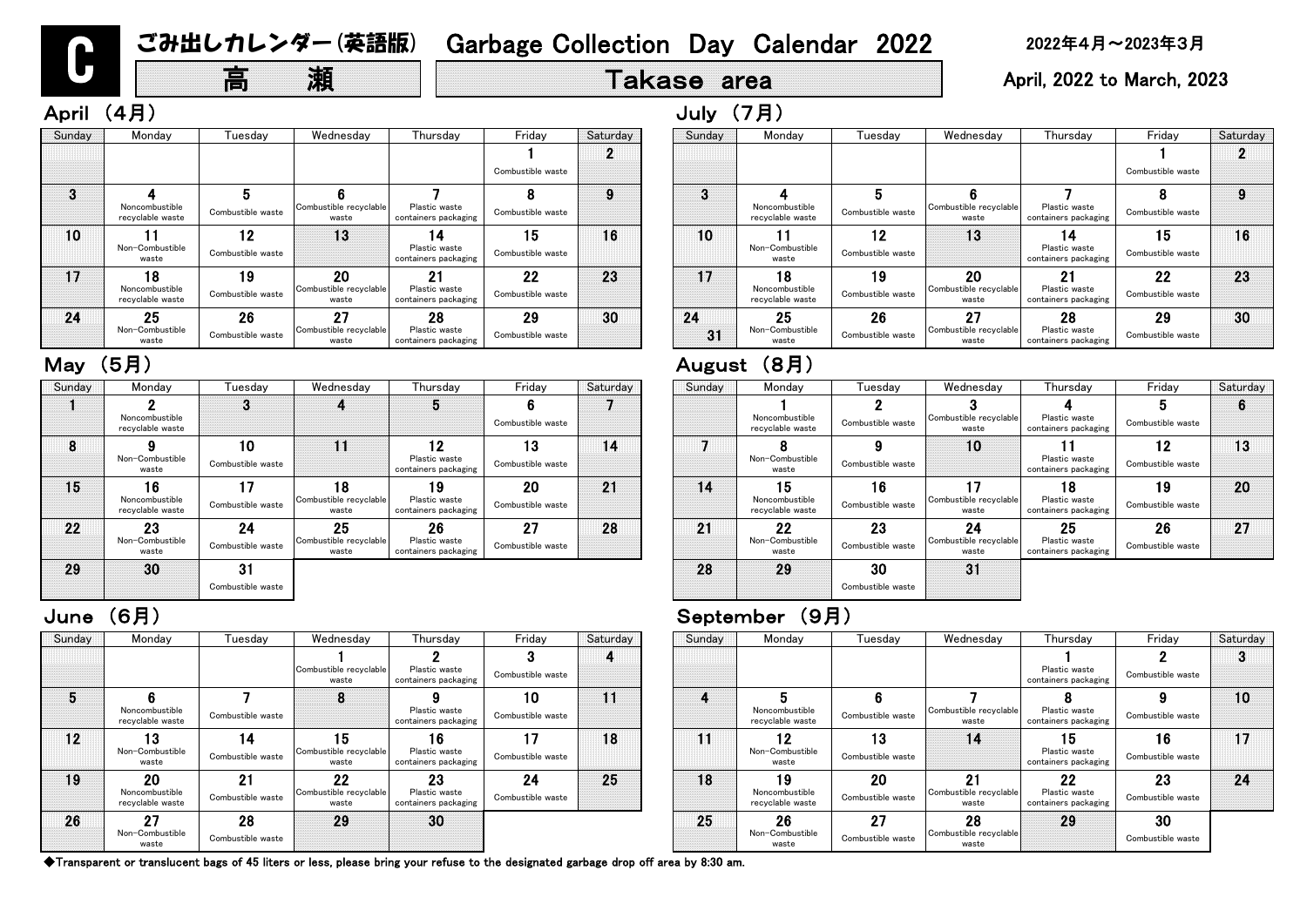# March (3月)

| nesdav                   | Thursday                              | Friday            | Saturday | Sunday | Monday                             | Tuesdav           | Wednesday                       | Thursday                              | Friday            | Saturday |
|--------------------------|---------------------------------------|-------------------|----------|--------|------------------------------------|-------------------|---------------------------------|---------------------------------------|-------------------|----------|
|                          |                                       |                   | O        |        |                                    |                   |                                 |                                       |                   |          |
|                          | Plastic waste<br>containers packaging | Combustible waste |          |        |                                    |                   | Combustible recyclable<br>waste | Plastic waste<br>containers packaging | Combustible waste |          |
|                          |                                       |                   | 10       | 5      |                                    |                   | 8                               |                                       | 10                | 11       |
| ble recyclable <br>vaste | Plastic waste<br>containers packaging | Combustible waste |          |        | Noncombustible<br>recyclable waste | Combustible waste |                                 | Plastic waste<br>containers packaging | Combustible waste |          |
| 14                       | 15                                    | 16                | 17       | 12     | 13                                 | 14                | 15                              | 16 <sup>°</sup>                       | 17                | 18       |
|                          | Plastic waste<br>containers packaging | Combustible waste |          |        | Non-Combustible<br>waste           | Combustible waste | Combustible recyclable<br>waste | Plastic waste<br>containers packaging | Combustible waste |          |
| 21                       | 22                                    | 23                | 24       | 19     | 20                                 | 21                | 22                              | 23                                    | 24                | 25       |
| ble recyclable<br>vaste  | Plastic waste<br>containers packaging | Combustible waste |          |        | Noncombustible<br>recyclable waste | Combustible waste | Combustible recyclable<br>waste | Plastic waste<br>containers packaging | Combustible waste |          |
| 28                       | 29                                    | 30                | 31       | 26     | 27                                 | 28                | 29                              | 30                                    | 31                |          |
| ble recyclable <br>vaste | Combustible waste                     |                   |          |        | Non-Combustible<br>waste           | Combustible waste |                                 |                                       | Combustible waste |          |

◆Transparent or translucent bags of 45 liters or less, please bring your refuse to the designated garbage drop off area by 8:30 am.

# 高 瀬 | Takase area | April, 2022 to March, 2023

| Sunday          | Monday                                   | Tuesdav                 | Wednesday                             | Thursday                                    | Friday                  | Saturday        | Sunday | Monday                                          | Tuesdav                 | Wednesday                             | Thursday                                    | Friday                  | Satur |
|-----------------|------------------------------------------|-------------------------|---------------------------------------|---------------------------------------------|-------------------------|-----------------|--------|-------------------------------------------------|-------------------------|---------------------------------------|---------------------------------------------|-------------------------|-------|
|                 |                                          |                         |                                       | Plastic waste<br>containers packaging       | Combustible waste       | $\bullet$<br>x. |        |                                                 |                         | Combustible recyclable<br>waste       | Plastic waste<br>containers packaging       | Combustible waste       |       |
|                 | Noncombustible<br>recyclable waste       | Combustible waste       | Combustible recyclable<br>waste       | Plastic waste<br>containers packaging       | Combustible waste       | 10              | 5      | Noncombustible<br>recyclable waste              | Combustible waste       | 8                                     | Plastic waste<br>containers packaging       | 10<br>Combustible waste | 11    |
| $\overline{11}$ | 12<br>Non-Combustible<br>waste           | 13<br>Combustible waste | 14                                    | 15<br>Plastic waste<br>containers packaging | 16<br>Combustible waste | 17              | 12     | 13<br>Non-Combustible<br>waste                  | Combustible waste       | 15<br>Combustible recyclable<br>waste | 16<br>Plastic waste<br>containers packaging | ィフ<br>Combustible waste | 18    |
| 18              | 19<br>Noncombustible<br>recyclable waste | 20<br>Combustible waste | 21<br>Combustible recyclable<br>waste | 22<br>Plastic waste<br>containers packaging | 23<br>Combustible waste | 24              | 19     | <b>20</b><br>Noncombustible<br>recyclable waste | 21<br>Combustible waste | 22<br>Combustible recyclable<br>waste | 23<br>Plastic waste<br>containers packaging | 24<br>Combustible waste | 25    |
| 25              | 26<br>Non-Combustible<br>waste           | 27<br>Combustible waste | 28<br>Combustible recyclable<br>waste | 29<br>Combustible waste                     | 30                      | 31              | 26     | 27<br>Non-Combustible<br>waste                  | 28<br>Combustible waste | 29                                    | 30                                          | 31<br>Combustible waste |       |

| riday              | Saturday | Sunday | Monday                                   | Tuesdav                 | Wednesday                             | Thursday                                    | Friday                  | Saturday |
|--------------------|----------|--------|------------------------------------------|-------------------------|---------------------------------------|---------------------------------------------|-------------------------|----------|
| 4<br>stible waste  | 5        |        |                                          |                         | Combustible recyclable<br>waste       | Plastic waste<br>containers packaging       | 3<br>Combustible waste  |          |
| 11<br>stible waste | 12       | 5      | Noncombustible<br>recyclable waste       | Combustible waste       | 8                                     | Plastic waste<br>containers packaging       | 10<br>Combustible waste | 11       |
| 18<br>stible waste | 19       | 12     | 3<br>Non-Combustible<br>waste            | 14<br>Combustible waste | 15<br>Combustible recyclable<br>waste | 16<br>Plastic waste<br>containers packaging | 17<br>Combustible waste | 18       |
| 25<br>stible waste | 26       | 19     | 20<br>Noncombustible<br>recyclable waste | 21<br>Combustible waste | 22<br>Combustible recyclable<br>waste | 23<br>Plastic waste<br>containers packaging | 24<br>Combustible waste | 25       |
|                    |          | 26     | 27<br>Non-Combustible<br>waste           | 28<br>Combustible waste |                                       |                                             |                         |          |

| Sunday | Monday                                   | Tuesday                 | Wednesday                             | Thursday                                    | Friday                  | Saturday | Sunday | Mond                         |
|--------|------------------------------------------|-------------------------|---------------------------------------|---------------------------------------------|-------------------------|----------|--------|------------------------------|
|        |                                          |                         |                                       |                                             |                         | 5        |        |                              |
|        |                                          | Combustible waste       | Combustible recyclable<br>waste       | Plastic waste<br>containers packaging       | Combustible waste       |          |        |                              |
| 6      | Noncombustible<br>recyclable waste       | Combustible waste       |                                       | 10<br>Plastic waste<br>containers packaging | Combustible waste       | 12       | 5      | 6<br>Noncombu<br>recyclable  |
| 13     | Non-Combustible<br>waste                 | 15<br>Combustible waste | 16<br>Combustible recyclable<br>waste | Plastic waste<br>containers packaging       | 18<br>Combustible waste | 19       | 12     | 13<br>Non-Comb<br>wast       |
| 20     | 21<br>Noncombustible<br>recyclable waste | 22<br>Combustible waste | 23<br>Combustible recyclable<br>waste | 24<br>Plastic waste<br>containers packaging | 25<br>Combustible waste | 26       | 19     | 20<br>Noncombu<br>recyclable |
| 27     | 28<br>Non-Combustible<br>waste           | 29<br>Combustible waste | 30                                    |                                             |                         |          | 26     | 27<br>Non-Comb<br>wast       |

### December (12月)

| Sunday | Monday                             | Tuesday                 | Wednesday                             | Thursday                                    | Friday                  | Saturday | Sunday | Monday                                   | Tueso             |
|--------|------------------------------------|-------------------------|---------------------------------------|---------------------------------------------|-------------------------|----------|--------|------------------------------------------|-------------------|
|        | Noncombustible<br>recyclable waste | Combustible waste       | Combustible recyclable<br>waste       | Plastic waste<br>containers packaging       | Combustible waste       | 8        |        |                                          | 3                 |
| 9      | 0<br>Non-Combustible<br>waste      | Combustible waste       | 12                                    | Plastic waste<br>containers packaging       | 14<br>Combustible waste | 15       | 8      | Non-Combustible<br>waste                 | 10<br>Combustibl  |
| 16     | Noncombustible<br>recyclable waste | 18<br>Combustible waste | 19<br>Combustible recyclable<br>waste | 20<br>Plastic waste<br>containers packaging | 21<br>Combustible waste | 22       | 15     | 16<br>Noncombustible<br>recyclable waste | 17<br>Combustibl  |
| 23     | 24<br>Non-Combustible<br>waste     | 25<br>Combustible waste | 26<br>Combustible recyclable<br>waste | 27<br>Plastic waste<br>containers packaging | 28<br>Combustible waste | 29       | 22     | 23<br>Non-Combustible<br>waste           | 24<br>Combustibl  |
| 30     | 31                                 |                         |                                       |                                             |                         |          | 29     | 30                                       | 31<br>Combustible |

# November (11月) The Contract of the February (2月)

| Saturday | Sunday | Monday                                   | Tuesday                 | Wednesday                             | Thursday                                    | Friday                  | Saturday |
|----------|--------|------------------------------------------|-------------------------|---------------------------------------|---------------------------------------------|-------------------------|----------|
|          |        |                                          | 3                       |                                       |                                             |                         |          |
| 8        |        |                                          |                         | Combustible recyclable<br>waste       | Plastic waste<br>containers packaging       | Combustible waste       |          |
| 15       | 8      | Non-Combustible<br>waste                 | 10<br>Combustible waste | 11                                    | 12<br>Plastic waste<br>containers packaging | 13<br>Combustible waste | 14       |
| 22       | 15     | 16<br>Noncombustible<br>recyclable waste | 17<br>Combustible waste | 18<br>Combustible recyclable<br>waste | 19<br>Plastic waste<br>containers packaging | 20<br>Combustible waste | 21       |
| 29       | 22     | 23<br>Non-Combustible<br>waste           | 24<br>Combustible waste | 25<br>Combustible recyclable<br>waste | 26<br>Plastic waste<br>containers packaging | 27<br>Combustible waste | 28       |
|          | 29     | 30                                       | 31<br>Combustible waste |                                       |                                             |                         |          |

C

# October (10月) January (1月)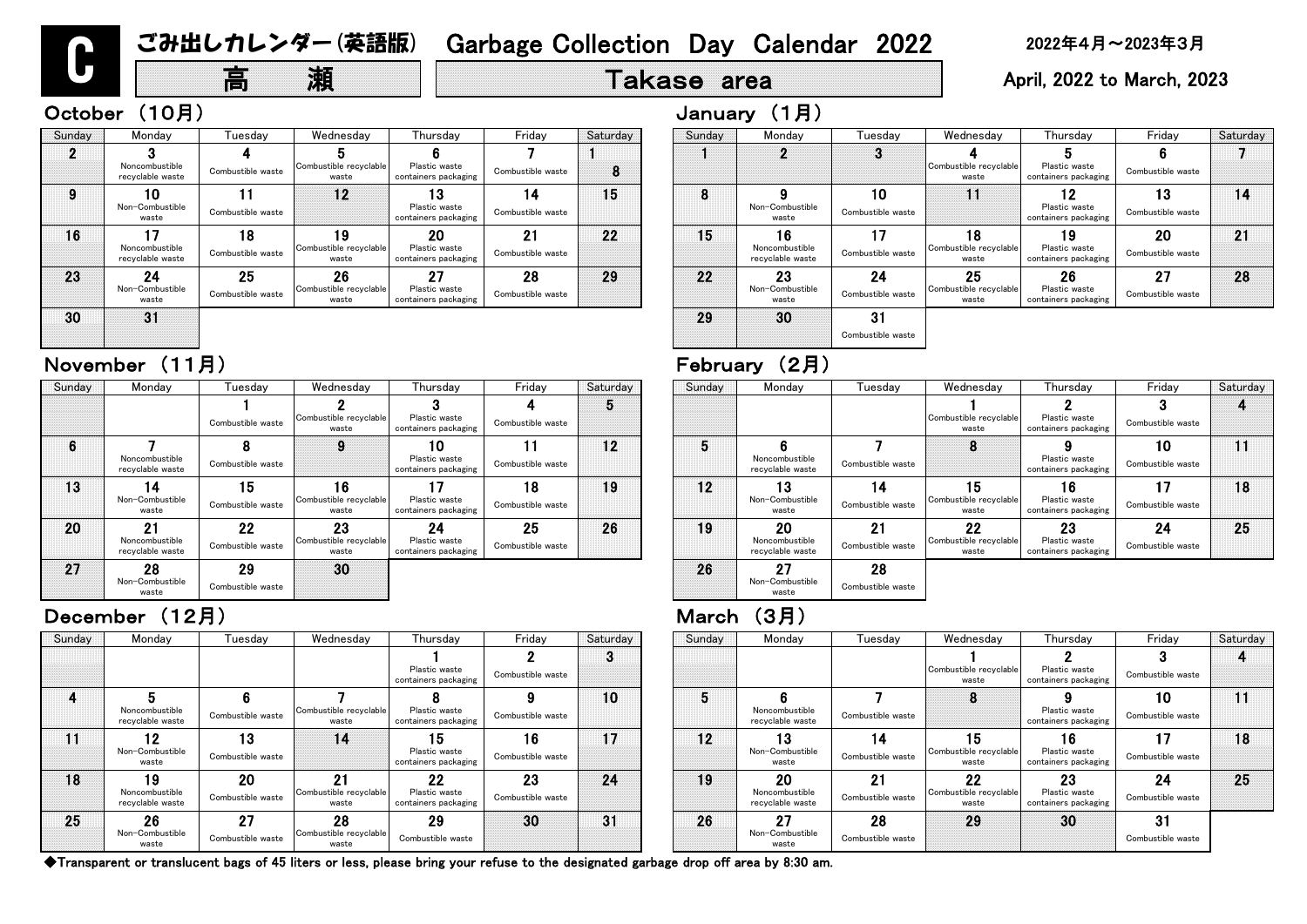◆Transparent or translucent bags of 45 liters or less, please bring your refuse to the designated garbage drop off area by 8:30 am.

# 宮 | Ichinomiya area | April, 2022 to March, 2023

| ırsday                        | Friday                  | Saturday | Sunday | Monday                                      | Tuesday                 | Wednesday                             | Thursday                                 | Friday                  | Saturday |
|-------------------------------|-------------------------|----------|--------|---------------------------------------------|-------------------------|---------------------------------------|------------------------------------------|-------------------------|----------|
| $\mathbf{2}$<br>mbustible     | Combustible waste       | 4        |        |                                             |                         |                                       | Noncombustible                           | Combustible waste       | 3        |
| able waste                    |                         |          |        |                                             |                         |                                       | recyclable waste                         |                         |          |
| 9<br>ombustible<br>vaste      | 10<br>Combustible waste | 11       |        | Plastic waste<br>containers packaging       | Combustible waste       | Combustible recyclable<br>waste       | Non-Combustible<br>waste                 | Combustible waste       | 10       |
| 16<br>mbustible<br>able waste | Combustible waste       | 18       | 11     | 12<br>Plastic waste<br>containers packaging | 13<br>Combustible waste | 14                                    | 15<br>Noncombustible<br>recyclable waste | 16<br>Combustible waste | 17       |
| 23<br>ombustible<br>vaste     | 24<br>Combustible waste | 25       | 18     | 19<br>Plastic waste<br>containers packaging | 20<br>Combustible waste | 21<br>Combustible recyclable<br>waste | 22<br>Non-Combustible<br>waste           | 23<br>Combustible waste | 24       |
| 30                            |                         |          | 25     | 26<br>Plastic waste<br>containers packaging | 27<br>Combustible waste | 28<br>Combustible recyclable<br>waste | 29                                       | 30<br>Combustible waste |          |

| Sunday | Monday                                      | Tuesday                 | Wednesday                             | Thursday                                 | Friday                  | Saturday | Sunday | Monday                                      | Tuesday                 | Wednesday                             | Thurs                        |
|--------|---------------------------------------------|-------------------------|---------------------------------------|------------------------------------------|-------------------------|----------|--------|---------------------------------------------|-------------------------|---------------------------------------|------------------------------|
|        |                                             |                         | Combustible recyclable<br>waste       | Noncombustible<br>recyclable waste       | Combustible waste       |          |        |                                             |                         |                                       | Noncombi<br>recyclable       |
| 5      | Plastic waste<br>containers packaging       | Combustible waste       | 8                                     | Non-Combustible<br>waste                 | 10<br>Combustible waste | 11       | 4      | Plastic waste<br>containers packaging       | Combustible waste       | Combustible recyclable<br>waste       | Non-Comb<br>wast             |
| 12     | 13<br>Plastic waste<br>containers packaging | 14<br>Combustible waste | 15<br>Combustible recyclable<br>waste | 16<br>Noncombustible<br>recyclable waste | 17<br>Combustible waste | 18       | 11     | 12<br>Plastic waste<br>containers packaging | 13<br>Combustible waste | 14                                    | 15<br>Noncombi<br>recyclable |
| 19     | 20<br>Plastic waste<br>containers packaging | 21<br>Combustible waste | 22<br>Combustible recyclable<br>waste | 23<br>Non-Combustible<br>waste           | 24<br>Combustible waste | 25       | 18     | 19<br>Plastic waste<br>containers packaging | 20<br>Combustible waste | 21<br>Combustible recyclable<br>waste | 22<br>Non-Comb<br>wast       |
| 26     | 27<br>Plastic waste<br>containers packaging | 28<br>Combustible waste | 29                                    | 30                                       |                         |          | 25     | 26<br>Plastic waste<br>containers packaging | 27<br>Combustible waste | 28<br>Combustible recyclable<br>waste | 29                           |

April (4月) しゅうしょうしょう しゅうしょう しゅうしょう しゅうしょう しゅうしょう しゅうしょう しゅうしょう しゅうしょう しゅうしょう

### June (6月) September (9月)

| Monday                                            | Tuesday                 | Wednesday                             | Thursday                                 | Friday                  | Saturday                 |
|---------------------------------------------------|-------------------------|---------------------------------------|------------------------------------------|-------------------------|--------------------------|
|                                                   |                         |                                       |                                          | Combustible waste       |                          |
| Plastic waste                                     | 5                       | Combustible recyclable                | Noncombustible                           |                         | 9                        |
| containers packaging                              |                         | waste                                 | recyclable waste                         |                         | 16                       |
| Plastic waste<br>containers packaging             | Combustible waste       |                                       | Non-Combustible<br>waste                 | Combustible waste       |                          |
| 8<br><b>Plastic waste</b><br>containers packaging | 19<br>Combustible waste | 20<br>Combustible recyclable<br>waste | 21<br>Noncombustible<br>recyclable waste | 22<br>Combustible waste | 23                       |
| 25<br>Plastic waste                               | 26<br>Combustible waste | 27<br>Combustible recyclable          | 28<br>Non-Combustible                    | 29<br>Combustible waste | 30                       |
|                                                   | containers packaging    | Combustible waste<br>12               | 13<br>waste                              | 4<br>waste              | Combustible waste<br>،5، |

### 15 16 1 8 9 10 11 Wednesd 10 Combustible waste Plastic waste containers packaging Combustible waste Combustible re<mark>c</mark> waste Tuesday Plastic waste containers packaging Combustible waste Combustible red waste 7 Plastic waste containers packaging Combustible waste Sunday Monday Plastic waste containers packaging Combustible waste ombustible re<mark>c</mark> waste 22 23 24 2 3

| nesday                  | Thursday                           | Friday            | Saturday |
|-------------------------|------------------------------------|-------------------|----------|
| 3                       |                                    | 5                 | 6        |
| ble recyclable<br>vaste | Noncombustible<br>recyclable waste | Combustible waste |          |
| 10                      |                                    | 12                | 13       |
|                         | Non-Combustible<br>waste           | Combustible waste |          |
| 17                      | 18                                 | 19                | 20       |
| ble recyclable<br>vaste | Noncombustible<br>recyclable waste | Combustible waste |          |
| 24                      | 25                                 | 26                | 27       |
| ble recyclable<br>vaste | Non-Combustible<br>waste           | Combustible waste |          |
| 31                      |                                    |                   |          |

| Sunday | Monday                                | Tuesdav           | Wednesday                       | Thursday                           | Friday            | Saturday | Sunday | Monday                                | Tuesday           | Wedne:                |
|--------|---------------------------------------|-------------------|---------------------------------|------------------------------------|-------------------|----------|--------|---------------------------------------|-------------------|-----------------------|
|        |                                       |                   |                                 | 5                                  |                   |          |        |                                       |                   |                       |
|        | Plastic waste<br>containers packaging |                   |                                 |                                    | Combustible waste |          |        | Plastic waste<br>containers packaging | Combustible waste | Combustible i<br>wast |
| 8      |                                       | 10                | 11                              | 12                                 | 13                | 14       |        |                                       |                   | 10                    |
|        | Plastic waste<br>containers packaging | Combustible waste |                                 | Non-Combustible<br>waste           | Combustible waste |          |        | Plastic waste<br>containers packaging | Combustible waste |                       |
| 15     | 16                                    | 17                | 18                              | 19                                 | 20                | 21       | 14     | 15                                    | 16                | 17                    |
|        | Plastic waste<br>containers packaging | Combustible waste | Combustible recyclable<br>waste | Noncombustible<br>recyclable waste | Combustible waste |          |        | Plastic waste<br>containers packaging | Combustible waste | Combustible i<br>wast |
| 22     | 23                                    | 24                | 25                              | 26                                 | 27                | 28       | 21     | 22                                    | 23                | 24                    |
|        | Plastic waste<br>containers packaging | Combustible waste | Combustible recyclable<br>waste | Non-Combustible<br>waste           | Combustible waste |          |        | Plastic waste<br>containers packaging | Combustible waste | Combustible i<br>wast |
| 29     | 30                                    | 31                |                                 |                                    |                   |          | 28     | 29                                    | 30                | 31                    |
|        |                                       | Combustible waste |                                 |                                    |                   |          |        |                                       | Combustible waste |                       |
|        |                                       |                   |                                 |                                    |                   |          |        |                                       |                   |                       |

| Sunday   | Monday                                      | Tuesday                 | Wednesday                             | Thursday                                 | Friday                  | Saturday | Sunday   | Monday                                      | Tuesday                 | Wednesday                             | Thurs                        |
|----------|---------------------------------------------|-------------------------|---------------------------------------|------------------------------------------|-------------------------|----------|----------|---------------------------------------------|-------------------------|---------------------------------------|------------------------------|
|          |                                             |                         |                                       |                                          | Combustible waste       | o        |          |                                             |                         |                                       |                              |
| $\bf{3}$ | Plastic waste<br>containers packaging       | Combustible waste       | Combustible recyclable<br>waste       | Noncombustible<br>recyclable waste       | Combustible waste       | 9        | 3        | Plastic waste<br>containers packaging       | Combustible waste       | Combustible recyclable<br>waste       | Noncombi<br>recyclable       |
| 10       | Plastic waste<br>containers packaging       | 12<br>Combustible waste | 13                                    | 14<br>Non-Combustible<br>waste           | 15<br>Combustible waste | 16       | 10       | Plastic waste<br>containers packaging       | 12<br>Combustible waste | 13                                    | 14<br>Non-Comb<br>wast       |
| 17       | 18<br>Plastic waste<br>containers packaging | 19<br>Combustible waste | 20<br>Combustible recyclable<br>waste | 21<br>Noncombustible<br>recyclable waste | 22<br>Combustible waste | 23       | 17       | 18<br>Plastic waste<br>containers packaging | 19<br>Combustible waste | 20<br>Combustible recyclable<br>waste | 21<br>Noncombi<br>recyclable |
| 24       | 25<br>Plastic waste<br>containers packaging | 26<br>Combustible waste | 27<br>Combustible recyclable<br>waste | 28<br>Non-Combustible<br>waste           | 29<br>Combustible waste | 30       | 24<br>31 | 25<br>Plastic waste<br>containers packaging | 26<br>Combustible waste | 27<br>Combustible recyclable<br>waste | 28<br>Non-Comb<br>wast       |

### May (5月) August (8月)

# D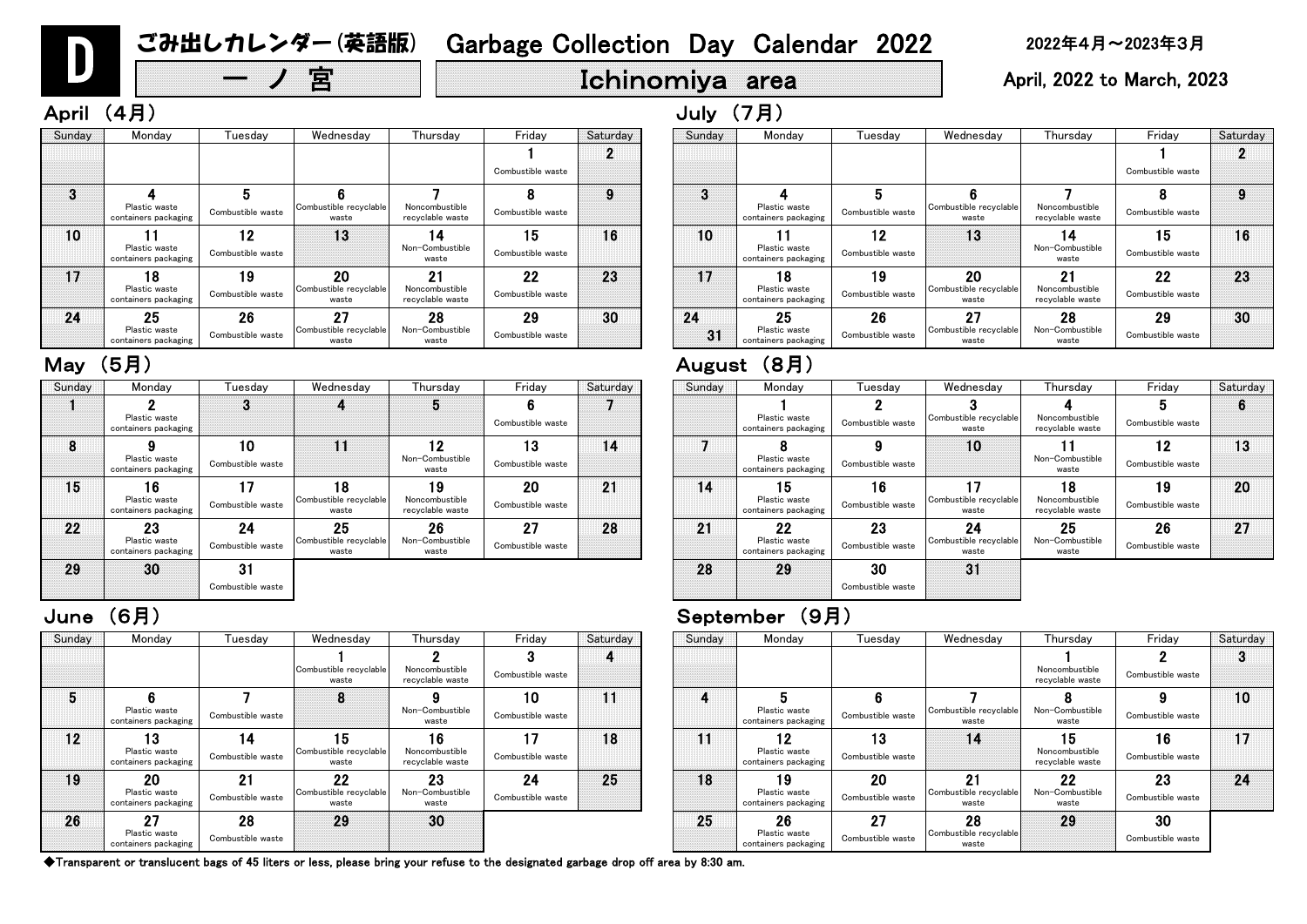| esday                          | Wednesday                             | Thursday                                 | Friday                  | Saturday | Sunday | Monday                                      | Tuesday                 | Wednesday                                    | Thursday                                 | Friday                  | Saturday |
|--------------------------------|---------------------------------------|------------------------------------------|-------------------------|----------|--------|---------------------------------------------|-------------------------|----------------------------------------------|------------------------------------------|-------------------------|----------|
|                                |                                       | Noncombustible<br>recyclable waste       | Combustible waste       | 3        |        |                                             |                         | Combustible recyclable<br>waste              | Noncombustible<br>recyclable waste       | Combustible waste       |          |
| 6 <sup>°</sup><br>stible waste | Combustible recyclable<br>waste       | Non-Combustible<br>waste                 | 9<br>Combustible waste  | 10       | 5      | Plastic waste<br>containers packaging       | Combustible waste       | о<br>o                                       | Non-Combustible<br>waste                 | 10<br>Combustible waste | 11       |
| 13<br>stible waste             | 14                                    | 15<br>Noncombustible<br>recyclable waste | 16<br>Combustible waste | 17       | 12     | 13<br>Plastic waste<br>containers packaging | 14<br>Combustible waste | 15<br>Combustible recyclable<br>waste        | 16<br>Noncombustible<br>recyclable waste | Combustible waste       | 18       |
| 20<br>stible waste             | 21<br>Combustible recyclable<br>waste | 22<br>Non-Combustible<br>waste           | 23<br>Combustible waste | 24       | 19     | 20<br>Plastic waste<br>containers packaging | 21<br>Combustible waste | <b>22</b><br>Combustible recyclable<br>waste | 23<br>Non-Combustible<br>waste           | 24<br>Combustible waste | 25       |
| 27<br>stible waste             | 28<br>Combustible recyclable<br>waste | 29<br>Combustible waste                  | 30                      | 31       | 26     | 27<br>Plastic waste<br>containers packaging | 28<br>Combustible waste | 29                                           | 30                                       | 31<br>Combustible waste |          |

# 宮  $\|\cdot\|$  Ichinomiya area  $\|\cdot\|$  April, 2022 to March, 2023

| Sunday | Monday                                      | Tuesdav                        | Wednesday                             | Thursday                                 | Friday                  | Saturday | Sunday | Monday                                      | Tuesdav                 | Wednesday                             | Thursday                                 | Friday                  | Satur |
|--------|---------------------------------------------|--------------------------------|---------------------------------------|------------------------------------------|-------------------------|----------|--------|---------------------------------------------|-------------------------|---------------------------------------|------------------------------------------|-------------------------|-------|
|        |                                             |                                |                                       | Noncombustible<br>recyclable waste       | Combustible waste       | ◠        |        |                                             |                         | Combustible recyclable<br>waste       | Noncombustible<br>recyclable waste       | Combustible waste       |       |
|        | Plastic waste<br>containers packaging       | Combustible waste              | Combustible recyclable<br>waste       | Non-Combustible<br>waste                 | Combustible waste       | 10       |        | Plastic waste<br>containers packaging       | Combustible waste       | 8                                     | Non-Combustible<br>waste                 | 10<br>Combustible waste | 11    |
| 11     | 12<br>Plastic waste<br>containers packaging | 13<br>Combustible waste        | 14                                    | 15<br>Noncombustible<br>recyclable waste | 16<br>Combustible waste | 17       | 12     | 13<br>Plastic waste<br>containers packaging | 14<br>Combustible waste | 15<br>Combustible recyclable<br>waste | 16<br>Noncombustible<br>recyclable waste | 17<br>Combustible waste | 18    |
| 18     | 19<br>Plastic waste<br>containers packaging | <b>20</b><br>Combustible waste | 21<br>Combustible recyclable<br>waste | 22<br>Non-Combustible<br>waste           | 23<br>Combustible waste | 24       | 19     | 20<br>Plastic waste<br>containers packaging | 21<br>Combustible waste | 22<br>Combustible recyclable<br>waste | 23<br>Non-Combustible<br>waste           | 24<br>Combustible waste | 25    |
| 25     | 26<br>Plastic waste<br>containers packaging | 27<br>Combustible waste        | 28<br>Combustible recyclable<br>waste | 29<br>Combustible waste                  | 30                      | 31       | 26     | クフ<br>Plastic waste<br>containers packaging | 28<br>Combustible waste | 29                                    | 30                                       | 31<br>Combustible waste |       |

| riday              | Saturday | Sunday | Monday                                      | Tuesday                 | Wednesday                             | Thursday                                 | Friday                  | Saturday |
|--------------------|----------|--------|---------------------------------------------|-------------------------|---------------------------------------|------------------------------------------|-------------------------|----------|
| 4<br>stible waste  | 5        |        |                                             |                         | Combustible recyclable<br>waste       | Noncombustible<br>recyclable waste       | Combustible waste       |          |
| 11<br>stible waste | 12       | 5      | Plastic waste<br>containers packaging       | Combustible waste       | 8                                     | Non-Combustible<br>waste                 | 10<br>Combustible waste | 11       |
| 18<br>stible waste | 19       | 12     | 3<br>Plastic waste<br>containers packaging  | 14<br>Combustible waste | 15<br>Combustible recyclable<br>waste | 16<br>Noncombustible<br>recyclable waste | 17<br>Combustible waste | 18       |
| 25<br>stible waste | 26       | 19     | 20<br>Plastic waste<br>containers packaging | 21<br>Combustible waste | 22<br>Combustible recyclable<br>waste | 23<br>Non-Combustible<br>waste           | 24<br>Combustible waste | 25       |
|                    |          | 26     | 27<br>Plastic waste<br>containers packaging | 28<br>Combustible waste |                                       |                                          |                         |          |

| Saturday | Sunday | Monday                                      | Tuesday                 | Wednesday                             | Thursday                                 | Friday                  | Saturday |
|----------|--------|---------------------------------------------|-------------------------|---------------------------------------|------------------------------------------|-------------------------|----------|
|          |        |                                             | 3                       |                                       |                                          |                         |          |
| 8        |        |                                             |                         | Combustible recyclable<br>waste       | Noncombustible<br>recyclable waste       | Combustible waste       |          |
| 15       | 8      | Plastic waste<br>containers packaging       | 10<br>Combustible waste |                                       | 12<br>Non-Combustible<br>waste           | 13<br>Combustible waste | 14       |
| 22       | 15     | 16<br>Plastic waste<br>containers packaging | Combustible waste       | 18<br>Combustible recyclable<br>waste | 19<br>Noncombustible<br>recyclable waste | 20<br>Combustible waste | 21       |
| 29       | 22     | 23<br>Plastic waste<br>containers packaging | 24<br>Combustible waste | 25<br>Combustible recyclable<br>waste | 26<br>Non-Combustible<br>waste           | 27<br>Combustible waste | 28       |
|          | 29     | 30                                          | 31<br>Combustible waste |                                       |                                          |                         |          |

| Sunday | Monday                                      | Tuesdav                 | Wednesday                             | Thursday                                 | Friday                  | Saturday | Sunday | Monday                                             | Tuesday                 | Wednesday                             | Thursday                                 | Friday                  | Satur |
|--------|---------------------------------------------|-------------------------|---------------------------------------|------------------------------------------|-------------------------|----------|--------|----------------------------------------------------|-------------------------|---------------------------------------|------------------------------------------|-------------------------|-------|
|        |                                             | Combustible waste       | Combustible recyclable<br>waste       | Noncombustible<br>recyclable waste       | Combustible waste       | b        |        |                                                    |                         | Combustible recyclable<br>waste       | Noncombustible<br>recyclable waste       | Combustible waste       |       |
| 6      | Plastic waste<br>containers packaging       | 8<br>Combustible waste  | 9                                     | 10<br>Non-Combustible<br>waste           | Combustible waste       | 12       |        | Plastic waste<br>containers packaging              | Combustible waste       | 8                                     | Non-Combustible<br>waste                 | 10<br>Combustible waste | 11    |
| 13     | 14<br>Plastic waste<br>containers packaging | 15<br>Combustible waste | 16<br>Combustible recyclable<br>waste | 17<br>Noncombustible<br>recyclable waste | 18<br>Combustible waste | 19       | 12     | 13<br>Plastic waste<br>containers packaging        | 14<br>Combustible waste | 15<br>Combustible recyclable<br>waste | 16<br>Noncombustible<br>recyclable waste | 17<br>Combustible waste | 18    |
| 20     | 21<br>Plastic waste<br>containers packaging | 22<br>Combustible waste | 23<br>Combustible recyclable<br>waste | 24<br>Non-Combustible<br>waste           | 25<br>Combustible waste | 26       | 19     | <b>20</b><br>Plastic waste<br>containers packaging | 21<br>Combustible waste | 22<br>Combustible recyclable<br>waste | 23<br>Non-Combustible<br>waste           | 24<br>Combustible waste | 25    |
| 27     | 28<br>Plastic waste<br>containers packaging | 29<br>Combustible waste | 30                                    |                                          |                         |          | 26     | 27<br>Plastic waste<br>containers packaging        | 28<br>Combustible waste |                                       |                                          |                         |       |

### December (12月) 2000 - 2000 - 2000 - 2000 - 2000 - 2000 - 2000 - 2000 - 2000 - 2000 - 2000 - 2000 - 2000 - 2000

# November (11月) February (2月)

| Sunday | Monday                                      | Tuesday                 | Wednesday                             | Thursday                                 | Friday                  | Saturday | Sunday | Monday                                      | Tueso            |
|--------|---------------------------------------------|-------------------------|---------------------------------------|------------------------------------------|-------------------------|----------|--------|---------------------------------------------|------------------|
|        |                                             |                         |                                       |                                          |                         |          |        |                                             | $\bf{3}$         |
|        | Plastic waste<br>containers packaging       | Combustible waste       | Combustible recyclable<br>waste       | Noncombustible<br>recyclable waste       | Combustible waste       | 8        |        |                                             |                  |
| 9      | 0<br>Plastic waste<br>containers packaging  | Combustible waste       | 12                                    | Non-Combustible<br>waste                 | 14<br>Combustible waste | 15       | 8      | Plastic waste<br>containers packaging       | 10<br>Combustibl |
| 16     | Plastic waste<br>containers packaging       | 18<br>Combustible waste | 19<br>Combustible recyclable<br>waste | 20<br>Noncombustible<br>recyclable waste | 21<br>Combustible waste | 22       | 15     | 16<br>Plastic waste<br>containers packaging | 17<br>Combustibl |
| 23     | 24<br>Plastic waste<br>containers packaging | 25<br>Combustible waste | 26<br>Combustible recyclable<br>waste | 27<br>Non-Combustible<br>waste           | 28<br>Combustible waste | 29       | 22     | 23<br>Plastic waste<br>containers packaging | 24<br>Combustibl |
| 30     | 31                                          |                         |                                       |                                          |                         |          | 29     | 30                                          | 31<br>Combustibl |

D

# ごみ出しカレンダー(英語版) Garbage Collection Day Calendar 2022 2022年4月~2023年3月

# October (10月) January (1月)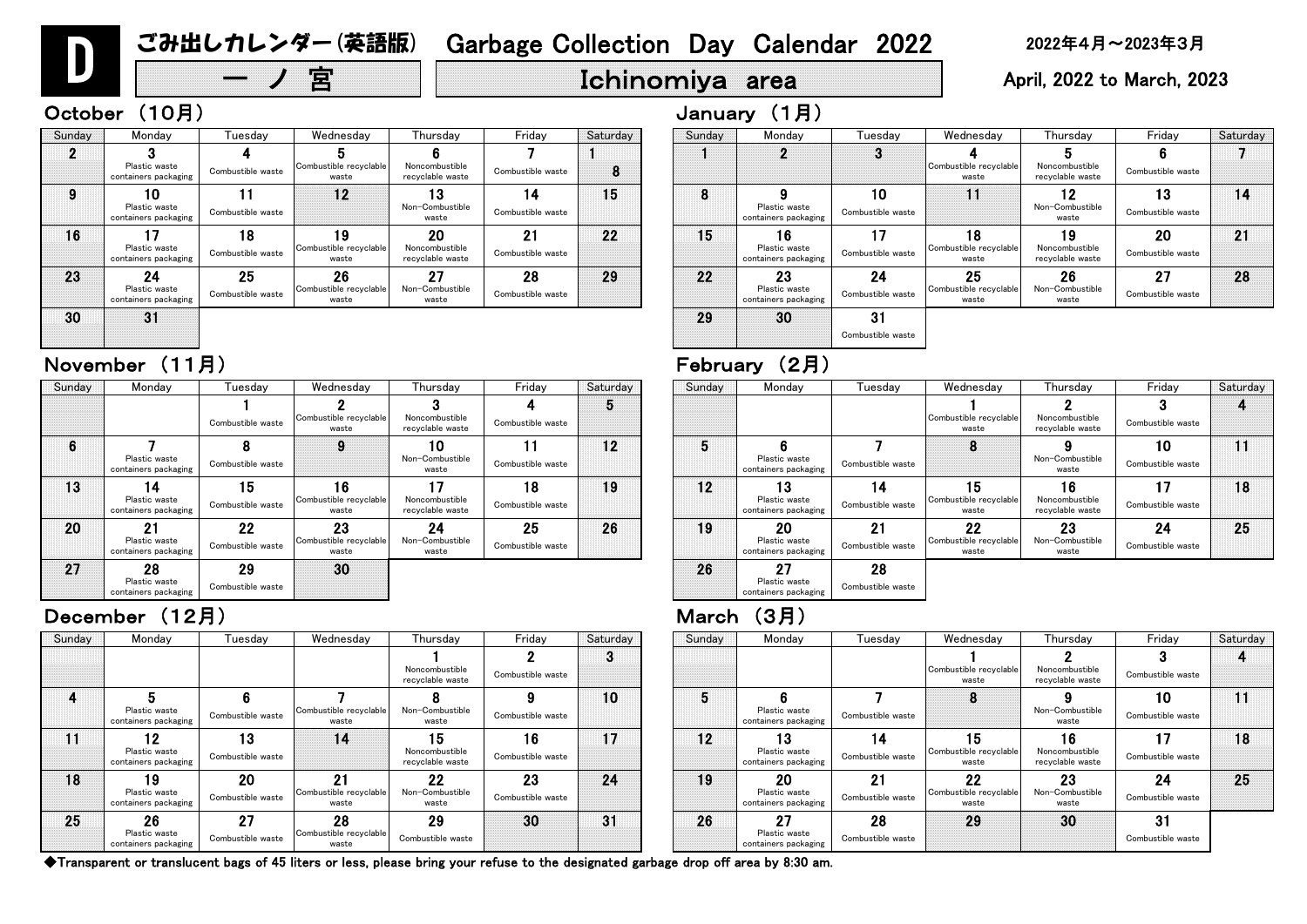# 富岡東部 • 曽木 | | Eastern area Tomioka • Sogi area | April, 2022 to March, 2023

# April (4月) しゅうしょうしょう しゅうしょう しゅうしょう しゅうしょう しゅうしょう しゅうしょう しゅうしょう しゅうしょう しゅうしょう

◆Transparent or translucent bags of 45 liters or less, please bring your refuse to the designated garbage drop off area by 8:30 am.

### June (6月) September (9月)

| Sunday | Monday                  | Tuesday                                  | Wednesday                             | Thursday                | Friday                                      | Saturday | Sunday | Monday                  | Tuesday                                  | Wednesday                             | Thursday                | Friday                              |
|--------|-------------------------|------------------------------------------|---------------------------------------|-------------------------|---------------------------------------------|----------|--------|-------------------------|------------------------------------------|---------------------------------------|-------------------------|-------------------------------------|
|        |                         |                                          | Combustible recyclable<br>waste       | Combustible waste       | Plastic waste<br>containers packaging       |          |        |                         |                                          |                                       | Combustible waste       | Plastic was<br>containers pad       |
| 5      | Combustible waste       | Non-Combustible<br>waste                 | 8                                     | Combustible waste       | 10<br>Plastic waste<br>containers packaging | 11       | 4      | Combustible waste       | Non-Combustible<br>waste                 | Combustible recyclable<br>waste       | 8<br>Combustible waste  | Plastic was<br>containers pad       |
| 12     | 13<br>Combustible waste | 14<br>Noncombustible<br>recyclable waste | 15<br>Combustible recyclable<br>waste | 16<br>Combustible waste | Plastic waste<br>containers packaging       | 18       | 11     | 12<br>Combustible waste | 13<br>Noncombustible<br>recyclable waste | 14                                    | 15<br>Combustible waste | 16<br>Plastic was<br>containers pad |
| 19     | 20<br>Combustible waste | 21<br>Non-Combustible<br>waste           | 22<br>Combustible recyclable<br>waste | 23<br>Combustible waste | 24<br>Plastic waste<br>containers packaging | 25       | 18     | 19<br>Combustible waste | 20<br>Non-Combustible<br>waste           | 21<br>Combustible recyclable<br>waste | 22<br>Combustible waste | 23<br>Plastic was<br>containers pad |
| 26     | 27<br>Combustible waste | 28<br>Noncombustible<br>recyclable waste | 29                                    | 30<br>Combustible waste |                                             |          | 25     | 26<br>Combustible waste | 27<br>Noncombustible<br>recyclable waste | 28<br>Combustible recyclable<br>waste | 29<br>Combustible waste | 30                                  |

| Sunday | Monday                  | Tuesday                                              | Wednesday                             | Thursday                | Friday                                      | Saturday | Sunday   |
|--------|-------------------------|------------------------------------------------------|---------------------------------------|-------------------------|---------------------------------------------|----------|----------|
|        |                         |                                                      |                                       |                         | Plastic waste<br>containers packaging       |          |          |
| 3      | Combustible waste       | 5<br>Non-Combustible<br>waste                        | Combustible recyclable<br>waste       | Combustible waste       | Plastic waste<br>containers packaging       | 9        | 3        |
| 10     | 1<br>Combustible waste  | $\overline{2}$<br>Noncombustible<br>recyclable waste | 13                                    | 14<br>Combustible waste | 15<br>Plastic waste<br>containers packaging | 16       | 10       |
| 17     | 18<br>Combustible waste | -9<br>Non-Combustible<br>waste                       | 20<br>Combustible recyclable<br>waste | 21<br>Combustible waste | 22<br>Plastic waste<br>containers packaging | 23       |          |
| 24     | 25<br>Combustible waste | 26<br>Noncombustible<br>recyclable waste             | 27<br>Combustible recyclable<br>waste | 28<br>Combustible waste | 29                                          | 30       | 24<br>31 |

### May (5月)

| urday    | Sunday | Monday                  | Tuesday                                  | Wednesday                             | Thursday                             | Friday                                      | Saturday |
|----------|--------|-------------------------|------------------------------------------|---------------------------------------|--------------------------------------|---------------------------------------------|----------|
| 4        |        |                         |                                          |                                       | Combustible waste                    | Plastic waste<br>containers packaging       |          |
|          | 4      | 5<br>Combustible waste  | Non-Combustible<br>waste                 | Combustible recyclable<br>waste       | 8<br>Combustible waste               | Plastic waste<br>containers packaging       | 10       |
| $\bf{8}$ | H      | 12<br>Combustible waste | 13<br>Noncombustible<br>recyclable waste | 14                                    | $5\overline{5}$<br>Combustible waste | 16<br>Plastic waste<br>containers packaging |          |
| $25\,$   | 18     | 19<br>Combustible waste | 20<br>Non-Combustible<br>waste           | 21<br>Combustible recyclable<br>waste | 22<br>Combustible waste              | 23<br>Plastic waste<br>containers packaging | 24       |
|          | 25     | 26<br>Combustible waste | 27<br>Noncombustible<br>recyclable waste | 28<br>Combustible recyclable<br>waste | 29<br>Combustible waste              | 30                                          |          |

| Sunday | Monday                  | Tuesday                                  | Wednesday                             | Thursday                | Friday                                      | Saturday | Sunday | Monday                  | Tuesday                                  | Wednesday                             | Thursday                | Frida                           |
|--------|-------------------------|------------------------------------------|---------------------------------------|-------------------------|---------------------------------------------|----------|--------|-------------------------|------------------------------------------|---------------------------------------|-------------------------|---------------------------------|
|        | Combustible waste       | 3                                        |                                       |                         | Plastic waste<br>containers packaging       |          |        | Combustible waste       | Non-Combustible<br>waste                 | Combustible recyclable<br>waste       | Combustible waste       | Ð<br>Plastic v<br>containers p  |
| 8      | Combustible waste       | 10<br>Noncombustible<br>recyclable waste | 11                                    | 12<br>Combustible waste | 13<br>Plastic waste<br>containers packaging | 14       |        | Combustible waste       | Noncombustible<br>recyclable waste       | 10                                    | 11<br>Combustible waste | 12<br>Plastic v<br>containers p |
| 15     | 16<br>Combustible waste | 17<br>Non-Combustible<br>waste           | 18<br>Combustible recyclable<br>waste | 19<br>Combustible waste | 20<br>Plastic waste<br>containers packaging | 21       | 14     | 15<br>Combustible waste | 16<br>Non-Combustible<br>waste           | Combustible recyclable<br>waste       | 18<br>Combustible waste | 19<br>Plastic v<br>containers p |
| 22     | 23<br>Combustible waste | 24<br>Noncombustible<br>recyclable waste | 25<br>Combustible recyclable<br>waste | 26<br>Combustible waste | 27<br>Plastic waste<br>containers packaging | 28       | 21     | 22<br>Combustible waste | 23<br>Noncombustible<br>recyclable waste | 24<br>Combustible recyclable<br>waste | 25<br>Combustible waste | 26<br>Plastic v<br>containers p |
| 29     | 30<br>Combustible waste | 31                                       |                                       |                         |                                             |          | 28     | 29<br>Combustible waste | 30                                       | 31                                    |                         |                                 |

|          | August | (8月)                    |                                          |                                       |                         |                                             |           |
|----------|--------|-------------------------|------------------------------------------|---------------------------------------|-------------------------|---------------------------------------------|-----------|
| Saturday | Sunday | Monday                  | Tuesday                                  | Wednesday                             | Thursday                | Friday                                      | Saturday  |
|          |        | Combustible waste       | Non-Combustible<br>waste                 | З<br>Combustible recyclable<br>waste  | Combustible waste       | 5<br>Plastic waste<br>containers packaging  | 6         |
| 14       |        | Combustible waste       | Noncombustible<br>recyclable waste       | 10                                    | 11<br>Combustible waste | 12<br>Plastic waste<br>containers packaging | 13        |
| 21       | 14     | 15<br>Combustible waste | l 6<br>Non-Combustible<br>waste          | 17<br>Combustible recyclable<br>waste | 18<br>Combustible waste | 19<br>Plastic waste<br>containers packaging | <b>20</b> |
| 28       | 21     | 22<br>Combustible waste | 23<br>Noncombustible<br>recyclable waste | 24<br>Combustible recyclable<br>waste | 25<br>Combustible waste | 26<br>Plastic waste<br>containers packaging | 27        |
|          | 28     | 29<br>Combustible waste | 30                                       | 31                                    |                         |                                             |           |

| Thursday                 | Friday                                      | Saturday   | Sunday   | Monday                  | Tuesdav                                  | Wednesday                             | Thursday                | Friday                                      | Saturday |
|--------------------------|---------------------------------------------|------------|----------|-------------------------|------------------------------------------|---------------------------------------|-------------------------|---------------------------------------------|----------|
|                          | Plastic waste<br>containers packaging       | $\epsilon$ |          |                         |                                          |                                       |                         | Plastic waste<br>containers packaging       |          |
| Combustible waste        | Plastic waste<br>containers packaging       | 9          | 3        | Combustible waste       | Non-Combustible<br>waste                 | Combustible recyclable<br>waste       | Combustible waste       | Plastic waste<br>containers packaging       | 9        |
| ı 4<br>Combustible waste | 15<br>Plastic waste<br>containers packaging | 16         | 10       | Combustible waste       | 12<br>Noncombustible<br>recyclable waste | 13                                    | 14<br>Combustible waste | 15<br>Plastic waste<br>containers packaging | 16       |
| 21<br>Combustible waste  | 22<br>Plastic waste<br>containers packaging | 23         | 17       | 18<br>Combustible waste | 19<br>Non-Combustible<br>waste           | 20<br>Combustible recyclable<br>waste | 21<br>Combustible waste | 22<br>Plastic waste<br>containers packaging | 23       |
| 28<br>Combustible waste  | 29                                          | 30         | 24<br>31 | 25<br>Combustible waste | 26<br>Noncombustible<br>recyclable waste | 27<br>Combustible recyclable<br>waste | 28<br>Combustible waste | 29                                          | 30       |

E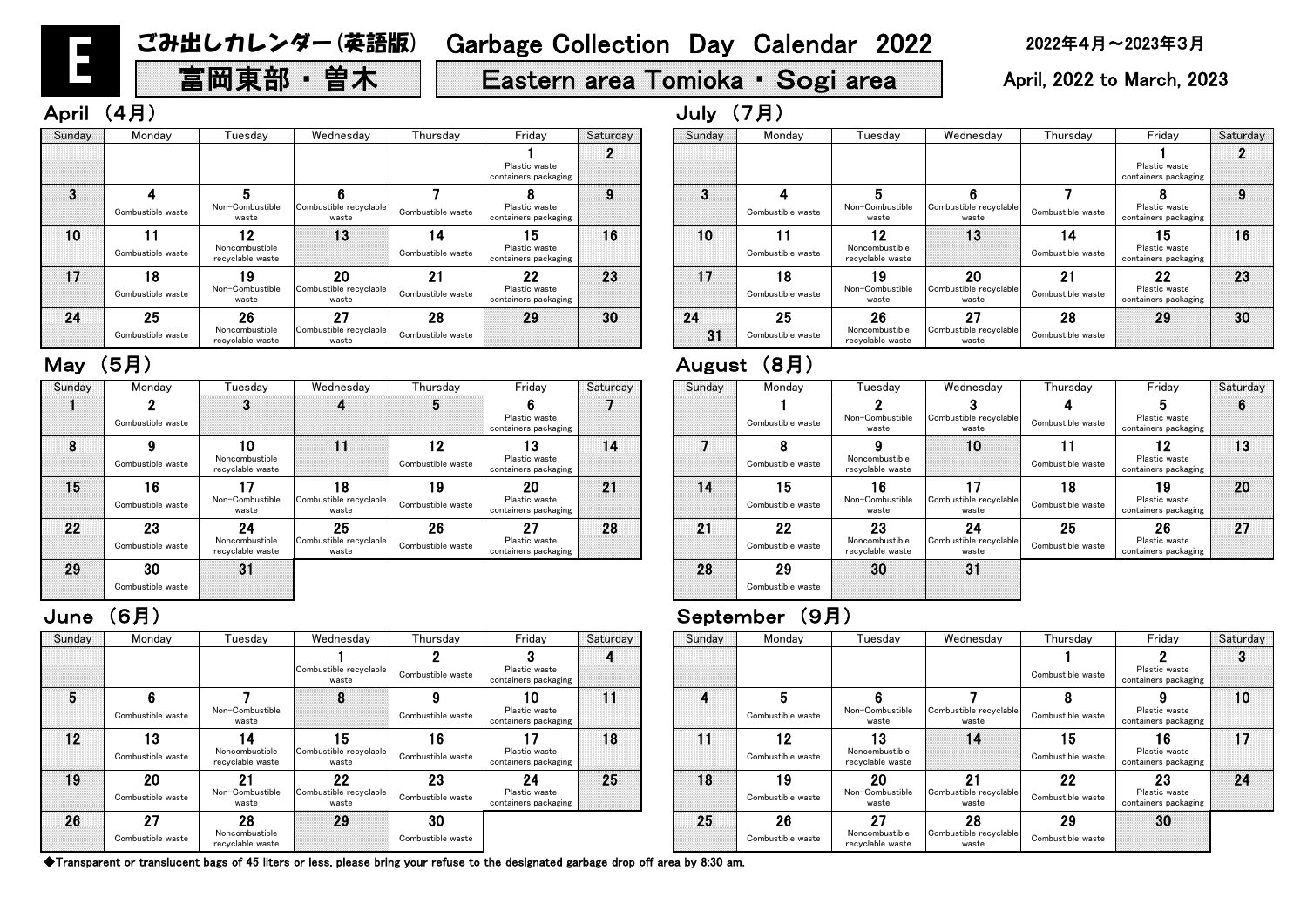# 富岡東部 • 曽木 | | Eastern area Tomioka • Sogi area | April, 2022 to March, 2023

# October (10月) January (1月)

◆Transparent or translucent bags of 45 liters or less, please bring your refuse to the designated garbage drop off area by 8:30 am.

| Thursday          | Friday                                |          |        |                   |                                    |                                 |                   |                                       |          |
|-------------------|---------------------------------------|----------|--------|-------------------|------------------------------------|---------------------------------|-------------------|---------------------------------------|----------|
|                   |                                       | Saturday | Sunday | Monday            | Tuesday                            | Wednesday                       | Thursday          | Friday                                | Saturday |
|                   |                                       | Ő        |        |                   |                                    |                                 |                   |                                       |          |
| Combustible waste | Plastic waste<br>containers packaging |          |        |                   |                                    | Combustible recyclable<br>waste | Combustible waste | Plastic waste<br>containers packaging |          |
|                   |                                       | 10       | 5      | 6                 |                                    |                                 |                   | 10                                    |          |
| Combustible waste | Plastic waste<br>containers packaging |          |        | Combustible waste | Non-Combustible<br>waste           |                                 | Combustible waste | Plastic waste<br>containers packaging |          |
| 15                | 16                                    | 17       | 12     | 13                | $\vert$ 4                          | 15                              | 16                |                                       | 18       |
| Combustible waste | Plastic waste<br>containers packaging |          |        | Combustible waste | Noncombustible<br>recyclable waste | Combustible recyclable<br>waste | Combustible waste | Plastic waste<br>containers packaging |          |
| 22                | 23                                    | 24       | 19     | 20                | 21                                 | 22                              | 23                | 24                                    | 25       |
| Combustible waste | Plastic waste<br>containers packaging |          |        | Combustible waste | Non-Combustible<br>waste           | Combustible recyclable<br>waste | Combustible waste | Plastic waste<br>containers packaging |          |
| 29                | 30                                    | 31       | 26     | 27                | 28                                 | 29                              | 30                | 31                                    |          |
| Combustible waste |                                       |          |        | Combustible waste | Noncombustible<br>recyclable waste |                                 | Combustible waste |                                       |          |

| Thursday                | Friday                                      | Saturday | Sunday | Monday                  | Tuesday                                  | Wednesday                             | Thursday                | Friday                                      | Saturday |
|-------------------------|---------------------------------------------|----------|--------|-------------------------|------------------------------------------|---------------------------------------|-------------------------|---------------------------------------------|----------|
| Combustible waste       | Plastic waste<br>containers packaging       | 5        |        |                         |                                          | Combustible recyclable<br>waste       | Combustible waste       | Plastic waste<br>containers packaging       |          |
| 10<br>Combustible waste | Plastic waste<br>containers packaging       | 12       | 5      | 6<br>Combustible waste  | Non-Combustible<br>waste                 | 8                                     | Combustible waste       | 10<br>Plastic waste<br>containers packaging |          |
| Combustible waste       | 18<br>Plastic waste<br>containers packaging | 19       | 12     | 13<br>Combustible waste | 14<br>Noncombustible<br>recyclable waste | 15<br>Combustible recyclable<br>waste | 16<br>Combustible waste | Plastic waste<br>containers packaging       | 18       |
| 24<br>Combustible waste | 25<br>Plastic waste<br>containers packaging | 26       | 19     | 20<br>Combustible waste | 21<br>Non-Combustible<br>waste           | 22<br>Combustible recyclable<br>waste | 23<br>Combustible waste | 24<br>Plastic waste<br>containers packaging | 25       |
|                         |                                             |          | 26     | 27<br>Combustible waste | 28<br>Noncombustible<br>recyclable waste |                                       |                         |                                             |          |

| Sunday |                   |                                    |                                 | Thursday          | Friday                                |          | Sunday | Monday            |                                    | Wednesday                       | Thursday          | Friday                                | Satur |
|--------|-------------------|------------------------------------|---------------------------------|-------------------|---------------------------------------|----------|--------|-------------------|------------------------------------|---------------------------------|-------------------|---------------------------------------|-------|
|        | Monday            | Tuesdav                            | Wednesday                       |                   |                                       | Saturday |        |                   | Tuesday                            |                                 |                   |                                       |       |
|        |                   |                                    |                                 |                   |                                       | Ю        |        |                   |                                    |                                 |                   |                                       |       |
|        |                   | Non-Combustible<br>waste           | Combustible recyclable<br>waste | Combustible waste | Plastic waste<br>containers packaging |          |        |                   |                                    | Combustible recyclable<br>waste | Combustible waste | Plastic waste<br>containers packaging |       |
| 6      |                   |                                    | 9                               | 10                |                                       | 12       | 5      |                   |                                    | 8                               |                   | 10                                    | 11    |
|        | Combustible waste | Noncombustible<br>recyclable waste |                                 | Combustible waste | Plastic waste<br>containers packaging |          |        | Combustible waste | Non-Combustible<br>waste           |                                 | Combustible waste | Plastic waste<br>containers packaging |       |
| 13     | 14                | 15                                 | 16                              | 17                | 18                                    | 19       | 12     | 13                | 14                                 | 15                              | 16                | 17                                    | 18    |
|        | Combustible waste | Non-Combustible<br>waste           | Combustible recyclable<br>waste | Combustible waste | Plastic waste<br>containers packaging |          |        | Combustible waste | Noncombustible<br>recyclable waste | Combustible recyclable<br>waste | Combustible waste | Plastic waste<br>containers packaging |       |
| 20     | 21                | 22                                 | 23                              | 24                | 25                                    | 26       | 19     | 20                | 21                                 | $22 \,$                         | 23                | 24                                    | 25    |
|        | Combustible waste | Noncombustible<br>recyclable waste | Combustible recyclable<br>waste | Combustible waste | Plastic waste<br>containers packaging |          |        | Combustible waste | Non-Combustible<br>waste           | Combustible recyclable<br>waste | Combustible waste | Plastic waste<br>containers packaging |       |
| 27     | 28                | 29                                 | 30                              |                   |                                       |          | 26     | 27                | 28                                 |                                 |                   |                                       |       |
|        | Combustible waste |                                    |                                 |                   |                                       |          |        | Combustible waste | Noncombustible<br>recyclable waste |                                 |                   |                                       |       |

### December (12月) 2008年 - 2009年 - 2009年 - 2009年 - 2014年 - 2014年 - 2014年 - 2014年 - 2014年 - 2014年 - 2014年 - 2014年 - 2014年 - 2014年 - 2014年 - 2014年 - 2014年 - 2014年 - 2014年 - 2014年 - 2014年 - 2014年 - 2014年 - 2014年 - 2014年 - 2014年

| Sunday | Monday                  | Tuesdav                                  | Wednesday                             | Thursdav                | Friday                                      | Saturday | Sunday | Monday                  | Tuesdav                                  | Wednesday                             | Thursday                | Friday                                      | Satur |
|--------|-------------------------|------------------------------------------|---------------------------------------|-------------------------|---------------------------------------------|----------|--------|-------------------------|------------------------------------------|---------------------------------------|-------------------------|---------------------------------------------|-------|
|        |                         |                                          |                                       | Combustible waste       | Plastic waste<br>containers packaging       | ◠<br>o   |        |                         |                                          | Combustible recyclable<br>waste       | Combustible waste       | Plastic waste<br>containers packaging       |       |
|        | Combustible waste       | Non-Combustible<br>waste                 | Combustible recyclable<br>waste       | 8<br>Combustible waste  | Plastic waste<br>containers packaging       | 10       | 5      | Combustible waste       | Non-Combustible<br>waste                 | 8                                     | Combustible waste       | 10<br>Plastic waste<br>containers packaging | 11    |
| 11     | 12<br>Combustible waste | 13<br>Noncombustible<br>recyclable waste | 14                                    | 15<br>Combustible waste | 16<br>Plastic waste<br>containers packaging | 17       | 12     | 13<br>Combustible waste | Noncombustible<br>recyclable waste       | 15<br>Combustible recyclable<br>waste | 16<br>Combustible waste | Plastic waste<br>containers packaging       | 18    |
| 18     | 19<br>Combustible waste | 20<br>Non-Combustible<br>waste           | 21<br>Combustible recyclable<br>waste | 22<br>Combustible waste | 23<br>Plastic waste<br>containers packaging | 24       | 19     | 20<br>Combustible waste | 21<br>Non-Combustible<br>waste           | 22<br>Combustible recyclable<br>waste | 23<br>Combustible waste | 24<br>Plastic waste<br>containers packaging | 25    |
| 25     | 26<br>Combustible waste | 27<br>Noncombustible<br>recyclable waste | 28<br>Combustible recyclable<br>waste | 29<br>Combustible waste | 30                                          | 31       | 26     | 27<br>Combustible waste | 28<br>Noncombustible<br>recyclable waste | 29                                    | 30<br>Combustible waste | 31                                          |       |

| anuary |        |         |
|--------|--------|---------|
| Sunday | Monday | Tuesday |
|        |        |         |

# November (11月) February (2月)

| Sunday | Monday                  | Tuesday                                  | Wednesday                             | Thursday                | Friday                                      | Saturday | Sunday | Monday                  | Tuesday                                  | Wednesday                             | Thursday                | Frida                           |
|--------|-------------------------|------------------------------------------|---------------------------------------|-------------------------|---------------------------------------------|----------|--------|-------------------------|------------------------------------------|---------------------------------------|-------------------------|---------------------------------|
|        | Combustible waste       | Non-Combustible<br>waste                 | Combustible recyclable<br>waste       | Combustible waste       | Plastic waste<br>containers packaging       | 8        |        |                         | $\bullet$                                | Combustible recyclable<br>waste       | Combustible waste       | Plastic v<br>containers p       |
| 9      | 10<br>Combustible waste | Noncombustible<br>recyclable waste       | 12                                    | 13<br>Combustible waste | 14<br>Plastic waste<br>containers packaging | 15       | ο<br>o | Combustible waste       | 10<br>Noncombustible<br>recyclable waste | 11                                    | 12<br>Combustible waste | 13<br>Plastic v<br>containers p |
| 16     | 17<br>Combustible waste | Non-Combustible<br>waste                 | 19<br>Combustible recyclable<br>waste | 20<br>Combustible waste | 21<br>Plastic waste<br>containers packaging | 22       | 15     | 16<br>Combustible waste | Non-Combustible<br>waste                 | 18<br>Combustible recyclable<br>waste | 19<br>Combustible waste | 20<br>Plastic v<br>containers p |
| 23     | 24<br>Combustible waste | 25<br>Noncombustible<br>recyclable waste | 26<br>Combustible recyclable<br>waste | 27<br>Combustible waste | 28<br>Plastic waste<br>containers packaging | 29       | 22     | 23<br>Combustible waste | 24<br>Noncombustible<br>recyclable waste | 25<br>Combustible recyclable<br>waste | 26<br>Combustible waste | 27<br>Plastic v<br>containers p |
| 30     | 31                      |                                          |                                       |                         |                                             |          | 29     | 30                      | 31                                       |                                       |                         |                                 |

Combustible waste

| Saturday | Sunday | Monday                  | Tuesday                                  | Wednesday                             | Thursday                | Friday                                      | Saturday |  |
|----------|--------|-------------------------|------------------------------------------|---------------------------------------|-------------------------|---------------------------------------------|----------|--|
|          |        |                         | 3                                        | Combustible recyclable                | 5                       | Plastic waste                               |          |  |
| 8        |        |                         |                                          | waste                                 | Combustible waste       | containers packaging                        |          |  |
| 15       | 8      | Combustible waste       | 10<br>Noncombustible<br>recyclable waste |                                       | 12<br>Combustible waste | 3<br>Plastic waste<br>containers packaging  | 14       |  |
| 22       | 15     | 16<br>Combustible waste | Non-Combustible<br>waste                 | 18<br>Combustible recyclable<br>waste | 19<br>Combustible waste | 20<br>Plastic waste<br>containers packaging | 21       |  |
| 29       | 22     | 23<br>Combustible waste | 24<br>Noncombustible<br>recyclable waste | 25<br>Combustible recyclable<br>waste | 26<br>Combustible waste | 27<br>Plastic waste<br>containers packaging | 28       |  |
|          | 29     | 30<br>Combustible waste | 31                                       |                                       |                         |                                             |          |  |

E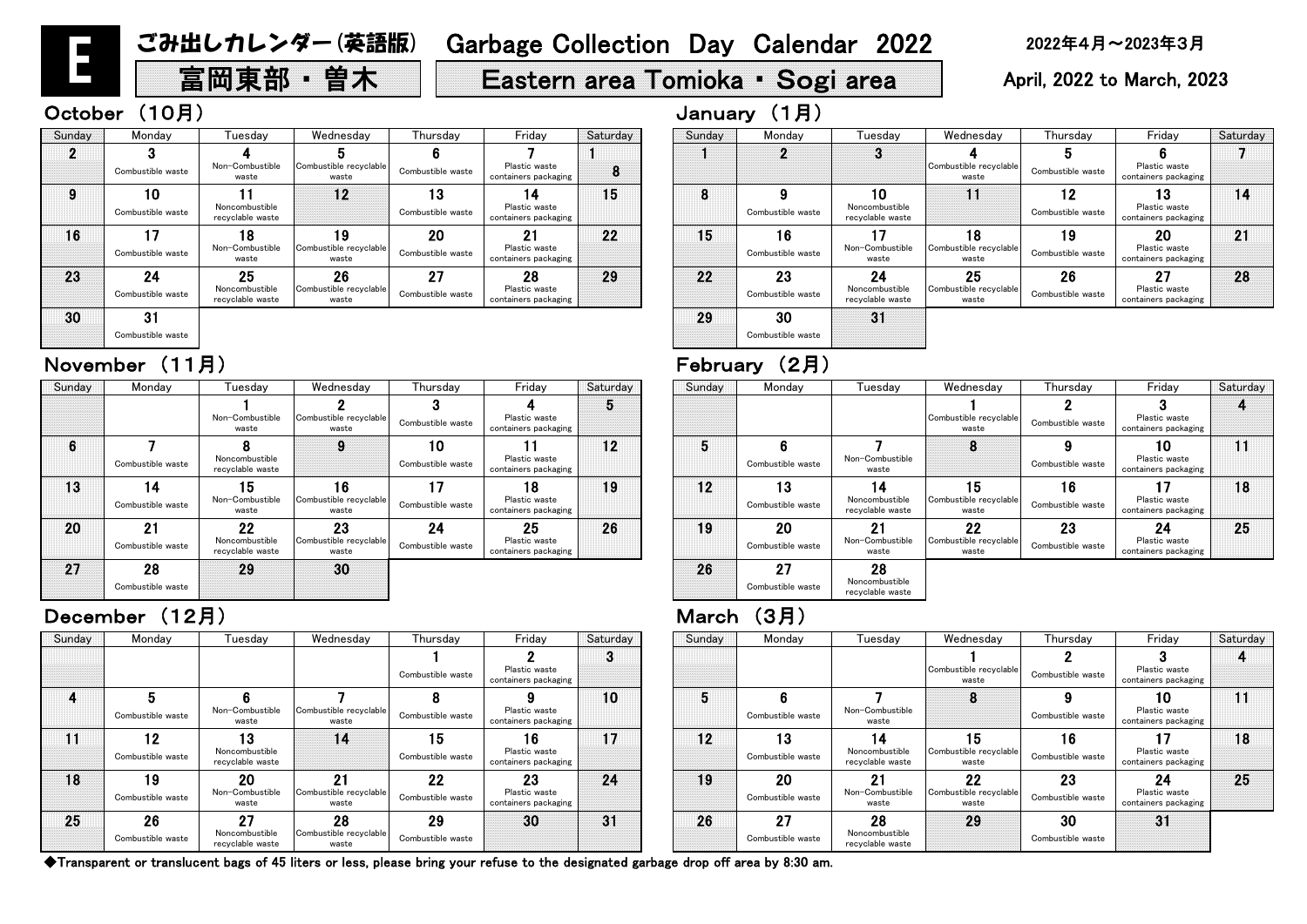| Sunday | Monday                  | Tuesday                                     | Wednesday                             | Thursday                | Friday                                   | Saturday | Sunday | Monday                  | Tuesday                                     | Wednesday                             | <b>Thurs</b>     |
|--------|-------------------------|---------------------------------------------|---------------------------------------|-------------------------|------------------------------------------|----------|--------|-------------------------|---------------------------------------------|---------------------------------------|------------------|
|        |                         |                                             | Combustible recyclable<br>waste       | Combustible waste       | Non-Combustible<br>waste                 |          |        |                         |                                             |                                       | Combustibl       |
| 5      | Combustible waste       | Plastic waste<br>containers packaging       | 8                                     | Combustible waste       | 10<br>Noncombustible<br>recyclable waste | 11       | 4      | Combustible waste       | Plastic waste<br>containers packaging       | Combustible recyclable<br>waste       | 8<br>Combustibl  |
| 12     | 13<br>Combustible waste | 14<br>Plastic waste<br>containers packaging | 15<br>Combustible recyclable<br>waste | 16<br>Combustible waste | 17<br>Non-Combustible<br>waste           | 18       | 11     | 12<br>Combustible waste | 13<br>Plastic waste<br>containers packaging | 14                                    | 15<br>Combustibl |
| 19     | 20<br>Combustible waste | 21<br>Plastic waste<br>containers packaging | 22<br>Combustible recyclable<br>waste | 23<br>Combustible waste | 24<br>Noncombustible<br>recyclable waste | 25       | 18     | 19<br>Combustible waste | 20<br>Plastic waste<br>containers packaging | 21<br>Combustible recyclable<br>waste | 22<br>Combustibl |
| 26     | 27<br>Combustible waste | 28<br>Plastic waste<br>containers packaging | 29                                    | 30<br>Combustible waste |                                          |          | 25     | 26<br>Combustible waste | 27<br>Plastic waste<br>containers packaging | 28<br>Combustible recyclable<br>waste | 29<br>Combustibl |

### June (6月) September (9月)

| Sunday         | Monday                  | Tuesday                                      | Wednesday                             | Thursday                | Friday                                   | Saturday |
|----------------|-------------------------|----------------------------------------------|---------------------------------------|-------------------------|------------------------------------------|----------|
|                |                         |                                              |                                       |                         | Non-Combustible<br>waste                 |          |
| $\overline{3}$ |                         | 5                                            |                                       |                         |                                          | 9        |
|                | Combustible waste       | Plastic waste<br>containers packaging        | Combustible recyclable<br>waste       | Combustible waste       | Noncombustible<br>recyclable waste       |          |
| 10             | Combustible waste       | 2١<br>Plastic waste<br>containers packaging  | 13                                    | Combustible waste       | 5<br>Non-Combustible<br>waste            | 16       |
| 17             | 18<br>Combustible waste | ۱9<br>Plastic waste<br>containers packaging  | 20<br>Combustible recyclable<br>waste | 21<br>Combustible waste | 22<br>Noncombustible<br>recyclable waste | 23       |
| 24             | 25                      | 26                                           | 27                                    | 28                      | 29                                       | 30       |
| 31             | Combustible waste       | <b>Plastic waste</b><br>containers packaging | Combustible recyclable<br>waste       | Combustible waste       |                                          |          |

| esday                       | Thursday                | Friday                                   | Saturday | Sunday | Monday                  | Tuesdav                                     | Wednesday                             | Thursday                | Friday                                   | Saturday |
|-----------------------------|-------------------------|------------------------------------------|----------|--------|-------------------------|---------------------------------------------|---------------------------------------|-------------------------|------------------------------------------|----------|
| le recyclable<br>aste       | Combustible waste       | Non-Combustible<br>waste                 | 4        |        |                         |                                             |                                       | Combustible waste       | Non-Combustible<br>waste                 |          |
| 8                           | 9<br>Combustible waste  | 10<br>Noncombustible<br>recyclable waste | 11       | 4      | Combustible waste       | Plastic waste<br>containers packaging       | Combustible recyclable<br>waste       | Combustible waste       | Noncombustible<br>recvclable waste       | 10       |
| 5 <br>le recyclable<br>aste | 16<br>Combustible waste | Non-Combustible<br>waste                 | 18       | 11     | 12<br>Combustible waste | 13<br>Plastic waste<br>containers packaging | 14                                    | 15<br>Combustible waste | 16<br>Non-Combustible<br>waste           | 17       |
| 22<br>le recyclable<br>aste | 23<br>Combustible waste | 24<br>Noncombustible<br>recyclable waste | 25       | 18     | 19<br>Combustible waste | 20<br>Plastic waste<br>containers packaging | 21<br>Combustible recyclable<br>waste | 22<br>Combustible waste | 23<br>Noncombustible<br>recyclable waste | 24       |
| 29                          | 30<br>Combustible waste |                                          |          | 25     | 26<br>Combustible waste | 27<br>Plastic waste<br>containers packaging | 28<br>Combustible recyclable<br>waste | 29<br>Combustible waste | 30                                       |          |

|          | <b>August</b> | (8月)                    |                                             |                                       |                         |                                          |          |
|----------|---------------|-------------------------|---------------------------------------------|---------------------------------------|-------------------------|------------------------------------------|----------|
| Saturday | Sunday        | Monday                  | Tuesday                                     | Wednesday                             | Thursday                | Friday                                   | Saturday |
|          |               | Combustible waste       | Plastic waste<br>containers packaging       | З<br>Combustible recyclable<br>waste  | Combustible waste       | 5<br>Non-Combustible<br>waste            | 6        |
| 14       |               | Combustible waste       | Plastic waste<br>containers packaging       | 10                                    | 11<br>Combustible waste | 12<br>Noncombustible<br>recyclable waste | 13       |
| 21       | 14            | 15<br>Combustible waste | 16<br>Plastic waste<br>containers packaging | 17<br>Combustible recyclable<br>waste | 18<br>Combustible waste | 19<br>Non-Combustible<br>waste           | 20       |
| 28       | 21            | 22<br>Combustible waste | 23<br>Plastic waste<br>containers packaging | 24<br>Combustible recyclable<br>waste | 25<br>Combustible waste | 26<br>Noncombustible<br>recyclable waste | 27       |
|          | 28            | 29<br>Combustible waste | 30                                          | 31                                    |                         |                                          |          |

| Sunday | Monday            | Tuesdav                               | Wednesday                       | Thursday          | Friday                             | Saturday | Sunday | Monday            | Tuesdav                               | Wedne:                |
|--------|-------------------|---------------------------------------|---------------------------------|-------------------|------------------------------------|----------|--------|-------------------|---------------------------------------|-----------------------|
|        | ŋ                 | n<br>ت                                |                                 | 5                 |                                    |          |        |                   |                                       |                       |
|        | Combustible waste |                                       |                                 |                   | Non-Combustible<br>waste           |          |        | Combustible waste | Plastic waste<br>containers packaging | Combustible i<br>wast |
| 8      | Ω                 | 10                                    | 11                              | 12                | 13                                 | 14       |        |                   |                                       | 10                    |
|        | Combustible waste | Plastic waste<br>containers packaging |                                 | Combustible waste | Noncombustible<br>recyclable waste |          |        | Combustible waste | Plastic waste<br>containers packaging |                       |
| 15     | 16                | 17                                    | 18                              | 19                | 20                                 | 21       | 14     | 15                | 16                                    |                       |
|        | Combustible waste | Plastic waste<br>containers packaging | Combustible recyclable<br>waste | Combustible waste | Non-Combustible<br>waste           |          |        | Combustible waste | Plastic waste<br>containers packaging | Combustible i<br>wast |
| 22     | 23                | 24                                    | 25                              | 26                | 27                                 | 28       | 21     | 22                | 23                                    | 24                    |
|        | Combustible waste | Plastic waste<br>containers packaging | Combustible recyclable<br>waste | Combustible waste | Noncombustible<br>recyclable waste |          |        | Combustible waste | Plastic waste<br>containers packaging | Combustible<br>wast   |
| 29     | 30                | 31                                    |                                 |                   |                                    |          | 28     | 29                | 30                                    | 31                    |
|        | Combustible waste |                                       |                                 |                   |                                    |          |        | Combustible waste |                                       |                       |

| Sunday   | Monday                  | Tuesdav                                     | Wednesday                             | Thursday                | Friday                                      | Saturday | Sunday | Monday                  | Tuesday                                     | Wednesday                             | Thurs            |
|----------|-------------------------|---------------------------------------------|---------------------------------------|-------------------------|---------------------------------------------|----------|--------|-------------------------|---------------------------------------------|---------------------------------------|------------------|
|          |                         |                                             |                                       |                         | Non-Combustible<br>waste                    |          |        |                         |                                             |                                       |                  |
| $\bf{3}$ |                         |                                             |                                       |                         |                                             |          | 3      |                         |                                             |                                       |                  |
|          | Combustible waste       | Plastic waste<br>containers packaging       | Combustible recyclable<br>waste       | Combustible waste       | Noncombustible<br>recyclable waste          |          |        | Combustible waste       | Plastic waste<br>containers packaging       | Combustible recyclable<br>waste       | Combustibl       |
| 10       | Combustible waste       | 12<br>Plastic waste<br>containers packaging | 13                                    | 14<br>Combustible waste | 15 <sub>1</sub><br>Non-Combustible<br>waste | 16       | 10     | Combustible waste       | 12<br>Plastic waste<br>containers packaging | 13                                    | 14<br>Combustibl |
| 17       | 18<br>Combustible waste | 19<br>Plastic waste<br>containers packaging | 20<br>Combustible recyclable<br>waste | 21<br>Combustible waste | 22<br>Noncombustible<br>recyclable waste    | 23       | 17     | 18<br>Combustible waste | 19<br>Plastic waste<br>containers packaging | 20<br>Combustible recyclable<br>waste | 21<br>Combustibl |
| 24       | 25                      | 26                                          | 27                                    | 28                      | 29                                          | 30       | 24     | 25                      | 26                                          | 27                                    | 28               |
|          | Combustible waste       | Plastic waste<br>containers packaging       | Combustible recyclable<br>waste       | Combustible waste       |                                             |          | 31     | Combustible waste       | Plastic waste<br>containers packaging       | Combustible recyclable<br>waste       | Combustibl       |

## May (5月)

F

# ごみ出しカレンダー(英語版) Garbage Collection Day Calendar 2022 2022年4月~2023年3月

# 田篠・君川・星田・額部 | Tajino ・ Kimikawa ・ Hosida ・ Nukabe | April, 2022 to March, 2023

# April (4月) しゅうしょうしょう しゅうしょう しゅうしょう しゅうしょう しゅうしょう しゅうしょう しゅうしょう しゅうしょう しゅうしょう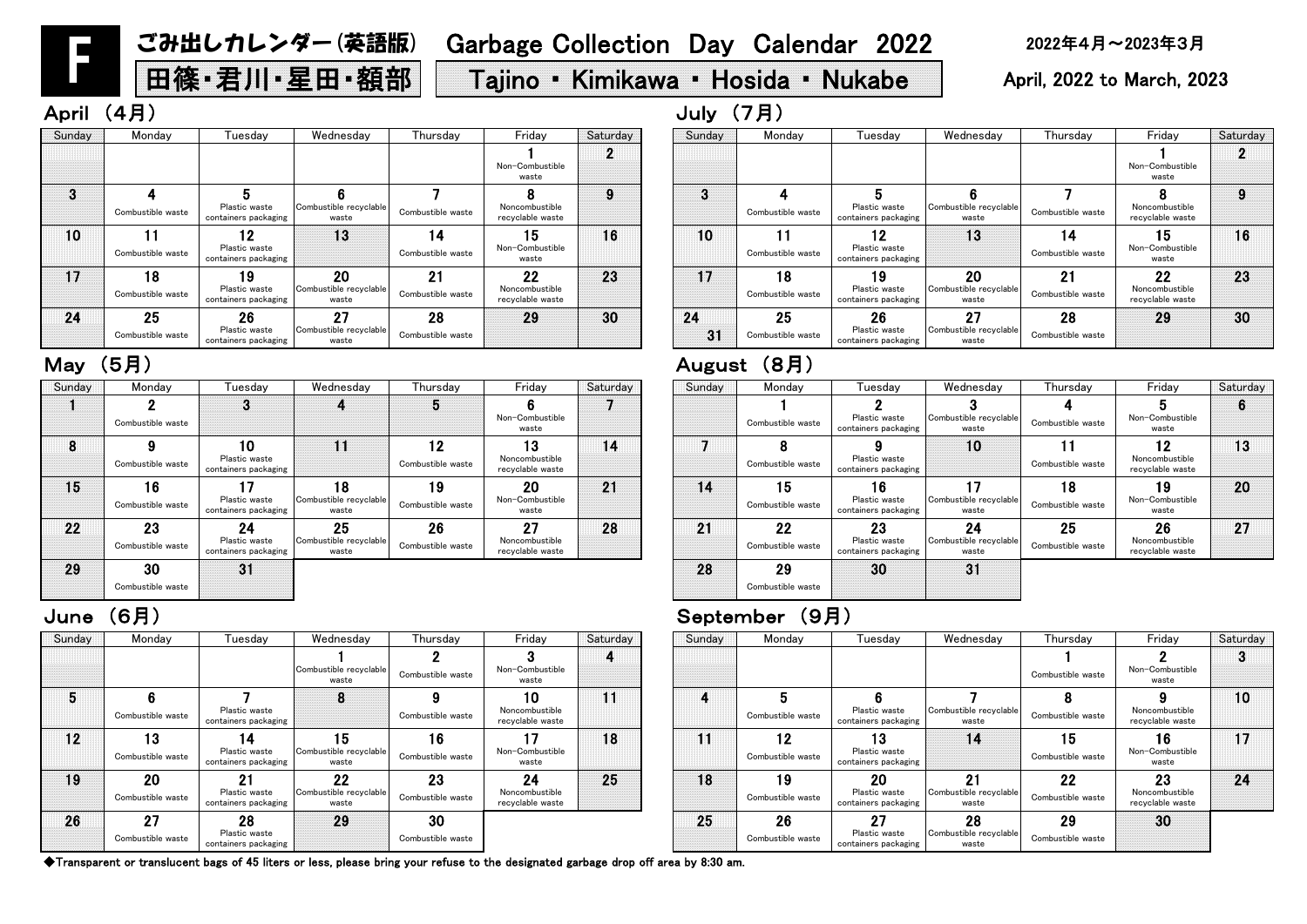| Thursday                | Friday                                   | Saturday | Sunday | Monday                  | Tuesdav                                     | Wednesday                             | Thursday                | Friday                                   | Saturday |
|-------------------------|------------------------------------------|----------|--------|-------------------------|---------------------------------------------|---------------------------------------|-------------------------|------------------------------------------|----------|
| Combustible waste       | Non-Combustible<br>waste                 | Ø        |        |                         |                                             | Combustible recyclable<br>waste       | Combustible waste       | Non-Combustible<br>waste                 |          |
| Combustible waste       | Noncombustible<br>recyclable waste       | 10       | 5      | 6<br>Combustible waste  | Plastic waste<br>containers packaging       |                                       | Combustible waste       | 10<br>Noncombustible<br>recyclable waste |          |
| 15<br>Combustible waste | 16<br>Non-Combustible<br>waste           | 17       | 12     | 13<br>Combustible waste | 4<br>Plastic waste<br>containers packaging  | 15<br>Combustible recyclable<br>waste | 16<br>Combustible waste | Non-Combustible<br>waste                 | 18       |
| 22<br>Combustible waste | 23<br>Noncombustible<br>recyclable waste | 24       | 19     | 20<br>Combustible waste | 21<br>Plastic waste<br>containers packaging | 22<br>Combustible recyclable<br>waste | 23<br>Combustible waste | 24<br>Noncombustible<br>recyclable waste | 25       |
| 29<br>Combustible waste | 30                                       | 31       | 26     | 27<br>Combustible waste | 28<br>Plastic waste<br>containers packaging | 29                                    | 30<br>Combustible waste | 31                                       |          |

| Sunday | Monday                  | Tuesday                                            | Wednesday                             | Thursdav                | Friday                                   | Saturday | Sunday | Monday                  | Tuesdav                                     | Wednesday                                  | Thursday                | Friday                                   | Satur |
|--------|-------------------------|----------------------------------------------------|---------------------------------------|-------------------------|------------------------------------------|----------|--------|-------------------------|---------------------------------------------|--------------------------------------------|-------------------------|------------------------------------------|-------|
|        |                         |                                                    |                                       | Combustible waste       | Non-Combustible<br>waste                 | w        |        |                         |                                             | Combustible recyclable<br>waste            | Combustible waste       | Non-Combustible<br>waste                 |       |
|        | Combustible waste       | Plastic waste<br>containers packaging              | Combustible recyclable<br>waste       | Combustible waste       | Noncombustible<br>recyclable waste       | 10       |        | Combustible waste       | Plastic waste<br>containers packaging       | 8                                          | Combustible waste       | 10<br>Noncombustible<br>recyclable waste | 11    |
|        | 12<br>Combustible waste | 13<br>Plastic waste<br>containers packaging        | 14                                    | 15<br>Combustible waste | 16<br>Non-Combustible<br>waste           | 17       | 12     | 13<br>Combustible waste | 14<br>Plastic waste<br>containers packaging | 15<br>Combustible recyclable<br>waste      | 16<br>Combustible waste | Non-Combustible<br>waste                 | 18    |
| 18     | 19<br>Combustible waste | <b>20</b><br>Plastic waste<br>containers packaging | 21<br>Combustible recyclable<br>waste | 22<br>Combustible waste | 23<br>Noncombustible<br>recyclable waste | 24       | 19     | 20<br>Combustible waste | 21<br>Plastic waste<br>containers packaging | $22 \,$<br>Combustible recyclable<br>waste | 23<br>Combustible waste | 24<br>Noncombustible<br>recyclable waste | 25    |
| 25     | 26<br>Combustible waste | 27<br>Plastic waste<br>containers packaging        | 28<br>Combustible recyclable<br>waste | 29<br>Combustible waste | 30                                       | 31       | 26     | 27<br>Combustible waste | 28<br>Plastic waste<br>containers packaging | 29                                         | 30<br>Combustible waste | 31                                       |       |

| Thursday                | Friday                                   | Saturday | Sunday | Monday                  | Tuesdav                                     | Wednesday                             | Thursday                | Friday                                   | Saturday |
|-------------------------|------------------------------------------|----------|--------|-------------------------|---------------------------------------------|---------------------------------------|-------------------------|------------------------------------------|----------|
| Combustible waste       | Non-Combustible<br>waste                 | 5        |        |                         |                                             | Combustible recyclable<br>waste       | Combustible waste       | Non-Combustible<br>waste                 |          |
| 10<br>Combustible waste | Noncombustible<br>recyclable waste       | 12       | 5      | 6<br>Combustible waste  | Plastic waste<br>containers packaging       | 8                                     | Combustible waste       | 10<br>Noncombustible<br>recyclable waste |          |
| Combustible waste       | 18<br>Non-Combustible<br>waste           | 19       | $12$   | 13<br>Combustible waste | 14<br>Plastic waste<br>containers packaging | 15<br>Combustible recyclable<br>waste | 16<br>Combustible waste | Non-Combustible<br>waste                 | 18       |
| 24<br>Combustible waste | 25<br>Noncombustible<br>recyclable waste | 26       | 19     | 20<br>Combustible waste | 21<br>Plastic waste<br>containers packaging | 22<br>Combustible recyclable<br>waste | 23<br>Combustible waste | 24<br>Noncombustible<br>recyclable waste | 25       |
|                         |                                          |          | 26     | 27<br>Combustible waste | 28<br>Plastic waste<br>containers packaging |                                       |                         |                                          |          |

| Saturday | Sunday | Monday                  | Tuesday                                     | Wednesday                             | Thursday                | Friday                                   | Saturday |
|----------|--------|-------------------------|---------------------------------------------|---------------------------------------|-------------------------|------------------------------------------|----------|
| 8        |        | 2                       | 3                                           | Combustible recyclable<br>waste       | 5<br>Combustible waste  | Non-Combustible<br>waste                 |          |
| 15       | 8      | 9<br>Combustible waste  | 10<br>Plastic waste<br>containers packaging |                                       | 12<br>Combustible waste | 13<br>Noncombustible<br>recyclable waste | 14       |
| 22       | 15     | 16<br>Combustible waste | Plastic waste<br>containers packaging       | 18<br>Combustible recyclable<br>waste | 19<br>Combustible waste | 20<br>Non-Combustible<br>waste           | 21       |
| 29       | 22     | 23<br>Combustible waste | 24<br>Plastic waste<br>containers packaging | 25<br>Combustible recyclable<br>waste | 26<br>Combustible waste | 27<br>Noncombustible<br>recyclable waste | 28       |
|          | 29     | 30<br>Combustible waste | 31                                          |                                       |                         |                                          |          |

| Sunday | Monday                  | Tuesdav                                     | Wednesday                             | Thursday                | Friday                                   | Saturday        | Sunday | Monday                  | Tuesday                                     | Wednesday                                    | Thursday                | Friday                                   | Satur |
|--------|-------------------------|---------------------------------------------|---------------------------------------|-------------------------|------------------------------------------|-----------------|--------|-------------------------|---------------------------------------------|----------------------------------------------|-------------------------|------------------------------------------|-------|
|        |                         | Plastic waste<br>containers packaging       | Combustible recyclable<br>waste       | Combustible waste       | Non-Combustible<br>waste                 | Đ               |        |                         |                                             | Combustible recyclable<br>waste              | Combustible waste       | Non-Combustible<br>waste                 |       |
| 6      | Combustible waste       | Plastic waste<br>containers packaging       | 9                                     | 10<br>Combustible waste | Noncombustible<br>recyclable waste       | 12 <sup>2</sup> |        | Combustible waste       | Plastic waste<br>containers packaging       | 8                                            | Combustible waste       | 10<br>Noncombustible<br>recyclable waste | 11    |
| 13     | Combustible waste       | 15<br>Plastic waste<br>containers packaging | 16<br>Combustible recyclable<br>waste | 17<br>Combustible waste | 18<br>Non-Combustible<br>waste           | 19              | 12     | 13<br>Combustible waste | 14<br>Plastic waste<br>containers packaging | 15<br>Combustible recyclable<br>waste        | 16<br>Combustible waste | Non-Combustible<br>waste                 | 18    |
| 20     | 21<br>Combustible waste | 22<br>Plastic waste<br>containers packaging | 23<br>Combustible recyclable<br>waste | 24<br>Combustible waste | 25<br>Noncombustible<br>recyclable waste | 26              | 19     | 20<br>Combustible waste | 21<br>Plastic waste<br>containers packaging | <b>22</b><br>Combustible recyclable<br>waste | 23<br>Combustible waste | 24<br>Noncombustible<br>recyclable waste | 25    |
| 27     | 28<br>Combustible waste | 29                                          | 30                                    |                         |                                          |                 | 26     | 27<br>Combustible waste | 28<br>Plastic waste<br>containers packaging |                                              |                         |                                          |       |

### December (12月) March(3月)

# November (11月) February (2月)

| Sunday | Monday            | Tuesdav                               | Wednesday                       | Thursday          | Friday                             | Saturday | Sunday | Monday            | Tuesdav                               | Wednesday                       | Thursday          |
|--------|-------------------|---------------------------------------|---------------------------------|-------------------|------------------------------------|----------|--------|-------------------|---------------------------------------|---------------------------------|-------------------|
|        |                   |                                       |                                 |                   |                                    |          |        |                   |                                       |                                 |                   |
|        | Combustible waste | Plastic waste<br>containers packaging | Combustible recyclable<br>waste | Combustible waste | Non-Combustible<br>waste           | 8        |        |                   |                                       | Combustible recyclable<br>waste | Combustible waste |
| 9      | 10                |                                       | 12                              | 13                | 14                                 | 15       | 8      |                   | 10                                    | 11                              | 12                |
|        | Combustible waste | Plastic waste<br>containers packaging |                                 | Combustible waste | Noncombustible<br>recyclable waste |          |        | Combustible waste | Plastic waste<br>containers packaging |                                 | Combustible waste |
| 16     |                   | 18                                    | 19                              | 20                | 21                                 | 22       | 15     | 16                |                                       | 18                              | 19                |
|        | Combustible waste | Plastic waste<br>containers packaging | Combustible recyclable<br>waste | Combustible waste | Non-Combustible<br>waste           |          |        | Combustible waste | Plastic waste<br>containers packaging | Combustible recyclable<br>waste | Combustible waste |
| 23     | 24                | 25                                    | 26                              | 27                | 28                                 | 29       | 22     | 23                | 24                                    | 25                              | 26                |
|        | Combustible waste | Plastic waste<br>containers packaging | Combustible recyclable<br>waste | Combustible waste | Noncombustible<br>recyclable waste |          |        | Combustible waste | Plastic waste<br>containers packaging | Combustible recyclable<br>waste | Combustible waste |
| 30     | 31                |                                       |                                 |                   |                                    |          | 29     | 30                | 31                                    |                                 |                   |

Combustible waste

F

# ごみ出しカレンダー(英語版) Garbage Collection Day Calendar 2022 2022年4月~2023年3月

# 田篠・君川・星田・額部 | Tajino ・ Kimikawa ・ Hosida ・ Nukabe | April, 2022 to March, 2023

### October (10月) January (1月)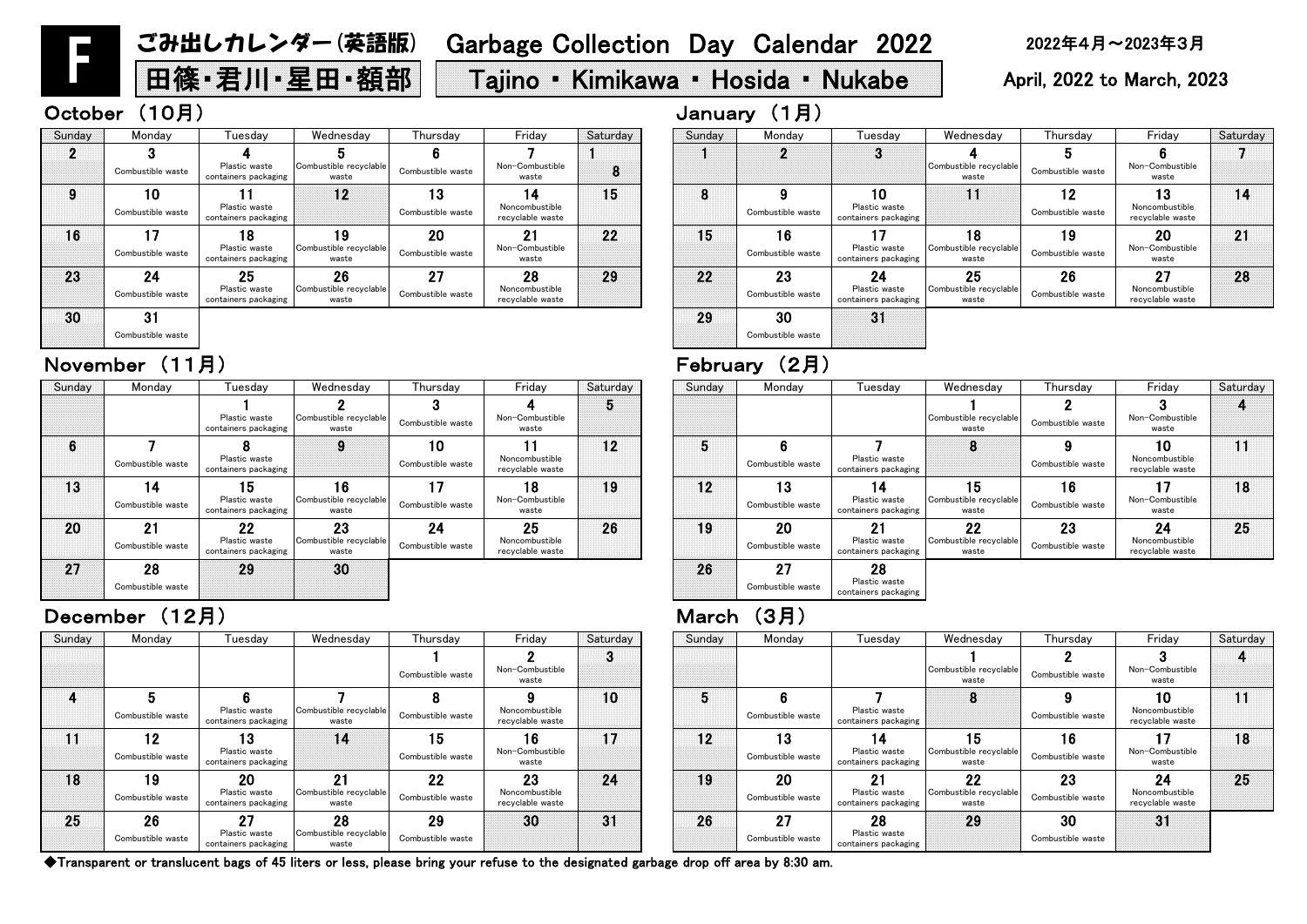# 黒 岩・吉 田 | Kuroiwa area • Yosida Area | April, 2022 to March, 2023

# April (4月) しゅうしょうしょう しゅうしょう しゅうしょう しゅうしょう しゅうしょう しゅうしょう しゅうしょう しゅうしょう しゅうしょう

# June (6月) September (9月)

| Sunday | Monday                  | Tuesday                                  | Wednesday                             | Thursday                | Friday                                      | Saturday | Sunday | Monday                  | Tuesday                                  | Wednesday                             | Thursday                |
|--------|-------------------------|------------------------------------------|---------------------------------------|-------------------------|---------------------------------------------|----------|--------|-------------------------|------------------------------------------|---------------------------------------|-------------------------|
|        | Combustible waste       |                                          |                                       | b                       | Plastic waste<br>containers packaging       |          |        | Combustible waste       | Noncombustible<br>recyclable waste       | Combustible recyclable<br>waste       | Combustible waste       |
| 8      | Combustible waste       | 10<br>Non-Combustible<br>waste           | $\blacksquare$                        | 12<br>Combustible waste | 13<br>Plastic waste<br>containers packaging | 14       |        | Combustible waste       | Non-Combustible<br>waste                 | 10                                    | Combustible waste       |
| 15     | 16<br>Combustible waste | 17<br>Noncombustible<br>recyclable waste | 18<br>Combustible recyclable<br>waste | 19<br>Combustible waste | 20<br>Plastic waste<br>containers packaging | 21       | 14     | 15<br>Combustible waste | 16<br>Noncombustible<br>recyclable waste | Combustible recyclable<br>waste       | 18<br>Combustible waste |
| 22     | 23<br>Combustible waste | 24<br>Non-Combustible<br>waste           | 25<br>Combustible recyclable<br>waste | 26<br>Combustible waste | 27<br>Plastic waste<br>containers packaging | 28       | 21     | 22<br>Combustible waste | 23<br>Non-Combustible<br>waste           | 24<br>Combustible recyclable<br>waste | 25<br>Combustible waste |
| 29     | 30<br>Combustible waste | 31                                       |                                       |                         |                                             |          | 28     | 29<br>Combustible waste | 30                                       | 31                                    |                         |

| Sunday | Monday                  | Tuesday                                  | Wednesday                             | Thursday                | Friday                                      | Saturday | Sunday | Monday                  | Tuesday                                  | Wednesday                             | Thurs            |
|--------|-------------------------|------------------------------------------|---------------------------------------|-------------------------|---------------------------------------------|----------|--------|-------------------------|------------------------------------------|---------------------------------------|------------------|
|        |                         |                                          | Combustible recyclable<br>waste       | Combustible waste       | Plastic waste<br>containers packaging       |          |        |                         |                                          |                                       | Combustibl       |
| 5      | Combustible waste       | Noncombustible<br>recyclable waste       | 8                                     | Combustible waste       | 10<br>Plastic waste<br>containers packaging | 11       | 4      | Combustible waste       | Noncombustible<br>recyclable waste       | Combustible recyclable<br>waste       | 8<br>Combustibl  |
| 12     | 13<br>Combustible waste | 14<br>Non-Combustible<br>waste           | 15<br>Combustible recyclable<br>waste | 16<br>Combustible waste | Plastic waste<br>containers packaging       | 18       | 11     | 12<br>Combustible waste | 13<br>Non-Combustible<br>waste           | 14                                    | 15<br>Combustibl |
| 19     | 20<br>Combustible waste | 21<br>Noncombustible<br>recyclable waste | 22<br>Combustible recyclable<br>waste | 23<br>Combustible waste | 24<br>Plastic waste<br>containers packaging | 25       | 18     | 19<br>Combustible waste | 20<br>Noncombustible<br>recyclable waste | 21<br>Combustible recyclable<br>waste | 22<br>Combustibl |
| 26     | 27<br>Combustible waste | 28<br>Non-Combustible<br>waste           | 29                                    | 30<br>Combustible waste |                                             |          | 25     | 26<br>Combustible waste | 27<br>Non-Combustible<br>waste           | 28<br>Combustible recyclable<br>waste | 29<br>Combustibl |

| າesday                      | Thursday                | Friday                                      | Saturday | Sunday | Monday                  | Tuesday                                  | Wednesday                             | Thursday                | Friday                                      | Saturday |
|-----------------------------|-------------------------|---------------------------------------------|----------|--------|-------------------------|------------------------------------------|---------------------------------------|-------------------------|---------------------------------------------|----------|
| le recyclable<br>aste       | Combustible waste       | Plastic waste<br>containers packaging       | 4        |        |                         |                                          |                                       | Combustible waste       | Plastic waste<br>containers packaging       |          |
| 8                           | 9<br>Combustible waste  | 10<br>Plastic waste<br>containers packaging | 11       | 4      | Combustible waste       | Noncombustible<br>recyclable waste       | Combustible recyclable<br>waste       | Ω<br>Combustible waste  | Plastic waste<br>containers packaging       | 10       |
| 5 <br>le recyclable<br>aste | 16<br>Combustible waste | Plastic waste<br>containers packaging       | 18       | 11     | 12<br>Combustible waste | 13<br>Non-Combustible<br>waste           | 14                                    | 15<br>Combustible waste | 16<br>Plastic waste<br>containers packaging | 17       |
| 22<br>le recyclable<br>aste | 23<br>Combustible waste | 24<br>Plastic waste<br>containers packaging | 25       | 18     | 19<br>Combustible waste | 20<br>Noncombustible<br>recyclable waste | 21<br>Combustible recyclable<br>waste | 22<br>Combustible waste | 23<br>Plastic waste<br>containers packaging | 24       |
| 29                          | 30<br>Combustible waste |                                             |          | 25     | 26<br>Combustible waste | 27<br>Non-Combustible<br>waste           | 28<br>Combustible recyclable<br>waste | 29<br>Combustible waste | 30                                          |          |

|          | August | (8月)                    |                                          |                                       |                         |                                             |          |
|----------|--------|-------------------------|------------------------------------------|---------------------------------------|-------------------------|---------------------------------------------|----------|
| Saturday | Sunday | Monday                  | Tuesday                                  | Wednesday                             | Thursday                | Friday                                      | Saturday |
|          |        | Combustible waste       | Noncombustible<br>recyclable waste       | Combustible recyclable<br>waste       | Combustible waste       | 5<br>Plastic waste<br>containers packaging  | 6        |
| 14       |        | Combustible waste       | Non-Combustible<br>waste                 | 10                                    | 11<br>Combustible waste | 12<br>Plastic waste<br>containers packaging | 13       |
| 21       | 14     | 15<br>Combustible waste | 16<br>Noncombustible<br>recyclable waste | 17<br>Combustible recyclable<br>waste | 18<br>Combustible waste | 19<br>Plastic waste<br>containers packaging | 20       |
| 28       | 21     | 22<br>Combustible waste | 23<br>Non-Combustible<br>waste           | 24<br>Combustible recyclable<br>waste | 25<br>Combustible waste | 26<br>Plastic waste<br>containers packaging | 27       |
|          | 28     | 29<br>Combustible waste | 30                                       | 31                                    |                         |                                             |          |

| Sunday | Monday                  | Tuesday                                  | Wednesday                             | Thursday                | Friday                                      | Saturday | Sunday   | Monday                  | Tuesday                                  | Wednesday                             | <b>Thurs</b>     |
|--------|-------------------------|------------------------------------------|---------------------------------------|-------------------------|---------------------------------------------|----------|----------|-------------------------|------------------------------------------|---------------------------------------|------------------|
|        |                         |                                          |                                       |                         | Plastic waste<br>containers packaging       | n        |          |                         |                                          |                                       |                  |
| 3      |                         |                                          |                                       |                         |                                             | 9        | 3        |                         |                                          |                                       |                  |
|        | Combustible waste       | Noncombustible<br>recyclable waste       | Combustible recyclable<br>waste       | Combustible waste       | Plastic waste<br>containers packaging       |          |          | Combustible waste       | Noncombustible<br>recyclable waste       | Combustible recyclable<br>waste       | Combustibl       |
| 10     | Combustible waste       | 19<br>Non-Combustible<br>waste           | 13                                    | 14<br>Combustible waste | 15<br>Plastic waste<br>containers packaging | 16       | 10       | Combustible waste       | Non-Combustible<br>waste                 | 13                                    | 14<br>Combustibl |
| 17     | 18<br>Combustible waste | 19<br>Noncombustible<br>recyclable waste | 20<br>Combustible recyclable<br>waste | 21<br>Combustible waste | 22<br>Plastic waste<br>containers packaging | 23       | 17       | 18<br>Combustible waste | 19<br>Noncombustible<br>recyclable waste | 20<br>Combustible recyclable<br>waste | 21<br>Combustibl |
| 24     | 25<br>Combustible waste | 26<br>Non-Combustible<br>waste           | 27<br>Combustible recyclable<br>waste | 28<br>Combustible waste | 29                                          | 30       | 24<br>31 | 25<br>Combustible waste | 26<br>Non-Combustible<br>waste           | 27<br>Combustible recyclable<br>waste | 28<br>Combustibl |

### May (5月)

|                   | Friday                                | Saturday |        | Monday            |                                    | Wednesday                       |                   | Friday                                |          |
|-------------------|---------------------------------------|----------|--------|-------------------|------------------------------------|---------------------------------|-------------------|---------------------------------------|----------|
| Thursday          |                                       |          | Sunday |                   | Tuesdav                            |                                 | Thursday          |                                       | Saturday |
|                   |                                       | 2        |        |                   |                                    |                                 |                   |                                       |          |
|                   | Plastic waste<br>containers packaging |          |        |                   |                                    |                                 |                   | Plastic waste<br>containers packaging |          |
|                   |                                       | 9        | 3      |                   |                                    |                                 |                   |                                       | 9        |
| Combustible waste | Plastic waste<br>containers packaging |          |        | Combustible waste | Noncombustible<br>recyclable waste | Combustible recyclable<br>waste | Combustible waste | Plastic waste<br>containers packaging |          |
| 4                 | 15                                    | 16       | 10     |                   | 19                                 | 13                              | 14                | 15                                    | 16       |
| Combustible waste | Plastic waste<br>containers packaging |          |        | Combustible waste | Non-Combustible<br>waste           |                                 | Combustible waste | Plastic waste<br>containers packaging |          |
| 21                | 22                                    | 23       | 17     | 18                | 19                                 | 20                              | 21                | 22                                    | 23       |
| Combustible waste | Plastic waste<br>containers packaging |          |        | Combustible waste | Noncombustible<br>recyclable waste | Combustible recyclable<br>waste | Combustible waste | Plastic waste<br>containers packaging |          |
| 28                | 29                                    | 30       | 24     | 25                | 26                                 | 27                              | 28                | 29                                    | 30       |
| Combustible waste |                                       |          | 31     | Combustible waste | Non-Combustible<br>waste           | Combustible recyclable<br>waste | Combustible waste |                                       |          |

G

◆Transparent or translucent bags of 45 liters or less, please bring your refuse to the designated garbage drop off area by 8:30 am.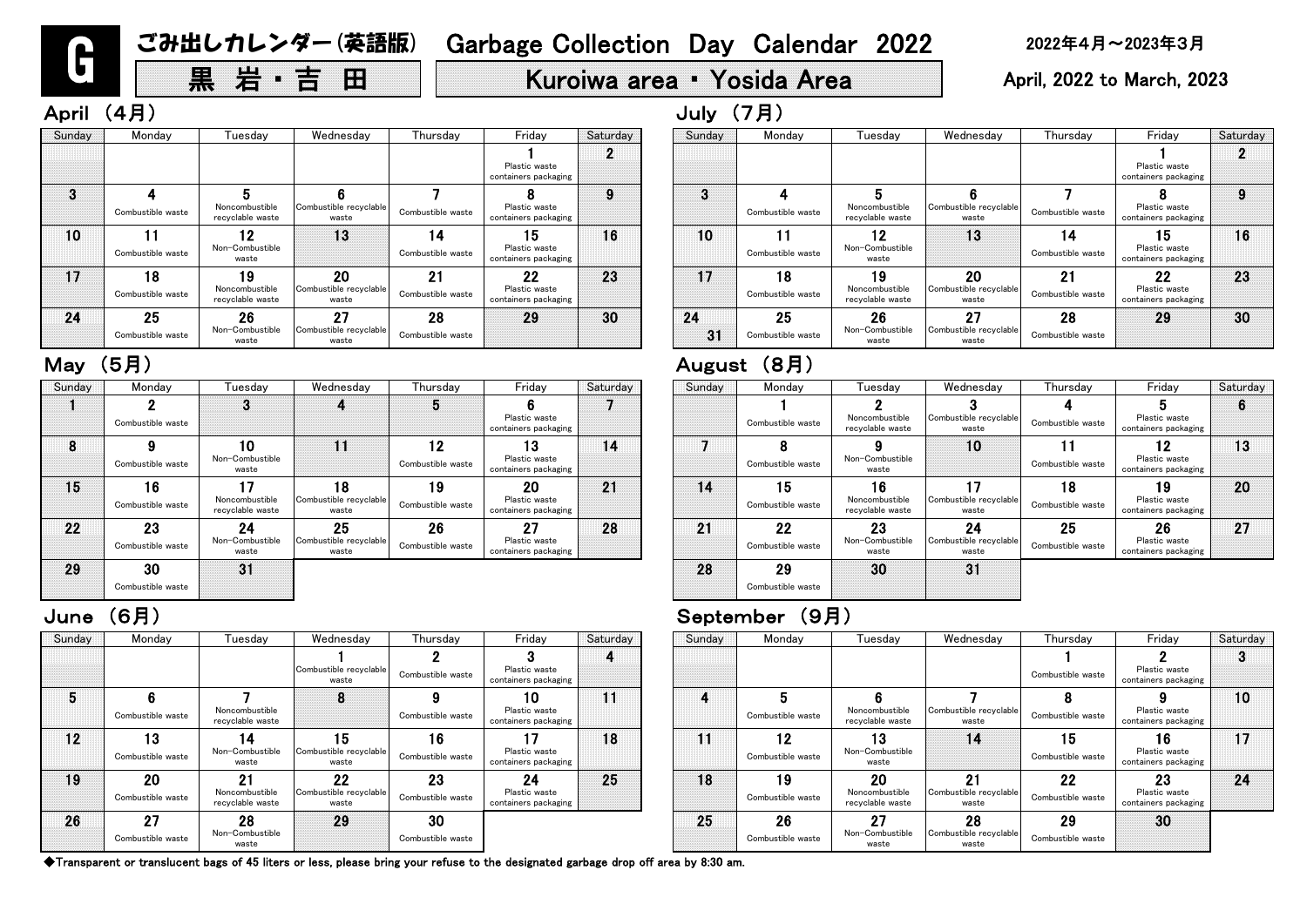# 黒 岩・吉 田 | Kuroiwa area • Yosida Area | April, 2022 to March, 2023

◆Transparent or translucent bags of 45 liters or less, please bring your refuse to the designated garbage drop off area by 8:30 am.

| Sunday | Monday                  | Tuesday                                 | Wednesday                             | Thursday                | Friday                                      | Saturday |
|--------|-------------------------|-----------------------------------------|---------------------------------------|-------------------------|---------------------------------------------|----------|
|        | 2                       | 3                                       | Combustible recyclable<br>waste       | 5<br>Combustible waste  | 6<br>Plastic waste<br>containers packaging  |          |
| 8      | 9<br>Combustible waste  | 10<br>Non-Combustible<br>waste          |                                       | 12<br>Combustible waste | 13<br>Plastic waste<br>containers packaging | 14       |
| 15     | 16<br>Combustible waste | 7<br>Noncombustible<br>recyclable waste | 18<br>Combustible recyclable<br>waste | ۱9<br>Combustible waste | 20<br>Plastic waste<br>containers packaging | 21       |
| 22     | 23<br>Combustible waste | 24<br>Non-Combustible<br>waste          | 25<br>Combustible recyclable<br>waste | 26<br>Combustible waste | 27<br>Plastic waste<br>containers packaging | 28       |
| 29     | 30<br>Combustible waste | 31                                      |                                       |                         |                                             |          |

| nesdav                        | Thursday                | Friday                                      | Saturday | Sunday | Monday                  | Tuesdav                                  | Wednesday                             | Thursday                | Friday                                      | Saturday |
|-------------------------------|-------------------------|---------------------------------------------|----------|--------|-------------------------|------------------------------------------|---------------------------------------|-------------------------|---------------------------------------------|----------|
|                               | Combustible waste       | Plastic waste<br>containers packaging       | O        |        |                         |                                          | Combustible recyclable<br>waste       | Combustible waste       | Plastic waste<br>containers packaging       |          |
| ble recyclable<br>vaste       | Combustible waste       | Plastic waste<br>containers packaging       | 10       | 5      | 6<br>Combustible waste  | Noncombustible<br>recyclable waste       | 8                                     | Combustible waste       | 10<br>Plastic waste<br>containers packaging | H        |
| 14                            | 15<br>Combustible waste | 16<br>Plastic waste<br>containers packaging | 17       | 12     | 13<br>Combustible waste | 14<br>Non-Combustible<br>waste           | 15<br>Combustible recyclable<br>waste | 16<br>Combustible waste | 17<br>Plastic waste<br>containers packaging | 18       |
| 21<br>ble recyclable<br>vaste | 22<br>Combustible waste | 23<br>Plastic waste<br>containers packaging | 24       | 19     | 20<br>Combustible waste | 21<br>Noncombustible<br>recyclable waste | 22<br>Combustible recyclable<br>waste | 23<br>Combustible waste | 24<br>Plastic waste<br>containers packaging | 25       |
| 28<br>ble recyclable<br>vaste | 29<br>Combustible waste | 30                                          | 31       | 26     | 27<br>Combustible waste | 28<br>Non-Combustible<br>waste           | 29                                    | 30<br>Combustible waste | 31                                          |          |

| Sunday | Monday                  | Tuesdav                                  | Wednesday                             | I hursdav               | Friday                                      | Saturday | Sunday | Monday                         | Tuesdav                                  | Wednesday                             | Thursday                | Friday                                      | Satur |
|--------|-------------------------|------------------------------------------|---------------------------------------|-------------------------|---------------------------------------------|----------|--------|--------------------------------|------------------------------------------|---------------------------------------|-------------------------|---------------------------------------------|-------|
|        |                         |                                          |                                       | Combustible waste       | Plastic waste<br>containers packaging       | $\sim$   |        |                                |                                          | Combustible recyclable<br>waste       | Combustible waste       | Plastic waste<br>containers packaging       |       |
|        | Combustible waste       | Noncombustible<br>recyclable waste       | Combustible recyclable<br>waste       | Combustible waste       | Plastic waste<br>containers packaging       | 10       |        | Combustible waste              | Noncombustible<br>recyclable waste       | o                                     | Combustible waste       | 10<br>Plastic waste<br>containers packaging | 11    |
|        | 12<br>Combustible waste | 13<br>Non-Combustible<br>waste           | 14                                    | 15<br>Combustible waste | 16<br>Plastic waste<br>containers packaging | 17       | 12     | 13<br>Combustible waste        | 14<br>Non-Combustible<br>waste           | 15<br>Combustible recyclable<br>waste | 16<br>Combustible waste | Plastic waste<br>containers packaging       | 18    |
| 18     | 19<br>Combustible waste | 20<br>Noncombustible<br>recyclable waste | 21<br>Combustible recyclable<br>waste | 22<br>Combustible waste | 23<br>Plastic waste<br>containers packaging | 24       | 19     | <b>20</b><br>Combustible waste | 21<br>Noncombustible<br>recyclable waste | 22<br>Combustible recyclable<br>waste | 23<br>Combustible waste | 24<br>Plastic waste<br>containers packaging | 25    |
| 25     | 26<br>Combustible waste | 27<br>Non-Combustible<br>waste           | 28<br>Combustible recyclable<br>waste | 29<br>Combustible waste | 30                                          | 31       | 26     | 27<br>Combustible waste        | 28<br>Non-Combustible<br>waste           | 29                                    | 30<br>Combustible waste | 31                                          |       |

# November (11月) February (2月)

| Sunday | Monday                  | Tuesdav                                  | Wednesday                             | Thursday                | Friday                                      | Saturday | Sunday | Monday                  | Tuesday                                  | Wednesday                                  | Thursday                | Friday                                      | Satur |
|--------|-------------------------|------------------------------------------|---------------------------------------|-------------------------|---------------------------------------------|----------|--------|-------------------------|------------------------------------------|--------------------------------------------|-------------------------|---------------------------------------------|-------|
|        |                         | Noncombustible<br>recyclable waste       | Combustible recyclable<br>waste       | Combustible waste       | Plastic waste<br>containers packaging       | Ю        |        |                         |                                          | Combustible recyclable<br>waste            | Combustible waste       | Plastic waste<br>containers packaging       |       |
| 6      | Combustible waste       | Non-Combustible<br>waste                 | 9                                     | 10<br>Combustible waste | Plastic waste<br>containers packaging       | 12       |        | Combustible waste       | Noncombustible<br>recyclable waste       | 8                                          | Combustible waste       | 10<br>Plastic waste<br>containers packaging | 11    |
| 13     | 14<br>Combustible waste | 15<br>Noncombustible<br>recyclable waste | 16<br>Combustible recyclable<br>waste | 17<br>Combustible waste | 18<br>Plastic waste<br>containers packaging | 19       | 12     | 13<br>Combustible waste | 14<br>Non-Combustible<br>waste           | 15<br>Combustible recyclable<br>waste      | 16<br>Combustible waste | 17<br>Plastic waste<br>containers packaging | 18    |
| 20     | 21<br>Combustible waste | 22<br>Non-Combustible<br>waste           | 23<br>Combustible recyclable<br>waste | 24<br>Combustible waste | 25<br>Plastic waste<br>containers packaging | 26       | 19     | 20<br>Combustible waste | 21<br>Noncombustible<br>recyclable waste | $22 \,$<br>Combustible recyclable<br>waste | 23<br>Combustible waste | 24<br>Plastic waste<br>containers packaging | 25    |
| 27     | 28<br>Combustible waste | 29                                       | 30                                    |                         |                                             |          | 26     | 27<br>Combustible waste | 28<br>Non-Combustible<br>waste           |                                            |                         |                                             |       |

### December (12月) March (3月)

| Thursday                | Friday                                      | Saturday | Sunday | Monday                  | Tuesday                                  | Wednesday                             | Thursday                | Friday                                      | Saturday |
|-------------------------|---------------------------------------------|----------|--------|-------------------------|------------------------------------------|---------------------------------------|-------------------------|---------------------------------------------|----------|
| Combustible waste       | Plastic waste<br>containers packaging       | 5        |        |                         |                                          | Combustible recyclable<br>waste       | Combustible waste       | Plastic waste<br>containers packaging       |          |
| 10<br>Combustible waste | Plastic waste<br>containers packaging       | 12       | 5      | 6<br>Combustible waste  | Noncombustible<br>recyclable waste       | 8                                     | Combustible waste       | 10<br>Plastic waste<br>containers packaging |          |
| Combustible waste       | 18<br>Plastic waste<br>containers packaging | 19       | 12     | 13<br>Combustible waste | 14<br>Non-Combustible<br>waste           | 15<br>Combustible recyclable<br>waste | 16<br>Combustible waste | Plastic waste<br>containers packaging       | 18       |
| 24<br>Combustible waste | 25<br>Plastic waste<br>containers packaging | 26       | 19     | 20<br>Combustible waste | 21<br>Noncombustible<br>recyclable waste | 22<br>Combustible recyclable<br>waste | 23<br>Combustible waste | 24<br>Plastic waste<br>containers packaging | 25       |
|                         |                                             |          | 26     | 27<br>Combustible waste | 28<br>Non-Combustible<br>waste           |                                       |                         |                                             |          |

| Sunday | Monday                  | Tuesday                                  | Wednesday                             | Thursday                | Friday                                      | Saturday | Sunday | Monday                  | Tuesday                                  | Wednesday                             | Thursday                | Frida                           |
|--------|-------------------------|------------------------------------------|---------------------------------------|-------------------------|---------------------------------------------|----------|--------|-------------------------|------------------------------------------|---------------------------------------|-------------------------|---------------------------------|
|        | Combustible waste       | Noncombustible<br>recyclable waste       | Combustible recyclable<br>waste       | Combustible waste       | Plastic waste<br>containers packaging       | 8        |        |                         | ு<br>$\bullet$                           | Combustible recyclable<br>waste       | Combustible waste       | Plastic v<br>containers p       |
| 9      | 10<br>Combustible waste | Non-Combustible<br>waste                 | 12 <sup>2</sup>                       | 13<br>Combustible waste | 14<br>Plastic waste<br>containers packaging | 15       | Ω<br>o | Combustible waste       | 10<br>Non-Combustible<br>waste           | 11                                    | 12<br>Combustible waste | 13<br>Plastic v<br>containers p |
| 16     | 17<br>Combustible waste | 18<br>Noncombustible<br>recyclable waste | 19<br>Combustible recyclable<br>waste | 20<br>Combustible waste | 21<br>Plastic waste<br>containers packaging | 22       | 15     | 16<br>Combustible waste | 17<br>Noncombustible<br>recyclable waste | 18<br>Combustible recyclable<br>waste | 19<br>Combustible waste | 20<br>Plastic v<br>containers p |
| 23     | 24<br>Combustible waste | 25<br>Non-Combustible<br>waste           | 26<br>Combustible recyclable<br>waste | 27<br>Combustible waste | 28<br>Plastic waste<br>containers packaging | 29       | 22     | 23<br>Combustible waste | 24<br>Non-Combustible<br>waste           | 25<br>Combustible recyclable<br>waste | 26<br>Combustible waste | 27<br>Plastic v<br>containers p |
| 30     | 31                      |                                          |                                       |                         |                                             |          | 29     | 30                      | 31                                       |                                       |                         |                                 |

Combustible waste

## October (10月) January (1月)

**C**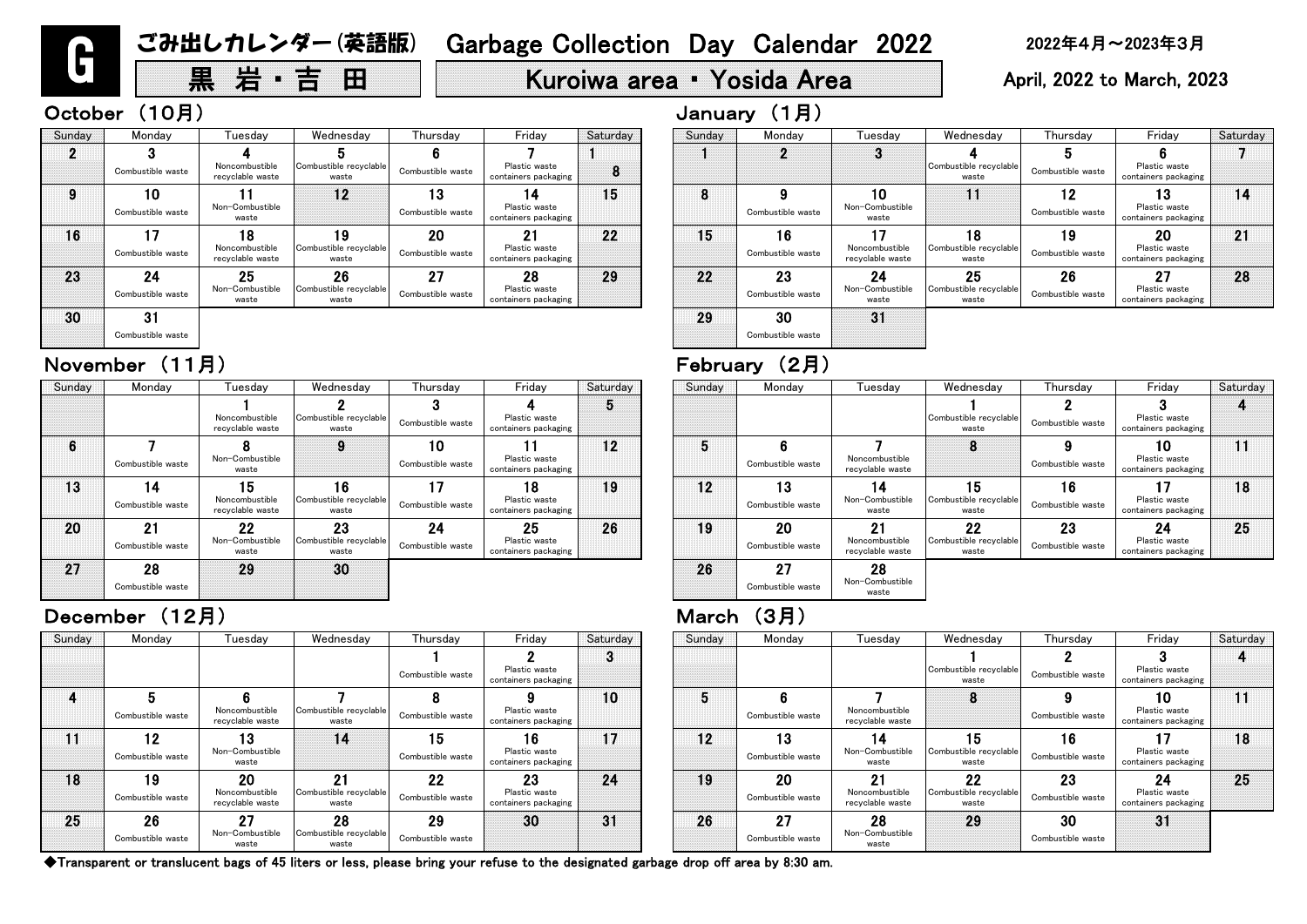◆Transparent or translucent bags of 45 liters or less, please bring your refuse to the designated garbage drop off area by 8:30 am.

| Sunday | Monday            | Tuesday                               | Wednesday                       | Thursday          | Friday                             | Saturday | Sunday | Monday            | Tuesday                               | Wednesday                       | Thurs      |
|--------|-------------------|---------------------------------------|---------------------------------|-------------------|------------------------------------|----------|--------|-------------------|---------------------------------------|---------------------------------|------------|
|        |                   |                                       |                                 |                   |                                    |          |        |                   |                                       |                                 |            |
|        |                   |                                       | Combustible recyclable<br>waste | Combustible waste | Noncombustible<br>recyclable waste |          |        |                   |                                       |                                 | Combustibl |
| 5      |                   |                                       | 8                               |                   | 10                                 | 11       | 4      |                   |                                       |                                 | 8          |
|        | Combustible waste | Plastic waste<br>containers packaging |                                 | Combustible waste | Non-Combustible<br>waste           |          |        | Combustible waste | Plastic waste<br>containers packaging | Combustible recyclable<br>waste | Combustibl |
| 12     | 13                | 14                                    | 15                              | 16                | 17                                 | 18       | 11     | 12                | 13                                    | 14                              | 15         |
|        | Combustible waste | Plastic waste<br>containers packaging | Combustible recyclable<br>waste | Combustible waste | Noncombustible<br>recyclable waste |          |        | Combustible waste | Plastic waste<br>containers packaging |                                 | Combustibl |
| 19     | 20                | - 21                                  | 22                              | 23                | 24                                 | 25       | 18     | 19                | 20                                    | 21                              | 22         |
|        | Combustible waste | Plastic waste<br>containers packaging | Combustible recyclable<br>waste | Combustible waste | Non-Combustible<br>waste           |          |        | Combustible waste | Plastic waste<br>containers packaging | Combustible recyclable<br>waste | Combustibl |
| 26     | 27                | 28                                    | 29                              | 30                |                                    |          | 25     | 26                | 27                                    | 28                              | 29         |
|        | Combustible waste | Plastic waste<br>containers packaging |                                 | Combustible waste |                                    |          |        | Combustible waste | Plastic waste<br>containers packaging | Combustible recyclable<br>waste | Combustibl |

| າesday                      | Thursday                | Friday                             | Saturday | Sunday | Monday                  | Tuesdav                                     | Wednesday                             | Thursday                | Friday                                   | Saturday |
|-----------------------------|-------------------------|------------------------------------|----------|--------|-------------------------|---------------------------------------------|---------------------------------------|-------------------------|------------------------------------------|----------|
| le recyclable<br>aste       | Combustible waste       | Noncombustible<br>recyclable waste | 4        |        |                         |                                             |                                       | Combustible waste       | Noncombustible<br>recyclable waste       |          |
| 8                           | 9<br>Combustible waste  | 10<br>Non-Combustible<br>waste     | 11       | 4      | Combustible waste       | Plastic waste<br>containers packaging       | Combustible recyclable<br>waste       | Combustible waste       | Non-Combustible<br>waste                 | 10       |
| 5 <br>le recyclable<br>aste | 16<br>Combustible waste | Noncombustible<br>recyclable waste | 18       | 11     | 12<br>Combustible waste | Plastic waste<br>containers packaging       | 14                                    | 15<br>Combustible waste | 16<br>Noncombustible<br>recyclable waste | 17       |
| 22<br>le recyclable<br>aste | 23<br>Combustible waste | 24<br>Non-Combustible<br>waste     | 25       | 18     | 19<br>Combustible waste | 20<br>Plastic waste<br>containers packaging | 21<br>Combustible recyclable<br>waste | 22<br>Combustible waste | 23<br>Non-Combustible<br>waste           | 24       |
| 29                          | 30<br>Combustible waste |                                    |          | 25     | 26<br>Combustible waste | 27<br>Plastic waste<br>containers packaging | 28<br>Combustible recyclable<br>waste | 29<br>Combustible waste | 30                                       |          |

### June (6月) September (9月)

| Sunday | Monday            | Tuesday                               | Wednesday                       | Thursday          | Friday                             | Saturday | Sunday | Monday            | Tuesday                               | Wednesday                       | Thursday          |
|--------|-------------------|---------------------------------------|---------------------------------|-------------------|------------------------------------|----------|--------|-------------------|---------------------------------------|---------------------------------|-------------------|
|        |                   |                                       |                                 | b                 |                                    |          |        |                   |                                       |                                 |                   |
|        | Combustible waste |                                       |                                 |                   | Noncombustible<br>recyclable waste |          |        | Combustible waste | Plastic waste<br>containers packaging | Combustible recyclable<br>waste | Combustible waste |
| 8      |                   | 10                                    | 11                              | 12                | 13                                 | 14       |        |                   |                                       | 10                              |                   |
|        | Combustible waste | Plastic waste<br>containers packaging |                                 | Combustible waste | Non-Combustible<br>waste           |          |        | Combustible waste | Plastic waste<br>containers packaging |                                 | Combustible waste |
| 15     | 16                | 17                                    | 18                              | 19                | 20                                 | 21       | 14     | 15                | 16                                    |                                 | 18                |
|        | Combustible waste | Plastic waste<br>containers packaging | Combustible recyclable<br>waste | Combustible waste | Noncombustible<br>recyclable waste |          |        | Combustible waste | Plastic waste<br>containers packaging | Combustible recyclable<br>waste | Combustible waste |
| 22     | 23                | 24                                    | 25                              | 26                | 27                                 | 28       | 21     | 22                | 23                                    | 24                              | 25                |
|        | Combustible waste | Plastic waste<br>containers packaging | Combustible recyclable<br>waste | Combustible waste | Non-Combustible<br>waste           |          |        | Combustible waste | Plastic waste<br>containers packaging | Combustible recyclable<br>waste | Combustible waste |
| 29     | 30                | 31                                    |                                 |                   |                                    |          | 28     | 29                | 30                                    | 31                              |                   |
|        | Combustible waste |                                       |                                 |                   |                                    |          |        | Combustible waste |                                       |                                 |                   |

| Sunday | Monday            | Tuesday                               | Wednesday                       | Thursday          | Friday                             | Saturday |
|--------|-------------------|---------------------------------------|---------------------------------|-------------------|------------------------------------|----------|
|        |                   | ?                                     | 3                               |                   | 5                                  | 6        |
|        | Combustible waste | Plastic waste<br>containers packaging | Combustible recyclable<br>waste | Combustible waste | Noncombustible<br>recyclable waste |          |
|        | 8                 | 9                                     | 10                              |                   | $\overline{\mathbf{2}}$            | 13       |
|        | Combustible waste | Plastic waste<br>containers packaging |                                 | Combustible waste | Non-Combustible<br>waste           |          |
| 14     | 15                | 16                                    | 17                              | 8                 | Ι9                                 | 20       |
|        | Combustible waste | Plastic waste<br>containers packaging | Combustible recyclable<br>waste | Combustible waste | Noncombustible<br>recyclable waste |          |
| 21     | 22                | 23                                    | 24                              | 25                | 26                                 | 27       |
|        | Combustible waste | Plastic waste<br>containers packaging | Combustible recyclable<br>waste | Combustible waste | Non-Combustible<br>waste           |          |
| 28     | 29                | 30                                    | 31                              |                   |                                    |          |
|        | Combustible waste |                                       |                                 |                   |                                    |          |

| Sunday | Monday                  | Tuesdav                                     | Wednesday                             | Thursday                | Friday                                   | Saturday |    | Sunday | Monday                  | Tuesday                                     | Wednesday                             | Thurs            |
|--------|-------------------------|---------------------------------------------|---------------------------------------|-------------------------|------------------------------------------|----------|----|--------|-------------------------|---------------------------------------------|---------------------------------------|------------------|
|        |                         |                                             |                                       |                         | Noncombustible<br>recyclable waste       | n.       |    |        |                         |                                             |                                       |                  |
| 3      |                         |                                             |                                       |                         |                                          |          |    | 3      |                         |                                             |                                       |                  |
|        | Combustible waste       | Plastic waste<br>containers packaging       | Combustible recyclable<br>waste       | Combustible waste       | Non-Combustible<br>waste                 |          |    |        | Combustible waste       | Plastic waste<br>containers packaging       | Combustible recyclable<br>waste       | Combustibl       |
| 10     | Combustible waste       | 12<br>Plastic waste<br>containers packaging | 13                                    | 14<br>Combustible waste | 15<br>Noncombustible<br>recyclable waste | 16       |    | 10     | Combustible waste       | 12<br>Plastic waste<br>containers packaging | 13                                    | 14<br>Combustibl |
| 17     | 18<br>Combustible waste | 19<br>Plastic waste<br>containers packaging | 20<br>Combustible recyclable<br>waste | 21<br>Combustible waste | 22<br>Non-Combustible<br>waste           | 23       |    | 17     | 18<br>Combustible waste | 19<br>Plastic waste<br>containers packaging | 20<br>Combustible recyclable<br>waste | 21<br>Combustibl |
| 24     | 25<br>Combustible waste | 26<br>Plastic waste                         | 27<br>Combustible recyclable          | 28<br>Combustible waste | 29                                       | 30       | 24 | 31     | 25<br>Combustible waste | 26<br>Plastic waste                         | 27<br>Combustible recyclable          | 28<br>Combustibl |
|        |                         | containers packaging                        | waste                                 |                         |                                          |          |    |        |                         | containers packaging                        | waste                                 |                  |

### May (5月) August (8月)

| Thursday                | Friday                                   | Saturday | Sunday   | Monday                  | Tuesdav                                     | Wednesday                             | Thursday                | Friday                                   | Saturday |
|-------------------------|------------------------------------------|----------|----------|-------------------------|---------------------------------------------|---------------------------------------|-------------------------|------------------------------------------|----------|
|                         | Noncombustible<br>recyclable waste       | 2        |          |                         |                                             |                                       |                         | Noncombustible<br>recyclable waste       |          |
| Combustible waste       | Non-Combustible<br>waste                 | 9        | 3        | Combustible waste       | Plastic waste<br>containers packaging       | Combustible recyclable<br>waste       | Combustible waste       | Non-Combustible<br>waste                 | 9        |
| 14<br>Combustible waste | 15<br>Noncombustible<br>recyclable waste | 16       | 10       | Combustible waste       | 19<br>Plastic waste<br>containers packaging | 13                                    | 14<br>Combustible waste | 15<br>Noncombustible<br>recyclable waste | 16       |
| 21<br>Combustible waste | 22<br>Non-Combustible<br>waste           | 23       | $17\,$   | 18<br>Combustible waste | 19<br>Plastic waste<br>containers packaging | 20<br>Combustible recyclable<br>waste | 21<br>Combustible waste | 22<br>Non-Combustible<br>waste           | 23       |
| 28<br>Combustible waste | 29                                       | 30       | 24<br>31 | 25<br>Combustible waste | 26<br>Plastic waste<br>containers packaging | 27<br>Combustible recyclable<br>waste | 28<br>Combustible waste | 29                                       | 30       |

H

# 小 野 ・ 丹 生 Ono area ・ Niyuu area April, 2022 to March, 2023

# April (4月) しゅうしょうしょう しゅうしょう しゅうしょう しゅうしょう しゅうしょう しゅうしょう しゅうしょう しゅうしょう しゅうしょう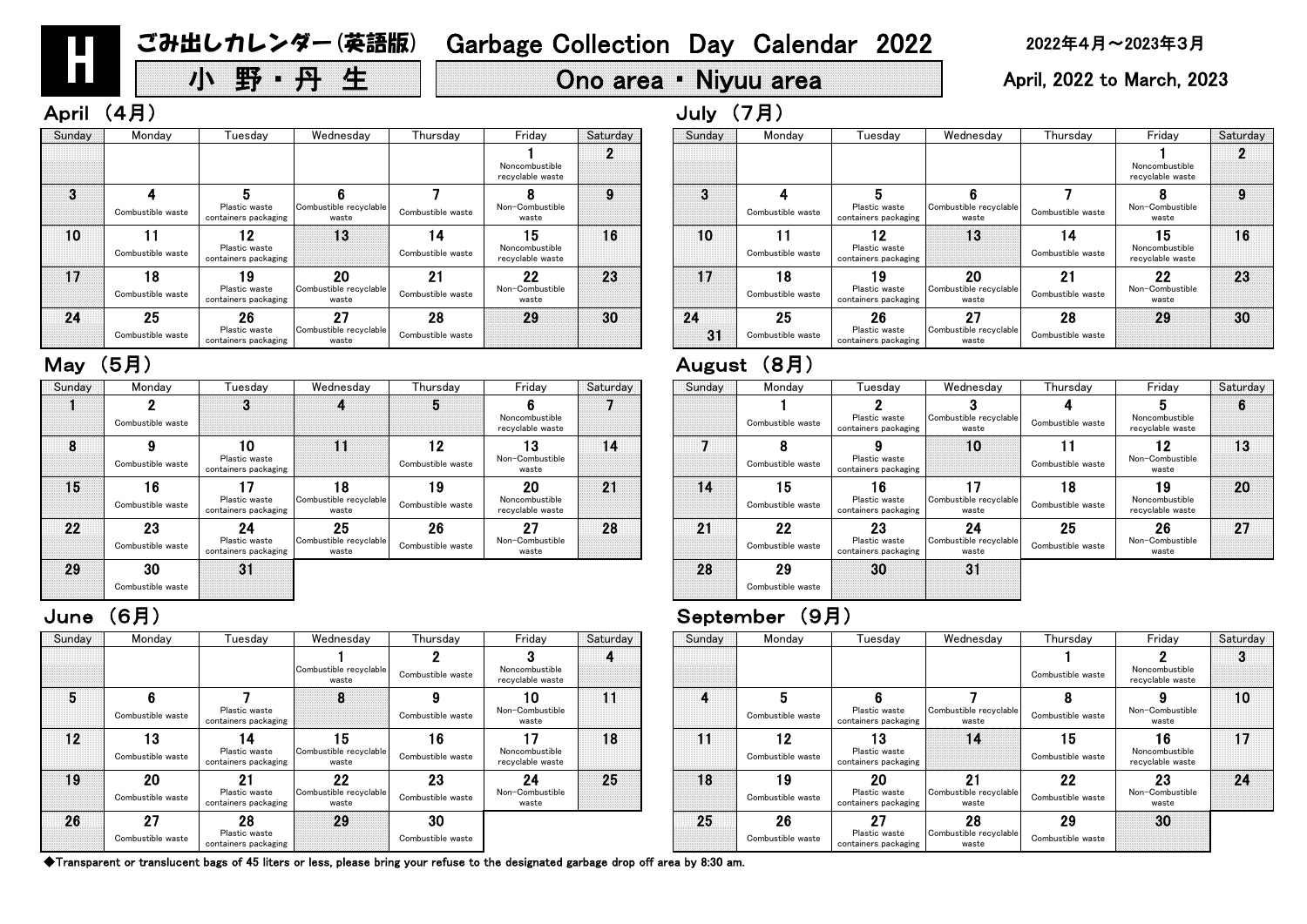| Sunday | Monday                  | Tuesdav                                     | Wednesday                             | Thursday                | Friday                                   | Saturday | Sunday | Monday                  | Tuesday                                     | Wednesday                             | Thursday                | Friday                                   | Satur |
|--------|-------------------------|---------------------------------------------|---------------------------------------|-------------------------|------------------------------------------|----------|--------|-------------------------|---------------------------------------------|---------------------------------------|-------------------------|------------------------------------------|-------|
|        |                         |                                             |                                       | Combustible waste       | Noncombustible<br>recyclable waste       | ◠<br>w   |        |                         |                                             | Combustible recyclable<br>waste       | Combustible waste       | Noncombustible<br>recyclable waste       |       |
|        | Combustible waste       | Plastic waste<br>containers packaging       | Combustible recyclable<br>waste       | 8<br>Combustible waste  | Non-Combustible<br>waste                 | 10       |        | Combustible waste       | Plastic waste<br>containers packaging       | 8                                     | Combustible waste       | 10<br>Non-Combustible<br>waste           | 11    |
|        | 12<br>Combustible waste | 13<br>Plastic waste<br>containers packaging | 14                                    | 15<br>Combustible waste | 16<br>Noncombustible<br>recyclable waste | 17       | 12     | 13<br>Combustible waste | Plastic waste<br>containers packaging       | 15<br>Combustible recyclable<br>waste | 16<br>Combustible waste | 17<br>Noncombustible<br>recyclable waste | 18    |
| 18     | 19<br>Combustible waste | 20<br>Plastic waste<br>containers packaging | 21<br>Combustible recyclable<br>waste | 22<br>Combustible waste | 23<br>Non-Combustible<br>waste           | 24       | 19     | 20<br>Combustible waste | 21<br>Plastic waste<br>containers packaging | 22<br>Combustible recyclable<br>waste | 23<br>Combustible waste | 24<br>Non-Combustible<br>waste           | 25    |
| 25     | 26<br>Combustible waste | 27<br>Plastic waste<br>containers packaging | 28<br>Combustible recyclable<br>waste | 29<br>Combustible waste | 30                                       | 31       | 26     | 27<br>Combustible waste | 28<br>Plastic waste<br>containers packaging | 29                                    | 30<br>Combustible waste | 31                                       |       |

| Sunday | Monday                  | Tuesdav                                     | Wednesday                             | Thursday                | Friday                                   | Saturday        | Sunday | Monday                  | Tuesday                                     | Wednesday                                    | Thursday                | Friday                                   | Satur |
|--------|-------------------------|---------------------------------------------|---------------------------------------|-------------------------|------------------------------------------|-----------------|--------|-------------------------|---------------------------------------------|----------------------------------------------|-------------------------|------------------------------------------|-------|
|        |                         | Plastic waste<br>containers packaging       | Combustible recyclable<br>waste       | Combustible waste       | Noncombustible<br>recyclable waste       | Đ               |        |                         |                                             | Combustible recyclable<br>waste              | Combustible waste       | Noncombustible<br>recyclable waste       |       |
| 6      | Combustible waste       | Plastic waste<br>containers packaging       | 9                                     | 10<br>Combustible waste | Non-Combustible<br>waste                 | 12 <sup>2</sup> |        | Combustible waste       | Plastic waste<br>containers packaging       | 8                                            | Combustible waste       | 10<br>Non-Combustible<br>waste           | 11    |
| 13     | 14<br>Combustible waste | 15<br>Plastic waste<br>containers packaging | 16<br>Combustible recyclable<br>waste | 17<br>Combustible waste | 18<br>Noncombustible<br>recyclable waste | 19              | 12     | 13<br>Combustible waste | 14<br>Plastic waste<br>containers packaging | 15<br>Combustible recyclable<br>waste        | 16<br>Combustible waste | 17<br>Noncombustible<br>recyclable waste | 18    |
| 20     | 21<br>Combustible waste | 22<br>Plastic waste<br>containers packaging | 23<br>Combustible recyclable<br>waste | 24<br>Combustible waste | 25<br>Non-Combustible<br>waste           | 26              | 19     | 20<br>Combustible waste | 21<br>Plastic waste<br>containers packaging | <b>22</b><br>Combustible recyclable<br>waste | 23<br>Combustible waste | 24<br>Non-Combustible<br>waste           | 25    |
| 27     | 28<br>Combustible waste | 29                                          | 30                                    |                         |                                          |                 | 26     | 27<br>Combustible waste | 28<br>Plastic waste<br>containers packaging |                                              |                         |                                          |       |

### December (12月) March (3月)

| esday                                      | Wednesday                             | Thursday                | Friday                                   | Saturday | Sunday | Monday                  | Tuesday                                     | Wednesday                                    | Thursday                | Friday                             | Saturday |
|--------------------------------------------|---------------------------------------|-------------------------|------------------------------------------|----------|--------|-------------------------|---------------------------------------------|----------------------------------------------|-------------------------|------------------------------------|----------|
|                                            |                                       | Combustible waste       | Noncombustible<br>recvclable waste       | 3        |        |                         |                                             | Combustible recyclable<br>waste              | Combustible waste       | Noncombustible<br>recyclable waste |          |
| 6 <sup>°</sup><br>ic waste<br>rs packaging | Combustible recyclable<br>waste       | Combustible waste       | Non-Combustible<br>waste                 | 10       | 5      | 6<br>Combustible waste  | Plastic waste<br>containers packaging       | o                                            | Combustible waste       | 10<br>Non-Combustible<br>waste     | 11       |
| 13<br>ic waste<br>rs packaging             | 14                                    | 15<br>Combustible waste | 16<br>Noncombustible<br>recyclable waste | 17       | 12     | 13<br>Combustible waste | 14<br>Plastic waste<br>containers packaging | 15<br>Combustible recyclable<br>waste        | 16<br>Combustible waste | Noncombustible<br>recyclable waste | 18       |
| 20<br>ic waste<br>rs packaging             | 21<br>Combustible recyclable<br>waste | 22<br>Combustible waste | 23<br>Non-Combustible<br>waste           | 24       | 19     | 20<br>Combustible waste | 21<br>Plastic waste<br>containers packaging | <b>22</b><br>Combustible recyclable<br>waste | 23<br>Combustible waste | 24<br>Non-Combustible<br>waste     | 25       |
| 27<br>ic waste<br>rs packaging             | 28<br>Combustible recyclable<br>waste | 29<br>Combustible waste | 30                                       | 31       | 26     | 27<br>Combustible waste | 28<br>Plastic waste<br>containers packaging | 29                                           | 30<br>Combustible waste | 31                                 |          |

◆Transparent or translucent bags of 45 liters or less, please bring your refuse to the designated garbage drop off area by 8:30 am.

| Thursday                | Friday                                   | Saturday | Sunday | Monday                  | Tuesday                                     | Wednesday                             | Thursday                | Friday                                   | Saturday |
|-------------------------|------------------------------------------|----------|--------|-------------------------|---------------------------------------------|---------------------------------------|-------------------------|------------------------------------------|----------|
| Combustible waste       | Noncombustible<br>recyclable waste       | 5        |        |                         |                                             | Combustible recyclable<br>waste       | Combustible waste       | Noncombustible<br>recyclable waste       |          |
| 10<br>Combustible waste | Non-Combustible<br>waste                 | 12       | 5      | 6<br>Combustible waste  | Plastic waste<br>containers packaging       | 8                                     | Combustible waste       | 10<br>Non-Combustible<br>waste           |          |
| Combustible waste       | 18<br>Noncombustible<br>recyclable waste | 19       | 12     | 13<br>Combustible waste | 14<br>Plastic waste<br>containers packaging | 15<br>Combustible recyclable<br>waste | 16<br>Combustible waste | 17<br>Noncombustible<br>recyclable waste | 18       |
| 24<br>Combustible waste | 25<br>Non-Combustible<br>waste           | 26       | 19     | 20<br>Combustible waste | 21<br>Plastic waste<br>containers packaging | 22<br>Combustible recyclable<br>waste | 23<br>Combustible waste | 24<br>Non-Combustible<br>waste           | 25       |
|                         |                                          |          | 26     | 27<br>Combustible waste | 28<br>Plastic waste<br>containers packaging |                                       |                         |                                          |          |

# November (11月) February (2月)

| Saturday | Sunday | Monday                  | Tuesday                                     | Wednesday                             | Thursday                | Friday                                   | Saturday |
|----------|--------|-------------------------|---------------------------------------------|---------------------------------------|-------------------------|------------------------------------------|----------|
| 8        |        | 2                       | 3                                           | Combustible recyclable<br>waste       | 5<br>Combustible waste  | Noncombustible<br>recyclable waste       |          |
| 15       | 8      | 9<br>Combustible waste  | 10<br>Plastic waste<br>containers packaging |                                       | 12<br>Combustible waste | 3<br>Non-Combustible<br>waste            | 14       |
| 22       | 15     | 16<br>Combustible waste | Plastic waste<br>containers packaging       | 18<br>Combustible recyclable<br>waste | 19<br>Combustible waste | 20<br>Noncombustible<br>recyclable waste | 21       |
| 29       | 22     | 23<br>Combustible waste | 24<br>Plastic waste<br>containers packaging | 25<br>Combustible recyclable<br>waste | 26<br>Combustible waste | 27<br>Non-Combustible<br>waste           | 28       |
|          | 29     | 30<br>Combustible waste | 31                                          |                                       |                         |                                          |          |

| Sunday | Monday            | Tuesdav                               | Wednesday                       | Thursday          | Friday                             | Saturday | Sunday | Monday            | Tuesday                               | Wednesday                       | Thursday          |
|--------|-------------------|---------------------------------------|---------------------------------|-------------------|------------------------------------|----------|--------|-------------------|---------------------------------------|---------------------------------|-------------------|
|        |                   |                                       |                                 |                   |                                    |          |        |                   |                                       |                                 |                   |
|        | Combustible waste | Plastic waste<br>containers packaging | Combustible recyclable<br>waste | Combustible waste | Noncombustible<br>recyclable waste | 8        |        |                   |                                       | Combustible recyclable<br>waste | Combustible waste |
|        | 10                |                                       | 12                              | 13                | 14                                 | 15       | 8      |                   | 10                                    | 11                              | 12                |
|        | Combustible waste | Plastic waste<br>containers packaging |                                 | Combustible waste | Non-Combustible<br>waste           |          |        | Combustible waste | Plastic waste<br>containers packaging |                                 | Combustible waste |
| 16     | 17                | 18                                    | 19                              | 20                | 21                                 | 22       | 15     | 16                |                                       | 18                              | 19                |
|        | Combustible waste | Plastic waste<br>containers packaging | Combustible recyclable<br>waste | Combustible waste | Noncombustible<br>recyclable waste |          |        | Combustible waste | Plastic waste<br>containers packaging | Combustible recyclable<br>waste | Combustible waste |
| 23     | 24                | 25                                    | 26                              | 27                | 28                                 | 29       | 22     | 23                | 24                                    | 25                              | 26                |
|        | Combustible waste | Plastic waste<br>containers packaging | Combustible recyclable<br>waste | Combustible waste | Non-Combustible<br>waste           |          |        | Combustible waste | Plastic waste<br>containers packaging | Combustible recyclable<br>waste | Combustible waste |
| 30     | 31                |                                       |                                 |                   |                                    |          | 29     | 30                | 31                                    |                                 |                   |

Combustible waste

H

# 小 野 ・ 丹 生 Ono area ・ Niyuu area April, 2022 to March, 2023

# October (10月) January (1月)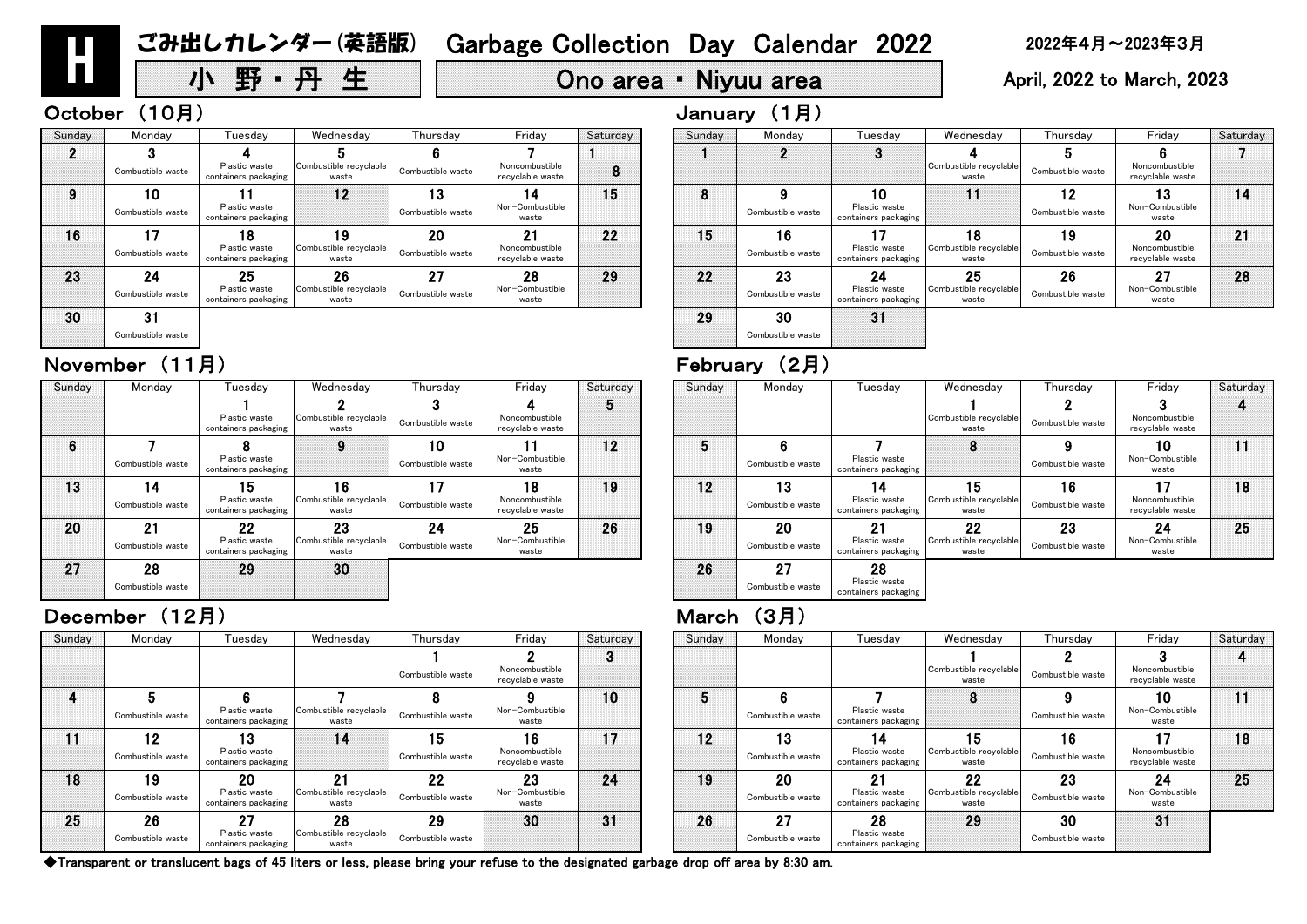# **妙 義 Hyougi area April, 2022 to March, 2023**

### June (6月) September (9月)

| Sunday | Monday            | Tuesdav                               | Wednesday                       | Thursday          | Friday                             | Saturday | Sunday | Monday            | Tuesday                               | Wednesday                       | Thursday          |
|--------|-------------------|---------------------------------------|---------------------------------|-------------------|------------------------------------|----------|--------|-------------------|---------------------------------------|---------------------------------|-------------------|
|        |                   | 3                                     |                                 | b                 |                                    |          |        |                   |                                       |                                 |                   |
|        | Combustible waste |                                       |                                 |                   | Noncombustible<br>recyclable waste |          |        | Combustible waste | Plastic waste<br>containers packaging | Combustible recyclable<br>waste | Combustible waste |
| 8      |                   | 10                                    |                                 | 12                | 13                                 | 14       |        |                   |                                       | 10                              |                   |
|        | Combustible waste | Plastic waste<br>containers packaging |                                 | Combustible waste | Non-Combustible<br>waste           |          |        | Combustible waste | Plastic waste<br>containers packaging |                                 | Combustible waste |
| 15     | 16                | 17                                    | 18                              | 19                | 20                                 | 21       | 14     | 15                | 16                                    | 17                              | 18                |
|        | Combustible waste | Plastic waste<br>containers packaging | Combustible recyclable<br>waste | Combustible waste | Noncombustible<br>recyclable waste |          |        | Combustible waste | Plastic waste<br>containers packaging | Combustible recyclable<br>waste | Combustible waste |
| 22     | 23                | 24                                    | 25                              | 26                | 27                                 | 28       | 21     | 22                | 23                                    | 24                              | 25                |
|        | Combustible waste | Plastic waste<br>containers packaging | Combustible recyclable<br>waste | Combustible waste | Non-Combustible<br>waste           |          |        | Combustible waste | Plastic waste<br>containers packaging | Combustible recyclable<br>waste | Combustible waste |
| 29     | 30                | 31                                    |                                 |                   |                                    |          | 28     | 29                | 30                                    | 31                              |                   |
|        | Combustible waste |                                       |                                 |                   |                                    |          |        | Combustible waste |                                       |                                 |                   |

|                         |                                          |          | $\sim$ $\sim$ $\sim$ $\sim$ $\sim$ $\sim$ $\sim$ $\sim$ |                         |                                             |                                       |                         |                                          |          |
|-------------------------|------------------------------------------|----------|---------------------------------------------------------|-------------------------|---------------------------------------------|---------------------------------------|-------------------------|------------------------------------------|----------|
| Thursday                | Friday                                   | Saturday | Sunday                                                  | Monday                  | Tuesdav                                     | Wednesday                             | Thursday                | Friday                                   | Saturday |
|                         | Noncombustible<br>recyclable waste       |          |                                                         |                         |                                             |                                       |                         | Noncombustible<br>recyclable waste       |          |
| Combustible waste       | Non-Combustible<br>waste                 | 9        | 3                                                       | Combustible waste       | Plastic waste<br>containers packaging       | Combustible recyclable<br>waste       | Combustible waste       | Non-Combustible<br>waste                 | 9        |
| 14<br>Combustible waste | 15<br>Noncombustible<br>recyclable waste | 16       | 10                                                      | Combustible waste       | 19<br>Plastic waste<br>containers packaging | 13                                    | 14<br>Combustible waste | 15<br>Noncombustible<br>recyclable waste | 16       |
| 21<br>Combustible waste | 22<br>Non-Combustible<br>waste           | 23       | 17                                                      | 18<br>Combustible waste | 19<br>Plastic waste<br>containers packaging | 20<br>Combustible recyclable<br>waste | 21<br>Combustible waste | 22<br>Non-Combustible<br>waste           | 23       |
| 28<br>Combustible waste | 29                                       | 30       | 24<br>31                                                | 25<br>Combustible waste | 26<br>Plastic waste<br>containers packaging | 27<br>Combustible recyclable<br>waste | 28<br>Combustible waste | 29                                       | 30       |

| Sunday | Monday            | Tuesday                               | Wednesday                       | Thursday          | Friday                             | Saturday | Sunday | Monday            | Tuesday                               | Wednesday                       | Thurs      |
|--------|-------------------|---------------------------------------|---------------------------------|-------------------|------------------------------------|----------|--------|-------------------|---------------------------------------|---------------------------------|------------|
|        |                   |                                       |                                 |                   |                                    |          |        |                   |                                       |                                 |            |
|        |                   |                                       | Combustible recyclable<br>waste | Combustible waste | Noncombustible<br>recyclable waste |          |        |                   |                                       |                                 | Combustibl |
| 5      |                   |                                       | 8                               |                   | 10                                 | 11       | 4      |                   |                                       |                                 | 8          |
|        | Combustible waste | Plastic waste<br>containers packaging |                                 | Combustible waste | Non-Combustible<br>waste           |          |        | Combustible waste | Plastic waste<br>containers packaging | Combustible recyclable<br>waste | Combustibl |
| 12     | 13                | 14                                    | 15                              | 16                | 17                                 | 18       | 11     | 12                | 13                                    | 14                              | 15         |
|        | Combustible waste | Plastic waste<br>containers packaging | Combustible recyclable<br>waste | Combustible waste | Noncombustible<br>recyclable waste |          |        | Combustible waste | Plastic waste<br>containers packaging |                                 | Combustibl |
| 19     | 20                | - 21                                  | 22                              | 23                | 24                                 | 25       | 18     | 19                | 20                                    | 21                              | 22         |
|        | Combustible waste | Plastic waste<br>containers packaging | Combustible recyclable<br>waste | Combustible waste | Non-Combustible<br>waste           |          |        | Combustible waste | Plastic waste<br>containers packaging | Combustible recyclable<br>waste | Combustibl |
| 26     | 27                | 28                                    | 29                              | 30                |                                    |          | 25     | 26                | 27                                    | 28                              | 29         |
|        | Combustible waste | Plastic waste<br>containers packaging |                                 | Combustible waste |                                    |          |        | Combustible waste | Plastic waste<br>containers packaging | Combustible recyclable<br>waste | Combustibl |

| esdav                       | Thursday                | Friday                             | Saturday | Sunday | Monday                  | Tuesdav                                     | Wednesday                             | Thursday                | Friday                                   | Saturday |
|-----------------------------|-------------------------|------------------------------------|----------|--------|-------------------------|---------------------------------------------|---------------------------------------|-------------------------|------------------------------------------|----------|
| le recyclable<br>aste       | Combustible waste       | Noncombustible<br>recyclable waste | 4        |        |                         |                                             |                                       | Combustible waste       | Noncombustible<br>recyclable waste       |          |
| 8                           | 9<br>Combustible waste  | 10<br>Non-Combustible<br>waste     | 11       | 4      | Combustible waste       | Plastic waste<br>containers packaging       | Combustible recyclable<br>waste       | Ω<br>Combustible waste  | Non-Combustible<br>waste                 | 10       |
| 5 <br>le recyclable<br>aste | 16<br>Combustible waste | Noncombustible<br>recyclable waste | 18       | 11     | 12<br>Combustible waste | 13<br>Plastic waste<br>containers packaging | 14                                    | 15<br>Combustible waste | 16<br>Noncombustible<br>recyclable waste | 17       |
| 22<br>le recyclable<br>aste | 23<br>Combustible waste | 24<br>Non-Combustible<br>waste     | 25       | 18     | 19<br>Combustible waste | 20<br>Plastic waste<br>containers packaging | 21<br>Combustible recyclable<br>waste | 22<br>Combustible waste | 23<br>Non-Combustible<br>waste           | 24       |
| 29                          | 30<br>Combustible waste |                                    |          | 25     | 26<br>Combustible waste | 27<br>Plastic waste<br>containers packaging | 28<br>Combustible recyclable<br>waste | 29<br>Combustible waste | 30                                       |          |

|          | August |                         |                                             |                                       |                         |                                          |          |
|----------|--------|-------------------------|---------------------------------------------|---------------------------------------|-------------------------|------------------------------------------|----------|
| Saturday | Sunday | Monday                  | Tuesday                                     | Wednesday                             | Thursday                | Friday                                   | Saturday |
|          |        | Combustible waste       | Plastic waste<br>containers packaging       | Combustible recyclable<br>waste       | Combustible waste       | 5<br>Noncombustible<br>recyclable waste  | 6        |
| 14       |        | 8<br>Combustible waste  | Plastic waste<br>containers packaging       | 10                                    | 11<br>Combustible waste | 12<br>Non-Combustible<br>waste           | 13       |
| 21       | 14     | 15<br>Combustible waste | 6<br>Plastic waste<br>containers packaging  | 17<br>Combustible recyclable<br>waste | 18<br>Combustible waste | 19<br>Noncombustible<br>recyclable waste | 20       |
| 28       | 21     | 22<br>Combustible waste | 23<br>Plastic waste<br>containers packaging | 24<br>Combustible recyclable<br>waste | 25<br>Combustible waste | 26<br>Non-Combustible<br>waste           | 27       |
|          | 28     | 29<br>Combustible waste | 30                                          | 31                                    |                         |                                          |          |

| Sunday | Monday            | Tuesday                               | Wednesday                       | Thursday          | Friday                             | Saturday | Sunday | Monday            | Tuesdav                               | Wednesday                       | Thurs      |
|--------|-------------------|---------------------------------------|---------------------------------|-------------------|------------------------------------|----------|--------|-------------------|---------------------------------------|---------------------------------|------------|
|        |                   |                                       |                                 |                   | Noncombustible<br>recyclable waste | n        |        |                   |                                       |                                 |            |
| 3      |                   |                                       |                                 |                   |                                    | 9        | 3      |                   |                                       |                                 |            |
|        | Combustible waste | Plastic waste<br>containers packaging | Combustible recyclable<br>waste | Combustible waste | Non-Combustible<br>waste           |          |        | Combustible waste | Plastic waste<br>containers packaging | Combustible recyclable<br>waste | Combustibl |
| 10     |                   | 12                                    | 13                              | 14                | 15                                 | 16       | 10     |                   | 12                                    | 13                              | 14         |
|        | Combustible waste | Plastic waste<br>containers packaging |                                 | Combustible waste | Noncombustible<br>recyclable waste |          |        | Combustible waste | Plastic waste<br>containers packaging |                                 | Combustibl |
| 17     | 18                | 19                                    | 20                              | 21                | 22                                 | 23       | 17     | 18                | 19                                    | 20                              | 21         |
|        | Combustible waste | Plastic waste<br>containers packaging | Combustible recyclable<br>waste | Combustible waste | Non-Combustible<br>waste           |          |        | Combustible waste | Plastic waste<br>containers packaging | Combustible recyclable<br>waste | Combustibl |
| 24     | 25                | 26                                    | 27                              | 28                | 29                                 | 30       | 24     | 25                | 26                                    | 27                              | 28         |
|        | Combustible waste | Plastic waste<br>containers packaging | Combustible recyclable<br>waste | Combustible waste |                                    |          | 31     | Combustible waste | Plastic waste<br>containers packaging | Combustible recyclable<br>waste | Combustibl |

# May (5月) 2008年 - 2009年 - 2009年 - 2014年 - 2014年 - 2014年 - 2014年 - 2014年 - 2014年 - 2014年 - 2014年 - 201

# Ⅰ

# ごみ出しカレンダー(英語版) Garbage Collection Day Calendar 2022 2022年4月~2023年3月

# April (4月) July (7月)